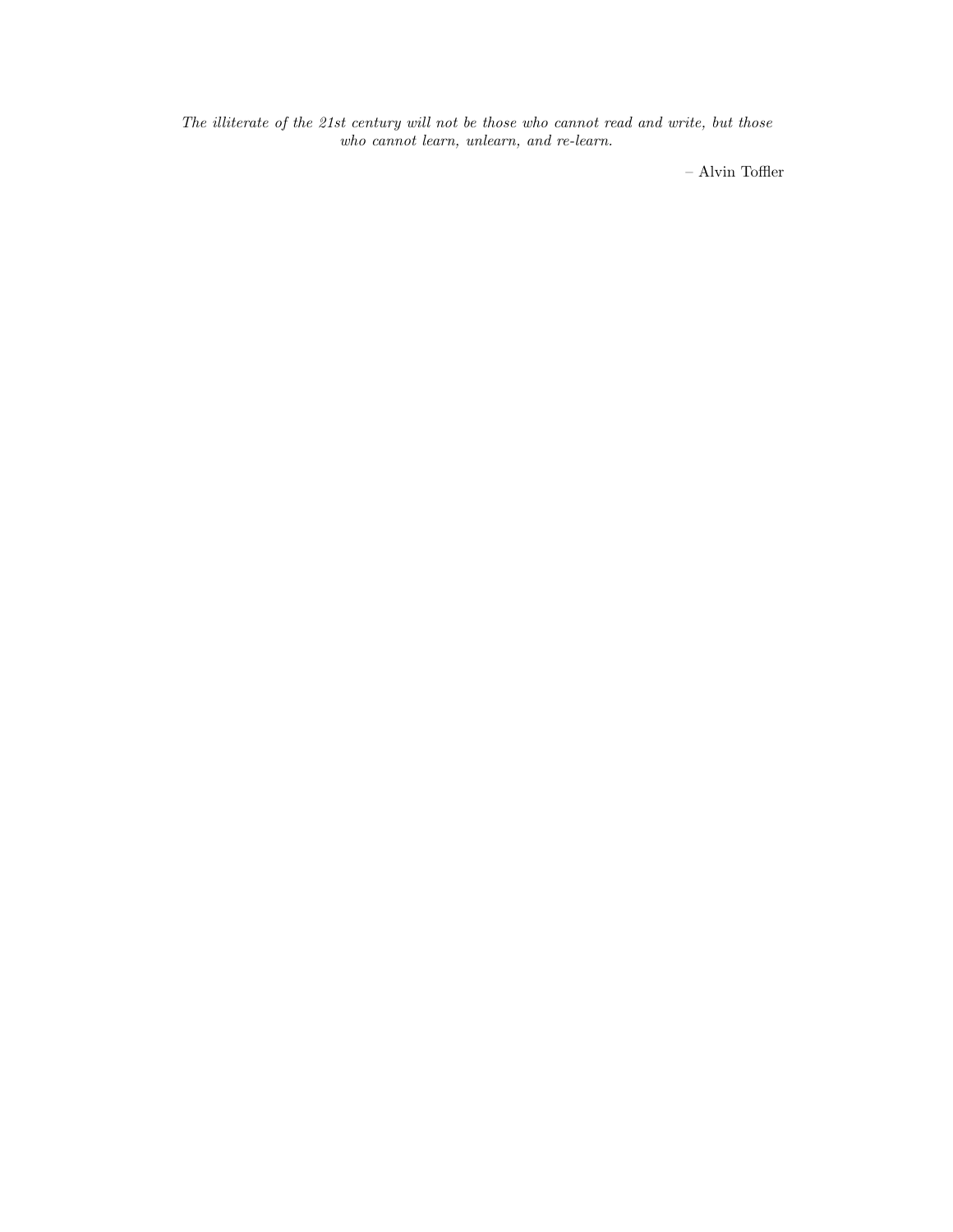#### University of Alberta

#### THE BASELINE APPROACH TO AGENT EVALUATION

by

### Joshua Davidson

A thesis submitted to the Faculty of Graduate Studies and Research in partial fulfillment of the requirements for the degree of

#### Master of Science

Department of Computing Science

 c Joshua Davidson Spring 2014 Edmonton, Alberta

Permission is hereby granted to the University of Alberta Libraries to reproduce single copies of this thesis and to lend or sell such copies for private, scholarly or scientific research purposes only. Where the thesis is converted to, or otherwise made available in digital form, the University of Alberta will advise potential users of the thesis of these terms.

The author reserves all other publication and other rights in association with the copyright in the thesis, and except as herein before provided, neither the thesis nor any substantial portion thereof may be printed or otherwise reproduced in any material form whatever without the author's prior written permission.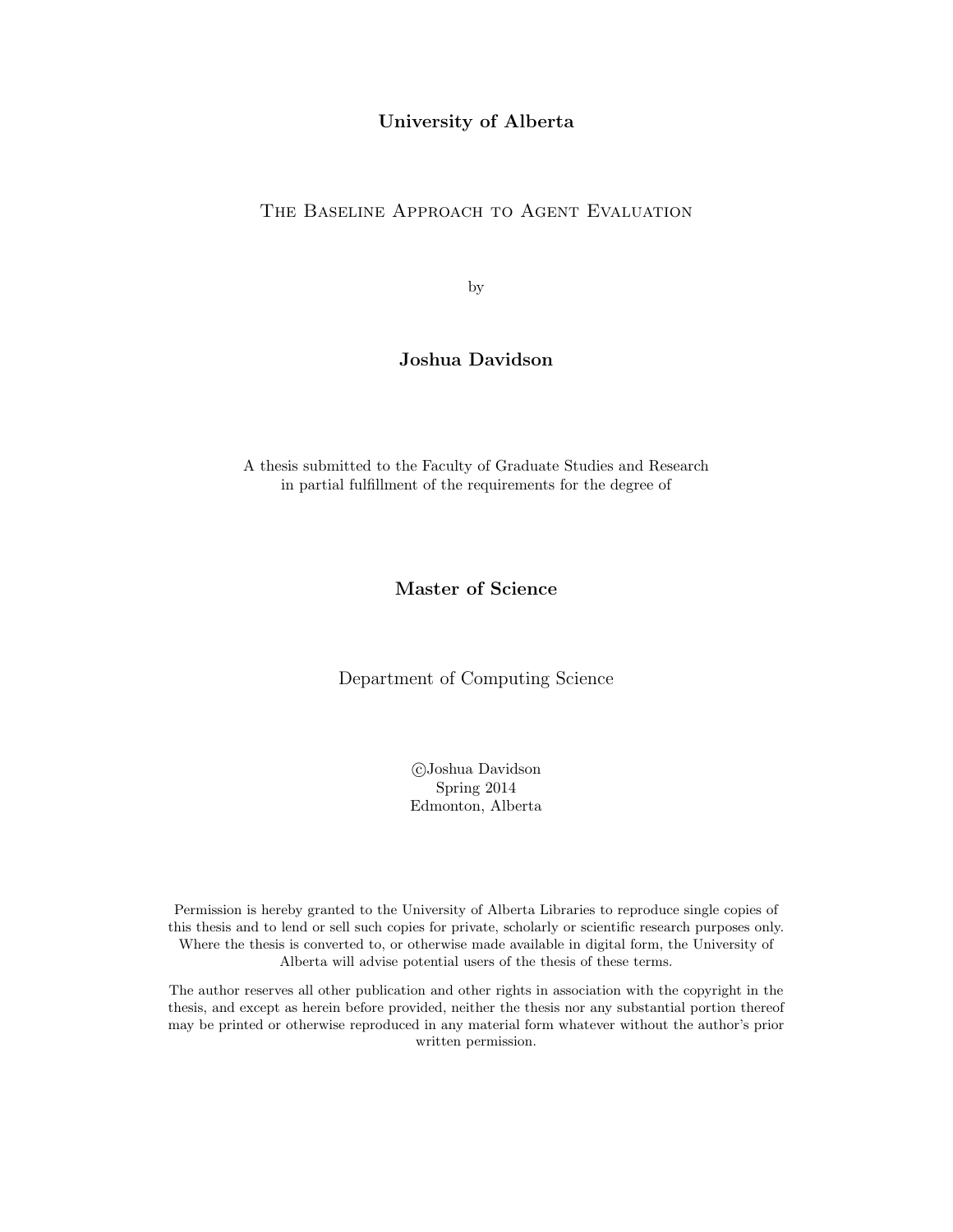To Kim My co-author in life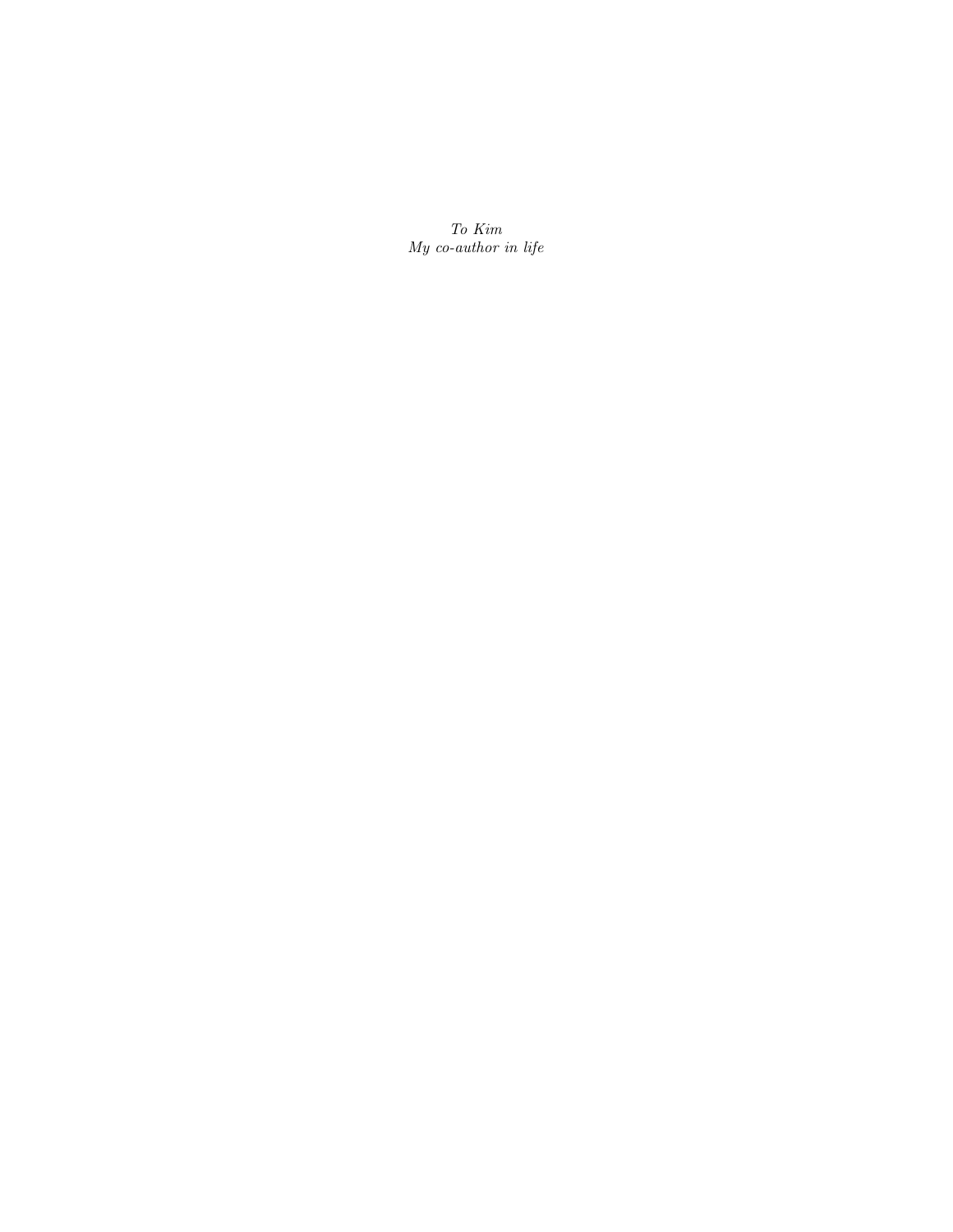# Abstract

Efficient, unbiased estimation of agent performance is essential for drawing statistically significant conclusions in multi-agent domains with high outcome variance. Na¨ıve Monte Carlo estimation is often insufficient, as it can require a prohibitive number of samples, especially when evaluating slow-acting agents. Classical variance reduction techniques typically require careful encoding of domain knowledge or are intrinsically complex. In this work, we introduce the baseline method of creating unbiased estimators for zero-sum, multi-agent high-variance domains. We provide two examples of estimators created using this approach, one that leverages computer agents in self-play, and another that utilizes existing player data. We show empirically that these baseline estimators are competitive with state-ofthe-art techniques for efficient evaluation in variants of computer poker, a zero-sum domain with notably high outcome variance. Additionally, we demonstrate how simple, yet effective, baseline estimators can be created and deployed in domains where efficient evaluation techniques are currently non-existent.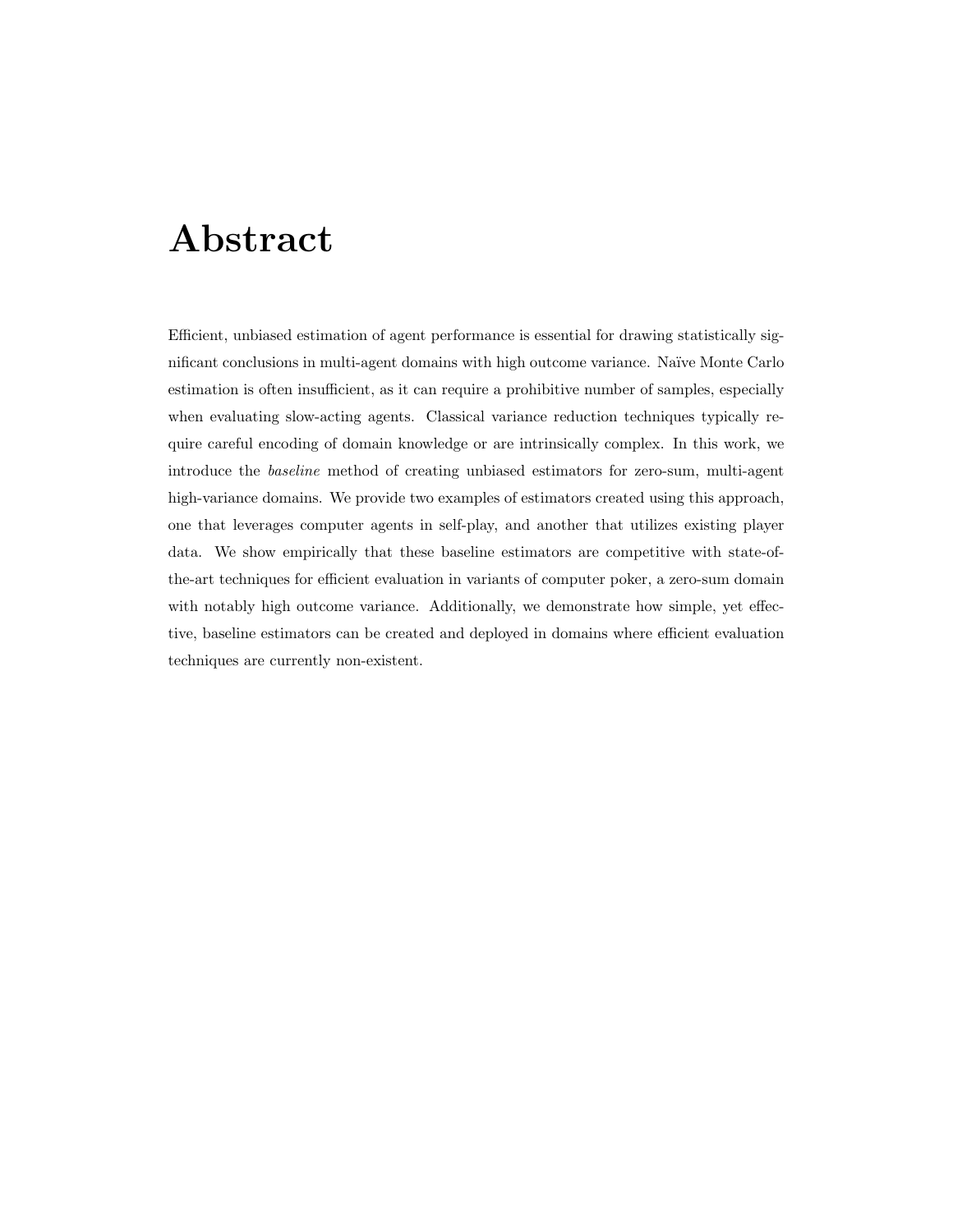# Acknowledgements

First and foremost, I would like to thank my beautiful and loving wife Kim, whose support throughout this academic pursuit has been unwavering and crucial. I could not have completed this work without her by my side. I also cannot thank my supervisors, Dr. Michael Bowling and Dr. Christopher Archibald, enough for the profound influence they have had on me over the last few years. Not only have they taught me how to be a successful researcher and writer, but they have taught me how to approach all problems from a critical and scientific perspective. Truly inspiring is how they both maintain a balance between their pursuit of knowledge and their dedication to their family. I am truly blessed to have these three amazing people in my life.

I initially pursued this endeavour due to the amazing work being done by the Computer Poker Research Group at the University of Alberta by its creative, intellectual members past and present. In particular, I would like to thank Nolan Bard, Neil Burch, Richard Gibson, John Hawkin and Michael Johanson for all of their help answering my questions and teaching me how to be a successful graduate student. I would also like to thank Dr. Duane Szafron and Dr. Robert Holte for their insightful and critical analysis of my work during group meetings.

I would also like to thank all of my friends and family, without whom I would not have been able to retain sanity throughout this process. Specifically, Kevin Waugh for being the scientist and programmer whose success I aspire to, my best friend Luke St. John for all of the day-to-day conversations which kept my spirits up and, Megan Evans for so graciously volunteering to help edit this work. Lastly, a large thank you goes out to my parents, Lloyd and Kathy and my brother Matt, for understanding my lack of communication over these last few years.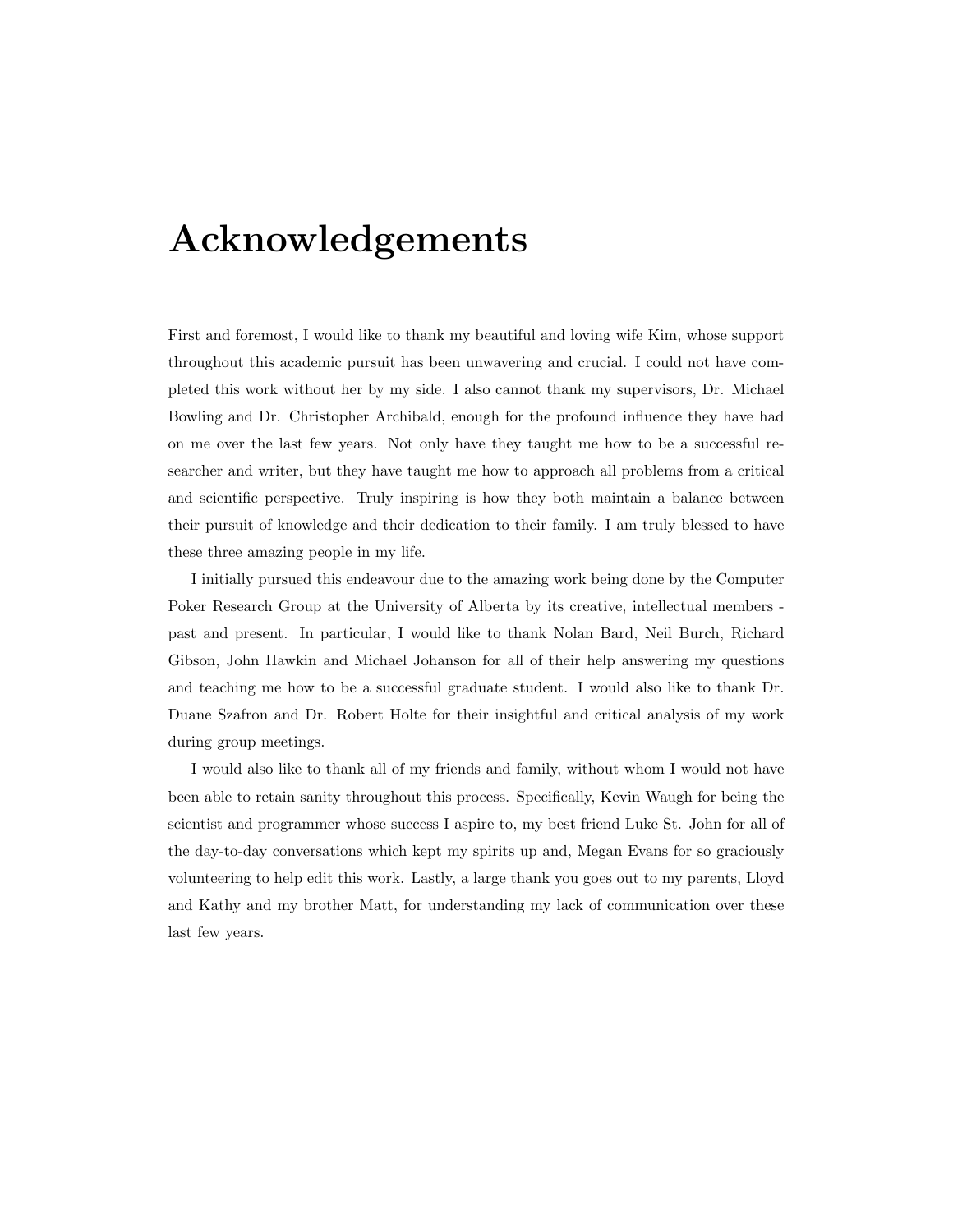# **Contents**

| $\mathbf{1}$ |     | Introduction |                                                          | 1              |
|--------------|-----|--------------|----------------------------------------------------------|----------------|
| $\bf{2}$     |     |              | <b>Background and Related Work</b>                       | 3              |
|              | 2.1 |              |                                                          | 3              |
|              | 2.2 |              |                                                          | $\overline{4}$ |
|              | 2.3 |              |                                                          | 5              |
|              |     | 2.3.1        |                                                          | 5              |
|              |     | 2.3.2        |                                                          | 7              |
|              |     | 2.3.3        |                                                          |                |
|              |     | 2.3.4        |                                                          |                |
|              |     | 2.3.5        |                                                          |                |
|              | 2.4 |              |                                                          | 15             |
|              |     | 2.4.1        |                                                          | -16            |
|              |     | 2.4.2        |                                                          |                |
| 3            |     |              | The Baseline Approach                                    | 20             |
|              | 3.1 |              |                                                          | 20             |
|              | 3.2 |              | The Expected Value of $Y^{\beta}$ in Zero-Sum Domains 21 |                |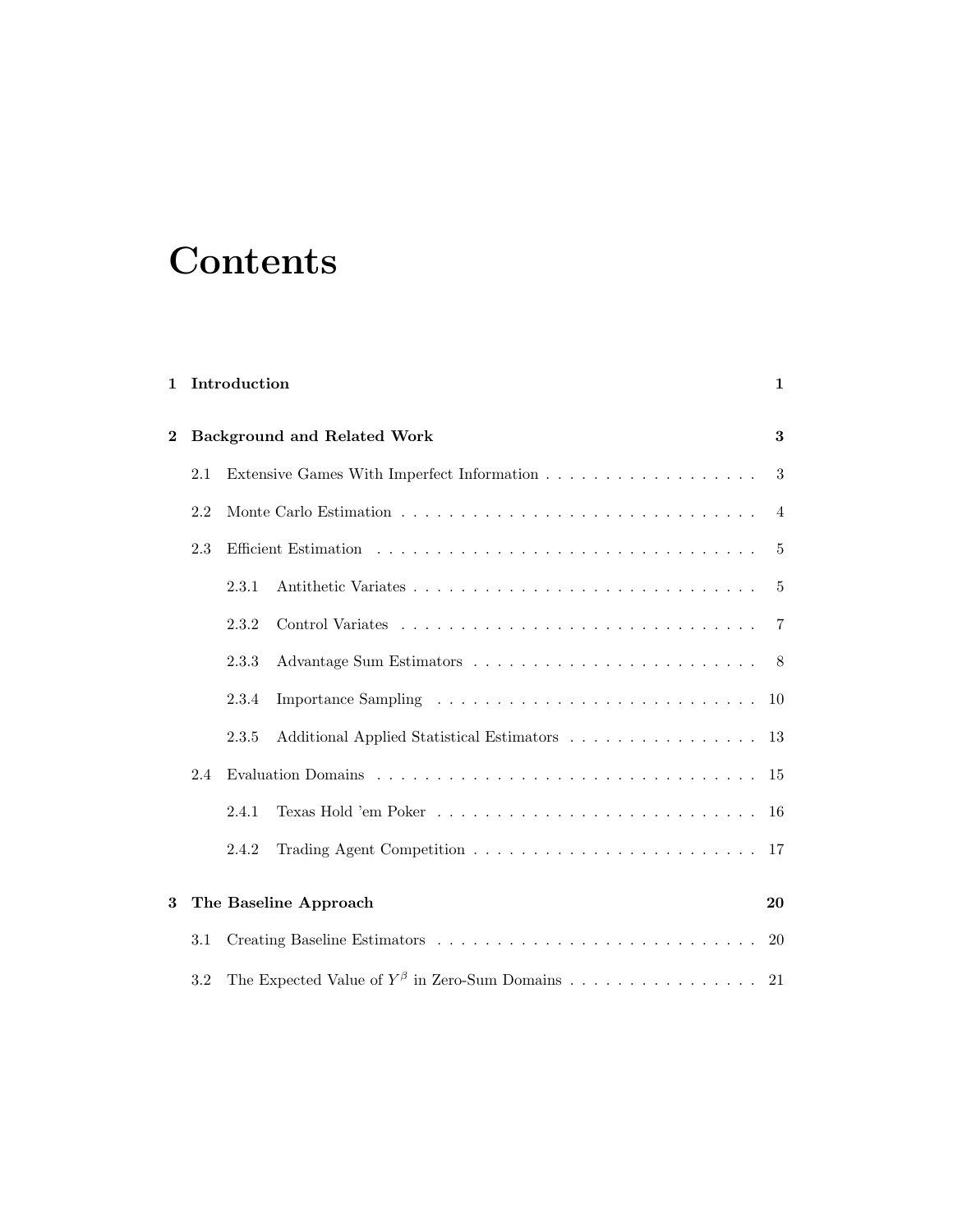| 4 |     | <b>Agent Baseline</b>                              | 23   |
|---|-----|----------------------------------------------------|------|
|   | 4.1 |                                                    |      |
|   | 4.2 |                                                    |      |
|   |     | 4.2.1                                              |      |
|   | 4.3 |                                                    | - 25 |
|   | 4.4 |                                                    |      |
|   |     | 4.4.1                                              |      |
|   |     | 4.4.2                                              |      |
|   |     | 4.4.3                                              |      |
|   | 4.5 |                                                    |      |
|   |     | 4.5.1                                              |      |
|   |     | Trading Agent Competition: Ad Auctions 35<br>4.5.2 |      |
| 5 |     | Data Baseline                                      | 37   |
|   | 5.1 |                                                    | 37   |
|   | 5.2 |                                                    |      |
|   |     | 5.2.1                                              |      |
|   |     | 5.2.2                                              |      |
|   |     | 5.2.3                                              |      |
|   |     | 5.2.4                                              |      |
|   | 5.3 | Proof of Unbiasedness for Zero-Sum Domains 40      |      |
|   | 5.4 |                                                    | 41   |
|   |     | 5.4.1                                              | 41   |
|   |     | 5.4.2                                              | 41   |
|   |     | 5.4.3                                              | 42   |
|   |     | 5.4.4                                              | 42   |
|   | 5.5 |                                                    | 44   |
|   |     | 5.5.1                                              | 44   |
|   |     | Human Texas Hold 'em Poker<br>5.5.2                | 48   |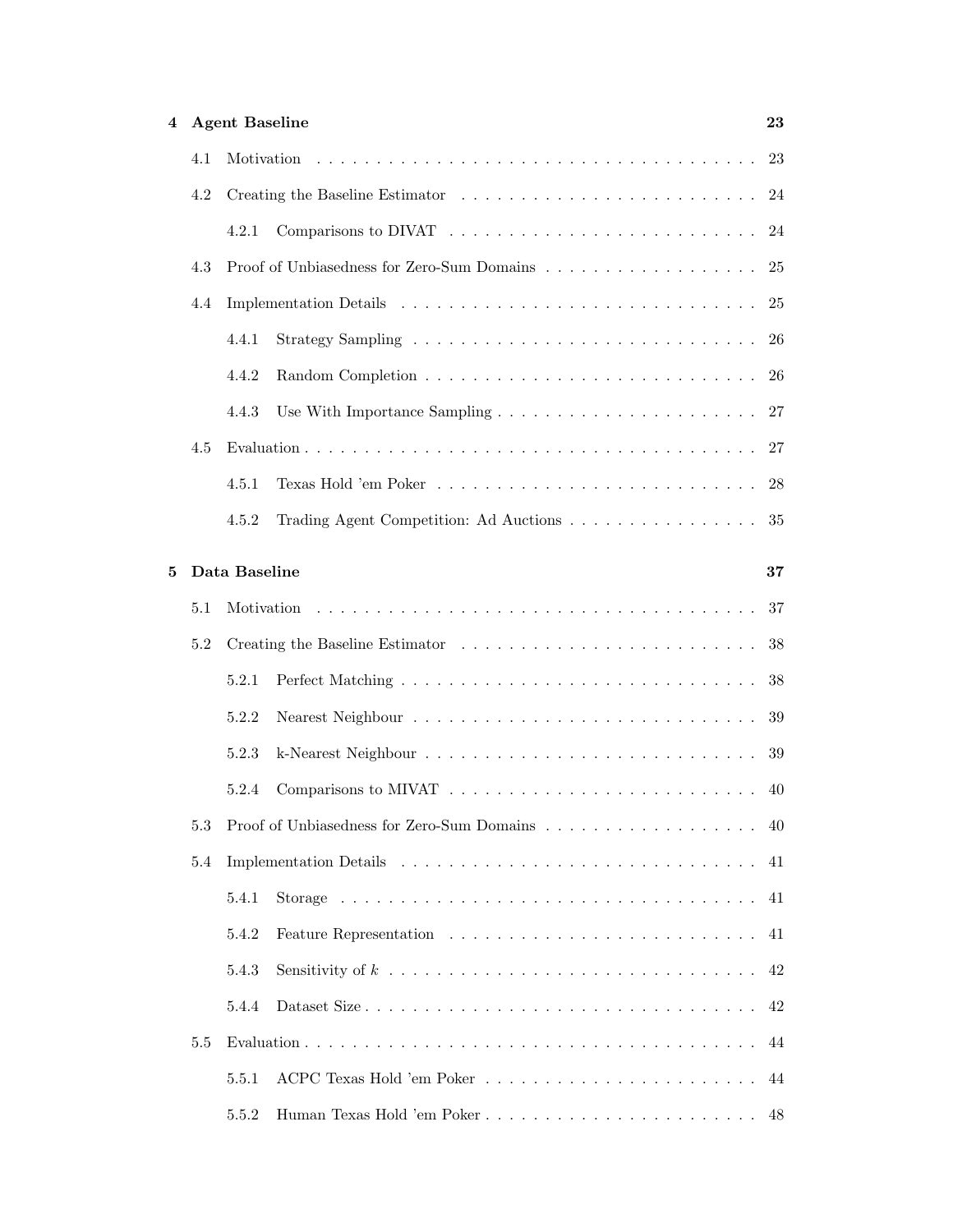|     | 6 Conclusions                     | 51 |
|-----|-----------------------------------|----|
|     |                                   |    |
| 6.2 |                                   |    |
|     | <b>Bibliography</b>               | 53 |
|     | A 2013 ACPC Baseline Full Results | 55 |
|     |                                   |    |
|     |                                   |    |
|     |                                   |    |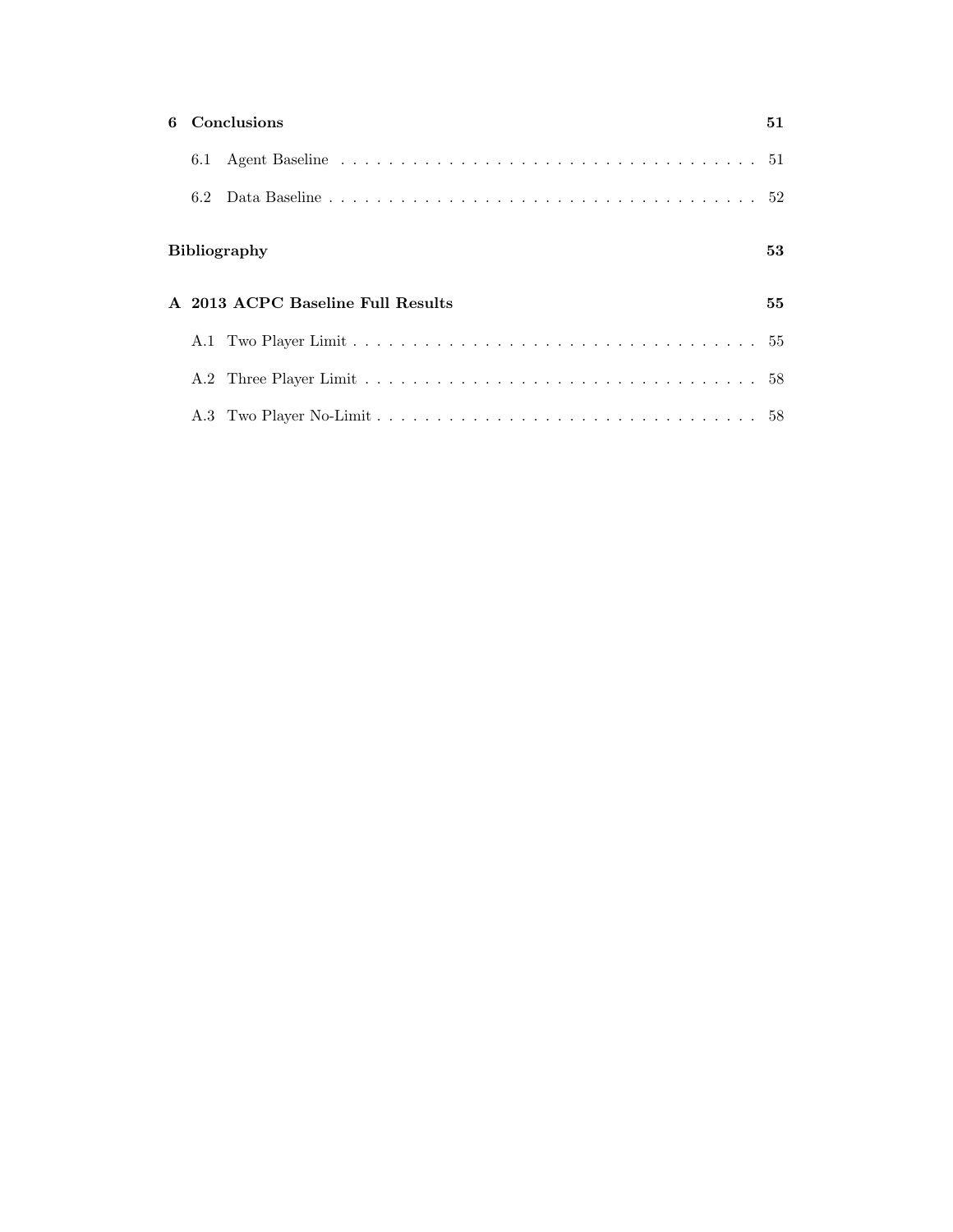# List of Tables

|     | 4.1 2013 ACPC Two-Player Limit Top-Competitors Results 31                                     |  |
|-----|-----------------------------------------------------------------------------------------------|--|
| 4.2 | 2013 ACPC Three-Player Limit Top-Competitors Results 33                                       |  |
| 4.3 | 2013 ACPC Two-Player No-Limit Top-Competitors Results 34                                      |  |
| 4.4 | Two-Player No-Limit Human vs Computer-Agent Results (1000-Hand Matches) 35                    |  |
| 4.5 | TAC-AA Tournament (100 Ten-Day Matches) $\ldots \ldots \ldots \ldots \ldots \ldots \ldots$ 36 |  |
|     |                                                                                               |  |
| 5.1 | Two-Player No-Limit Human vs Computer-Agent Results (1000-Hand Matches) 50                    |  |
| 5.2 | Six-Player No-Limit Human Tournament (144-Hand Matches) 50                                    |  |
|     |                                                                                               |  |
|     |                                                                                               |  |
|     |                                                                                               |  |
|     | A.3 2013 Two-Player No-Limit ACPC Full Results 61                                             |  |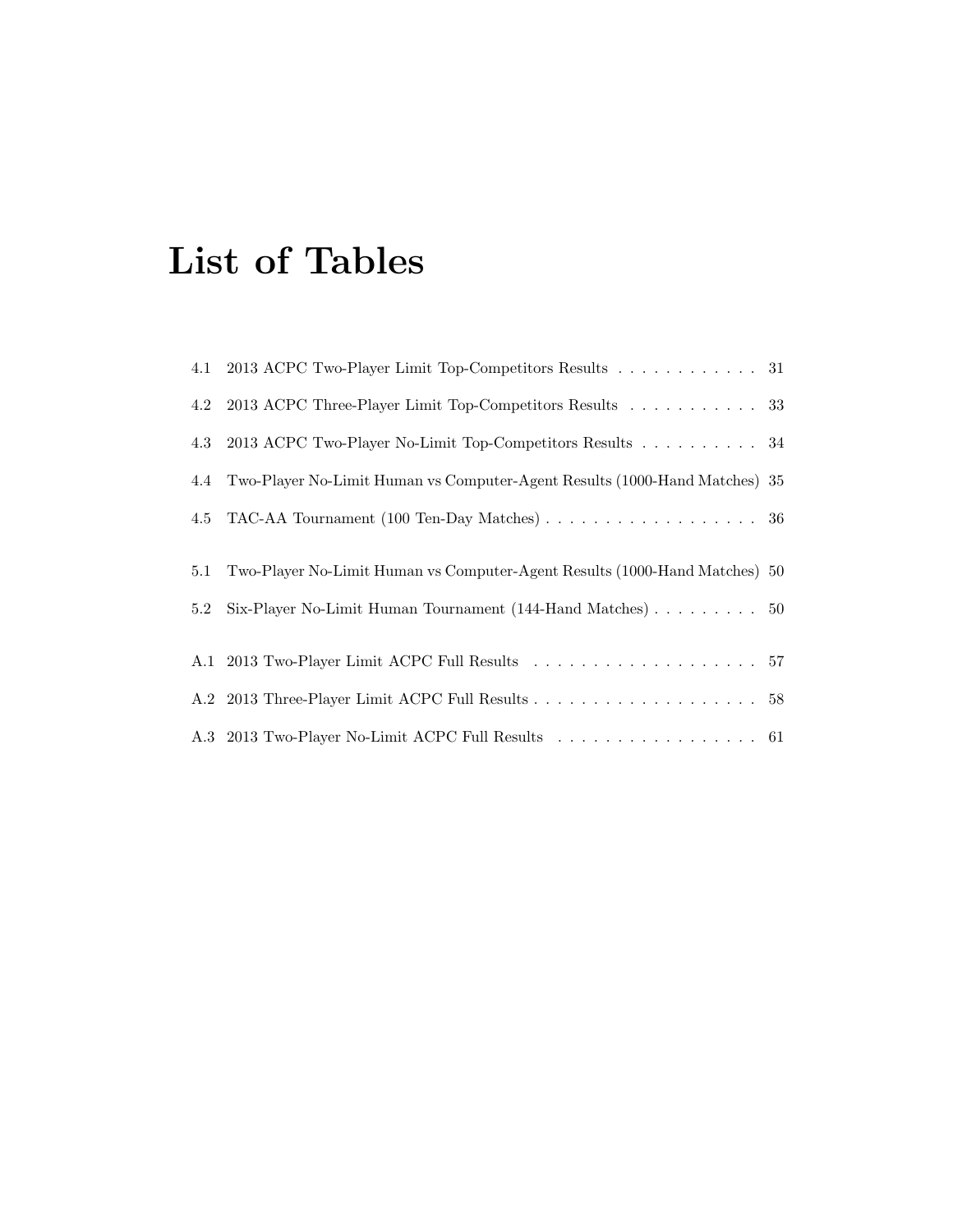# List of Figures

|     | 4.1 2013 ACPC Two-Player Limit Average Estimator Performance 31                                         |  |
|-----|---------------------------------------------------------------------------------------------------------|--|
|     | 4.2 2013 ACPC Three-Player Limit Average Estimator Performance 32                                       |  |
|     | 4.3 2013 ACPC Two-Player No-Limit Average Estimator Performance 34                                      |  |
|     |                                                                                                         |  |
| 5.1 | Sensitivity of k for $k$ -NN Search $\ldots \ldots \ldots \ldots \ldots \ldots \ldots \ldots \ldots$ 43 |  |
|     | 5.2 Performance for Varying Sizes of the Baseline Dataset 43                                            |  |
|     | 5.3 2013 ACPC Two-Player Limit Average Estimator Performance 46                                         |  |
|     | 5.4 2013 ACPC Three-Player Limit Average Estimator Performance 47                                       |  |
|     | 5.5 2013 ACPC Two-Player No-Limit Average Estimator Performance 48                                      |  |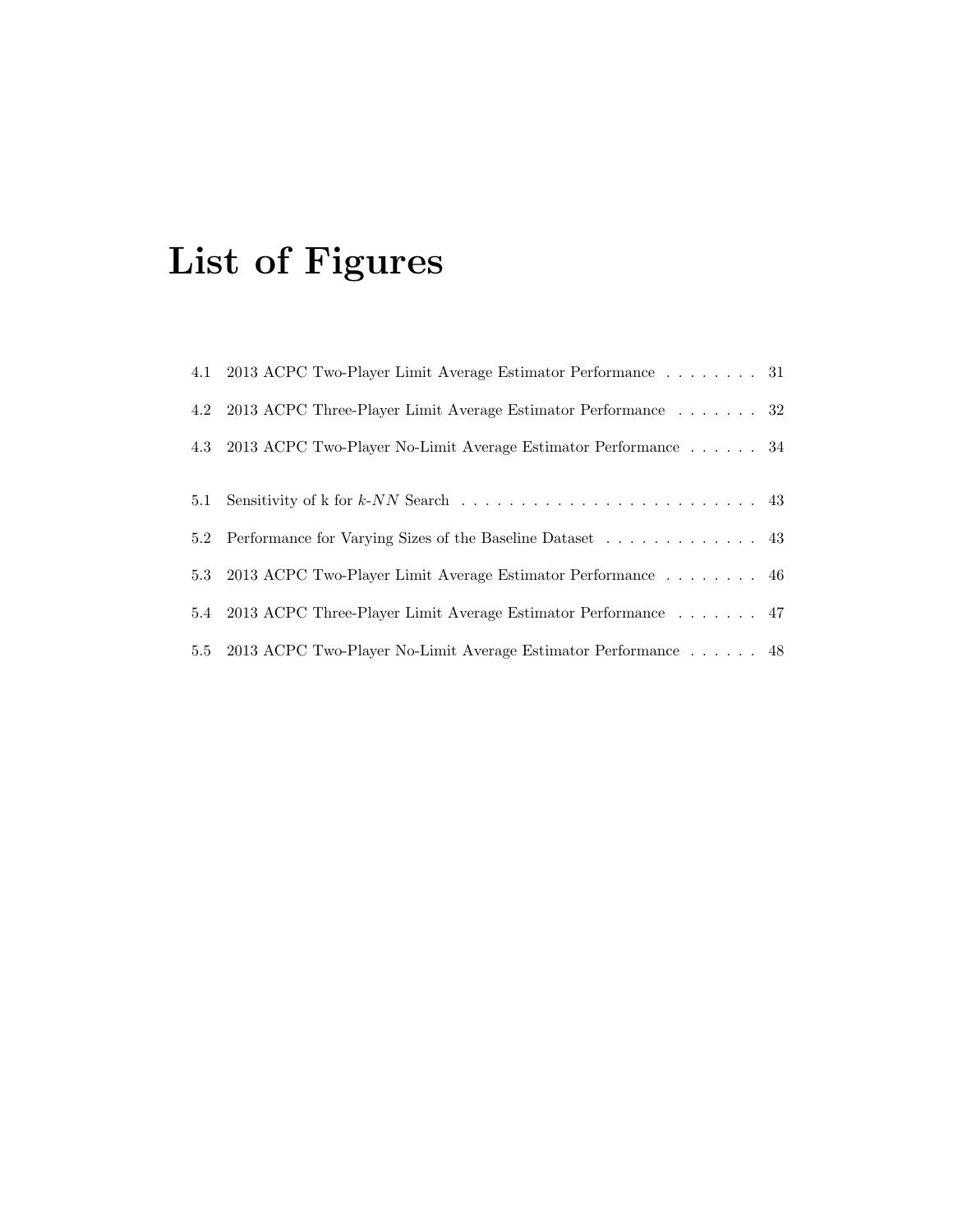## Chapter 1

# Introduction

Efficiently evaluating agent performance is an important problem for many highly stochastic artificial intelligence domains. An agent's performance in this context is often measured as the agent's expected value given a particular environmental configuration. Measuring this performance is typically achieved by averaging the values of the observed outcomes from random samples of the agent and the environment. This process, referred to as Monte Carlo estimation, provides an unbiased estimate of an agent's true performance and is probably the most common approach to evaluation given its simplicity.

Since the Monte Carlo approach only provides an estimate for the expected value of an agent, the statistical confidence of this estimate must also be taken into consideration when making claims regarding the agent's true performance. In order to increase the level of statistical significance when using Monte Carlo estimation, one can simply increase the number of random samples being used in the evaluation. While not problematic when the stochasticity of the agents or the environment is low, as the entropy in the system increases, so does the number of samples required by Monte Carlo estimation in order to produce statistically significant estimates. This problem is further compounded when the costs associated with generating samples is high, such as when evaluating human agents or slow-acting computer agents. In order to make such costs manageable, more sophisticated evaluation techniques must be put to use in any high variance domain.

The main focus of this work explores a new approach to evaluating agent performance in multi-agent, zero-sum domains. Entitled the baseline approach, this method is designed to be an effective framework for creating low-variance, unbiased estimators that is as simple as Monte Carlo estimation in agent evaluation settings. This work also provides two practical implementations of the baseline approach designed for use in two different agent evaluation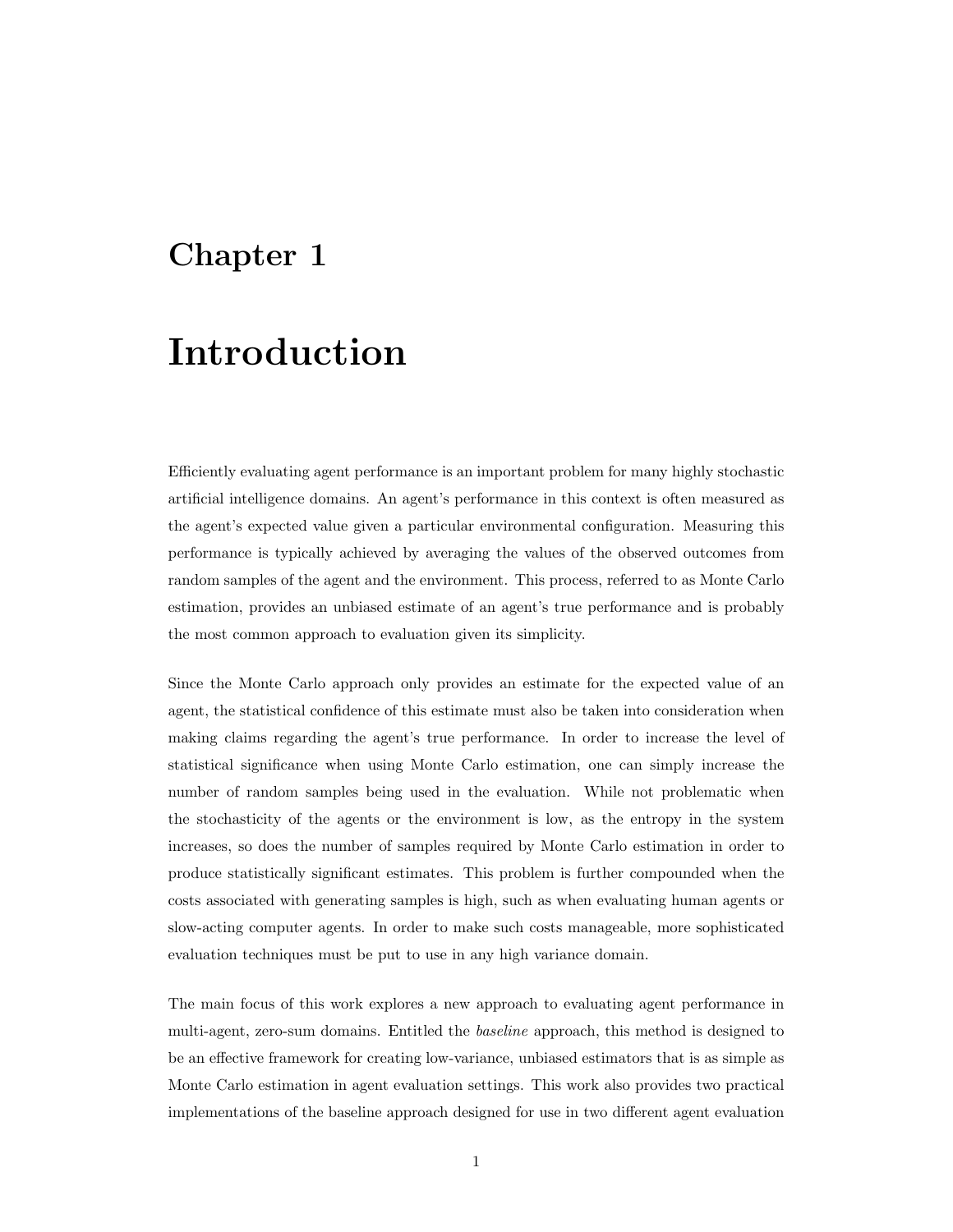scenarios. The first application of the baseline approach is designed for situations where access to competent computer agents for the evaluation domain exist and are easily accessible. We call estimators created in this manner agent baseline estimators and show results of their effectiveness in the domains of Texas hold 'em poker and Ad Auctions [22]. The second application of our approach is targeted at a more general case of the agent evaluation problem, one in which competent computer agents who can act in the evaluation domain may not exist. In this case, creation of the baseline estimator relies on the existence of player data for the domain of interest, which is often much more plentiful than competent computer agents. We refer to estimators created using player data as data baseline estimators, and we analyze their performance by experimenting in the domain of Texas hold 'em poker on a mixture of human and computer agent data.

The overall goal for the analysis of both applications of the baseline approach is to show that estimators of this nature are simple to implement, effective in their use, and should be considered for many agent evaluation scenarios.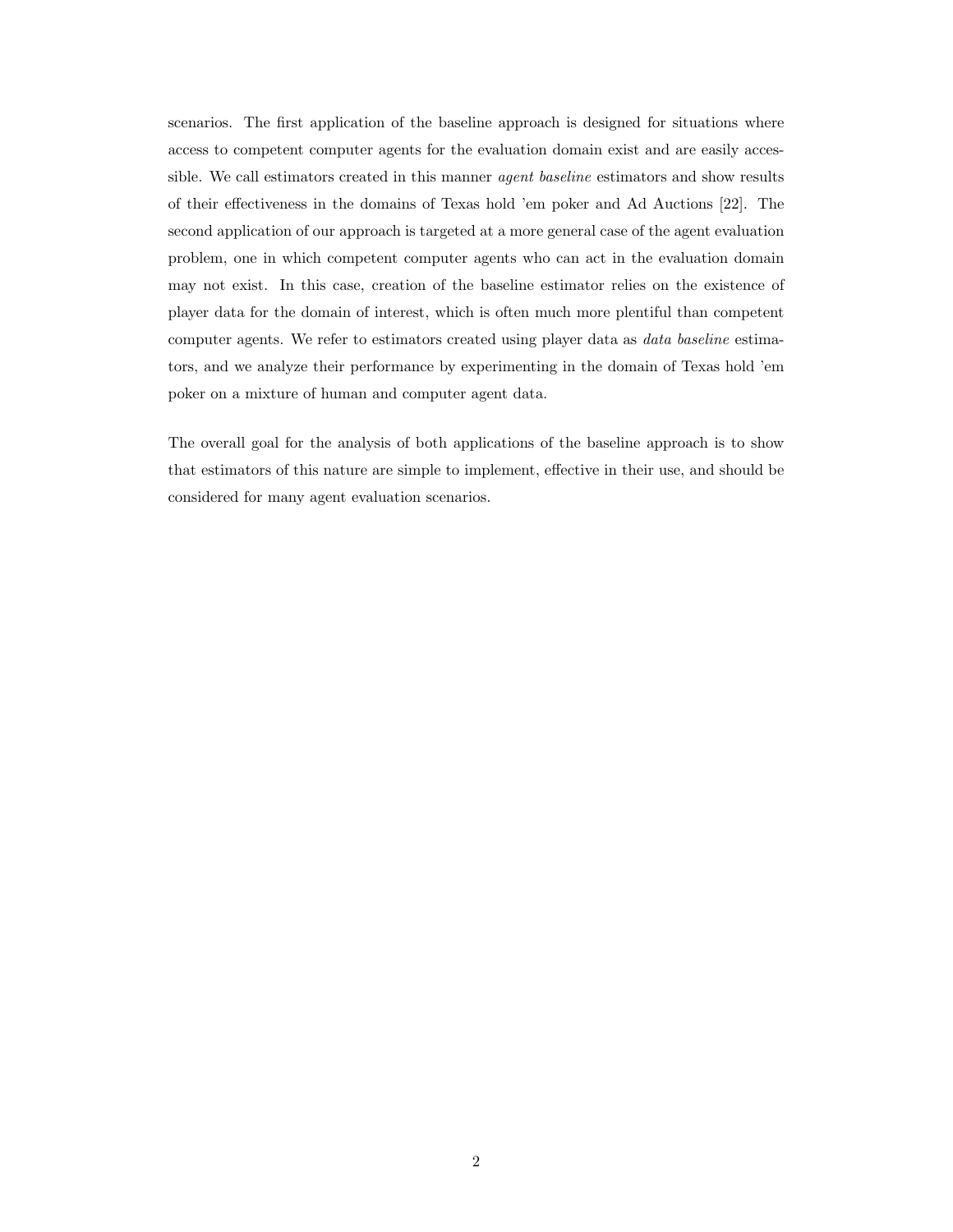## Chapter 2

# Background and Related Work

This chapter provides an overview of the core concepts regarding the problem of efficiently evaluating agents in zero-sum domains. We begin with the definition of extensive form games with imperfect information as a way of introducing some of the notation and terminology used throughout the body of this work. Following this, we give the definition of Monte Carlo estimation, since it is the method we will use as a base comparison for all of the evaluation techniques explored in this work. The remainder of the chapter is then dedicated to introducing various techniques for creating low-variance, unbiased estimators, which are often referred to as variance reduction techniques. For each variance reduction technique, we will describe its general formulation and when applicable, give examples of the technique applied to the problem of agent evaluation. This chapter concludes with a brief description of the various domains used in the empirical analysis of our approach.

### 2.1 Extensive Games With Imperfect Information

Extensive games provide a framework for describing multi-agent interaction in sequential decision making problems. Agents in an extensive game are able to choose policies that can reason about their plan of action whenever they are required to make a decision. Typically, the agents and chance alternate acting within the game until some terminal history is reached, upon which the players each receive some reward. In cases where an agent is unable to observe other agents' actions or the actions of chance, indistinguishable sequences of events can be created from the point of view of the observing agent. Games with this property are referred to as games with *imperfect information* and can be defined as follows:

**Definition 1 (Extensive Game)** [[16], p. 200] A finite extensive game with imperfect information has the following properties and components: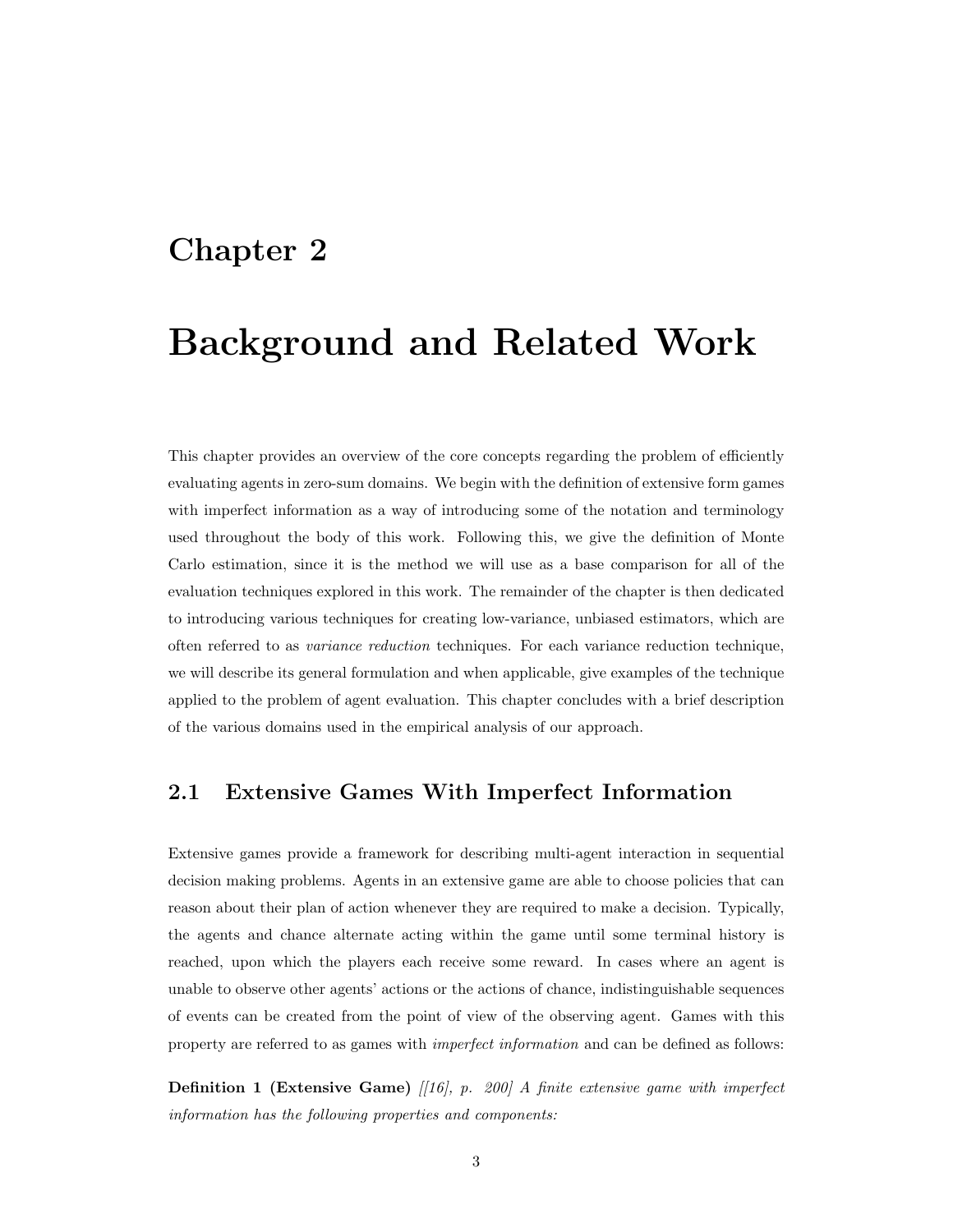- A finite set of  $N$  players.
- A finite set H of sequences, the possible **histories** of actions such that the empty sequence is in H and every prefix of a sequence in H is also in H.  $Z \subseteq H$  is the set of **terminal histories.**  $A(h) = \{a : (h, a) \in H\}$  are the actions available after a nonterminal history  $h \in H \backslash Z$ .
- A player function P that assigns each nonterminal history to a member of  $N \cup \{c\}$ where c represents chance.  $P(h)$  is the player who takes an action after history h. If  $P(h) = c$ , then chance determines the action after history h. Let  $H_i = \{h \in H :$  $P(h) = i$  be the set of histories where player i is next to act.
- A function  $\sigma_c$  that associates with every history h for which  $P(h) = c$  a probability measure  $\sigma_c(\cdot|h)$  on  $A(h)$  where each such probability measure is independent from one another. Let  $\sigma_c(a|h)$  be the probability that action a occurs after history h.
- For each player  $i \in N$ , a partition  $\mathcal{I}_i$  of  $H_i$  is the **information partition** for player i with the property that  $A(h) = A(h')$  whenever h and h' are in the same member of the partition.  $I_i \in \mathcal{I}_i$  is an **information set** for player *i*.
- For each player  $i \in N$ , a utility function  $u_i : Z \to \mathbb{R}$  that maps each of the the terminal histories in Z to some real value, i.e.:  $u_i(z)$  is the reward that player i receives when reaching terminal history z. If  $\Sigma$  $\sum_{i \in N} u_i(z) = 0$  for all  $z \in Z$  then the game is said to be zero-sum.

Empirical analysis of the contributions presented in this work is performed in domains that can all be represented by extensive form games of imperfect information that exhibit the zero-sum constraint, although they need not necessarily be two-player .

### 2.2 Monte Carlo Estimation

In the context of agent evaluation, Monte Carlo estimation refers to the method of generating random repeated samples of agents interacting within a specific environment in order to compute their relative performance to one another. By simply sampling outcomes from the agents and the environment, the Monte Carlo method provides a naïve mechanism for computing the performance of the agents when the samples are drawn in an identically and independently distributed  $(i.i.d.)$  fashion [12]. The volume of samples needed to make statistically significant claims regarding an agent's performance depends highly on the stochasticity of the agent's policies and of the environment itself.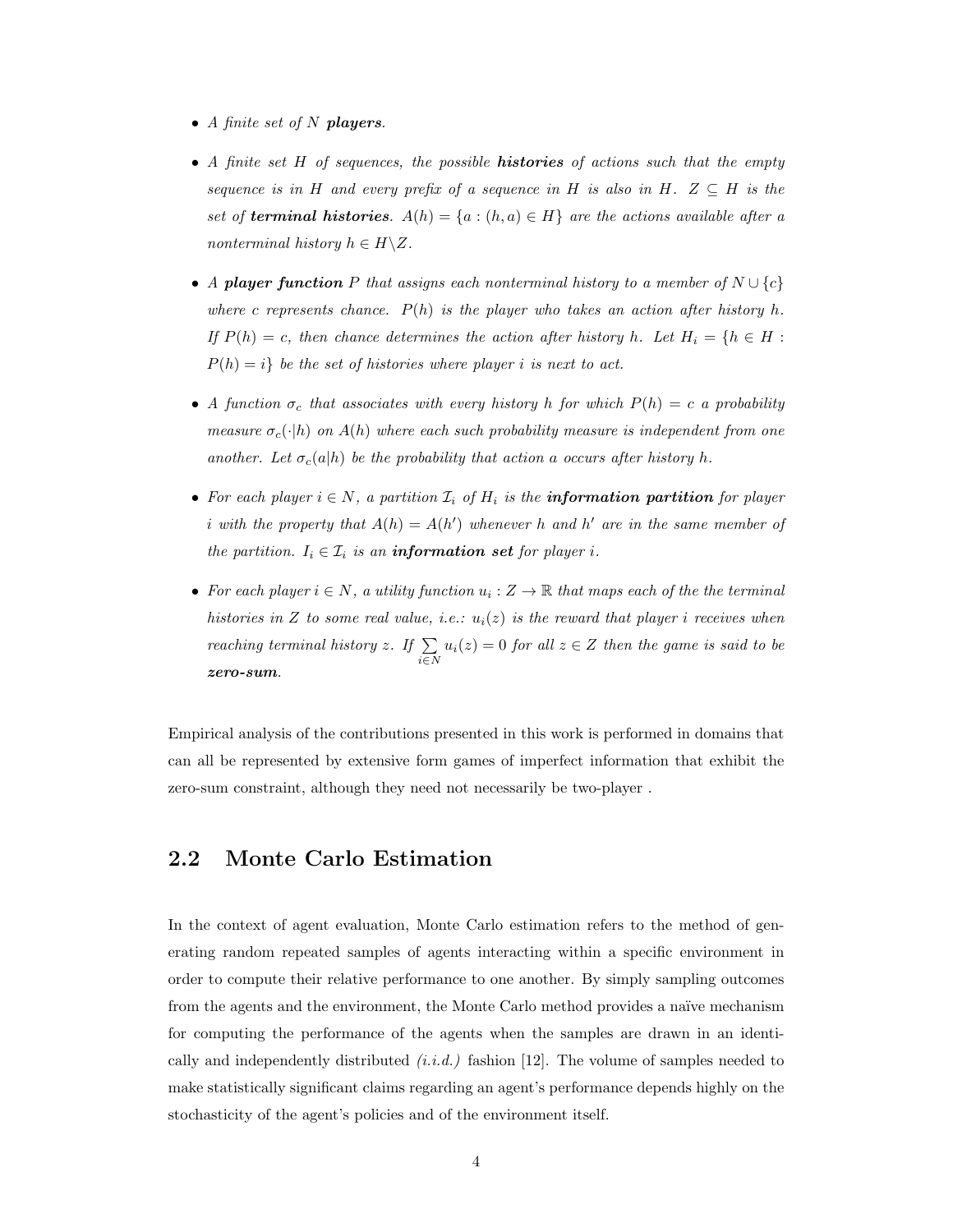Formally, let  $X = (X_1, \ldots, X_n)$  be the random variable corresponding to the observed outcomes of an agent whose expected value we are trying to estimate. The Monte Carlo approach then averages together all of the samples of  $X$  in order to create an unbiased estimator of  $\mathbb{E}[X]$ . This average, denoted as  $\overline{X}$ , is computed as

$$
\bar{X} = \frac{1}{n} \sum_{i=1}^{n} X_i
$$
\n(2.1)

where  $X_i$  is the outcome of a single sample of the agent's behaviour and n is the number of observed samples. It is clear from this that as we provide more samples, the variance of  $\bar{X}$ decreases by the following:

$$
\mathbb{V}\text{ar}[\bar{X}] = \mathbb{V}\text{ar}\left[\frac{1}{n}\sum_{i=1}^{n}X_i\right] = \frac{1}{n^2}\sum_{i=1}^{n}\mathbb{V}\text{ar}[X_i] = \frac{\mathbb{V}\text{ar}[X]}{n} \tag{2.2}
$$

Often the biggest problem with using the Monte Carlo method to estimate  $\mathbb{E}[X]$  is that the number of samples required to achieve some fixed level of accuracy may be arbitrarily large for a given domain, as it is directly related to the variance of  $X$  [12].

### 2.3 Efficient Estimation

The goal of efficient estimation techniques is to increase the efficiency of the Monte Carlo method when estimating  $\mathbb{E}[X]$  by reducing the variance of the estimate. This can be done by either reducing the number of samples required to compute an accurate estimate or by increasing each sample's quality without adding bias.

#### 2.3.1 Antithetic Variates

Antithetic variates are one common approach to reducing the variance of an observed random variable by generating antitheses to the statistic being estimated [12]. These antitheses are produced by introducing negative dependancies between the observed variable, X, and the corresponding antithetic variable,  $Y$ . The antithetic unbiased estimator,  $Z$ , is then constructed by averaging the values of X and Y

$$
Z_i = \frac{X_i + Y_i}{2} \tag{2.3}
$$

Given that  $X$  and  $Y$  have the same expected value, the expected value of  $Z$  is

$$
\mathbb{E}[Z] = \frac{1}{2} (\mathbb{E}[X] + \mathbb{E}[Y])
$$
  

$$
\mathbb{E}[Z] = \mathbb{E}[X]
$$
 (2.4)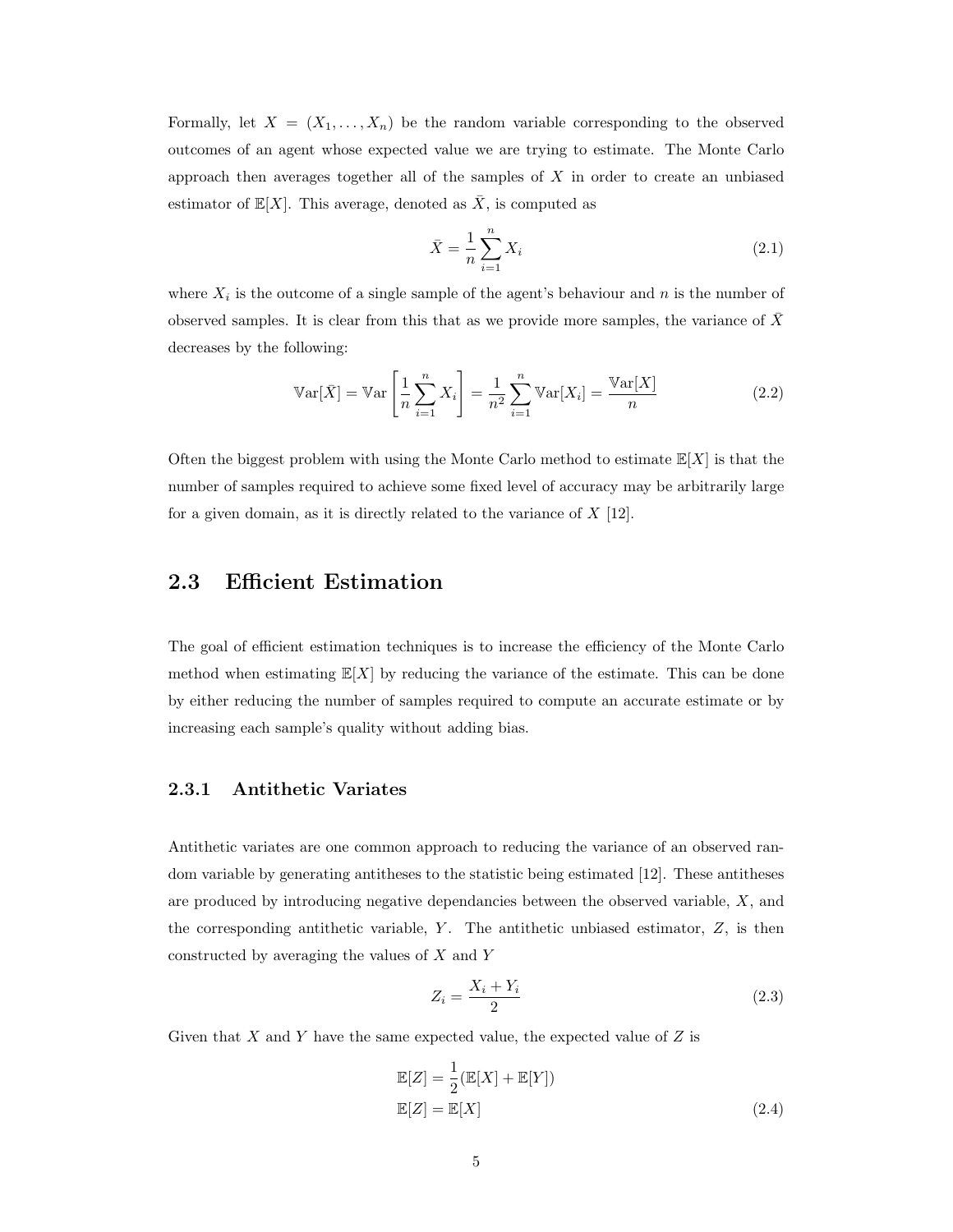which shows that the antithetic estimator  $Z$  is an unbiased estimator of  $X$ . Seeing that X and Y have the same distribution and therefore the same variance, the variance of Z is computed as

$$
\operatorname{Var}[Z] = \frac{\operatorname{Var}[X] + \operatorname{Var}[Y] + 2\operatorname{Cov}[X, Y]}{4}
$$

$$
\operatorname{Var}[Z] = \frac{\operatorname{Var}[X] + \operatorname{Cov}[X, Y]}{2}
$$
(2.5)

From the reduced variance equation, it is clear that antithetic variate estimators rely on  $\mathbb{C}ov[X, Y] < 0$  in order to be more efficient than simple Monte Carlo estimation [12]. This of course assumes that the effort required to create instances of  $Y$  is roughly equal to that of generating samples of X.

The biggest drawback of using antithetic variates comes from the complications associated with guaranteeing the negative covariance when generating the antithetic pairs. In the context of agent evaluation, some solutions to this problem can have undesirable side effects, such as introducing the inability to evaluate an individual agent's skill [11].

#### Duplicate

Duplicate is a technique for producing antithetic pairs in multi-agent games. The duplicate approach has been used successfully in bridge [26] and computer poker [1, 13, 19] and is a potentially effective approach to variance reduction in scrabble-like games [21]. Duplicate methods create antithetic pairs by replicating the starting and future chance events of a game for each configuration of the players. For scrabble-like games, this is done by setting the order in which the tiles will be drawn and in card games, it is achieved by fixing the order of the cards in the deck. The score for each player is their average score across all the permutations that were sampled. The intuition behind the duplicate approach is that the variance associated with a particularly good or bad starting position will be reduced by scoring each instance in this way.

Using the duplicate approach for agent evaluation can create logistical problems, particularly when evaluating human agents. Since duplicate requires each player to play the same sequence of random events multiple times, the players are required to forget all past knowledge from previous replications. While not particularly problematic for many computeragent scenarios, this restriction essentially makes it impossible to evaluate human agents. For instance, duplicate bridge is typically scored in a very different manner than the duplicate approach would suggest due to this problem [26] and using duplicate in computer poker requires the use of teams, forgoing any attempt at evaluating the performance of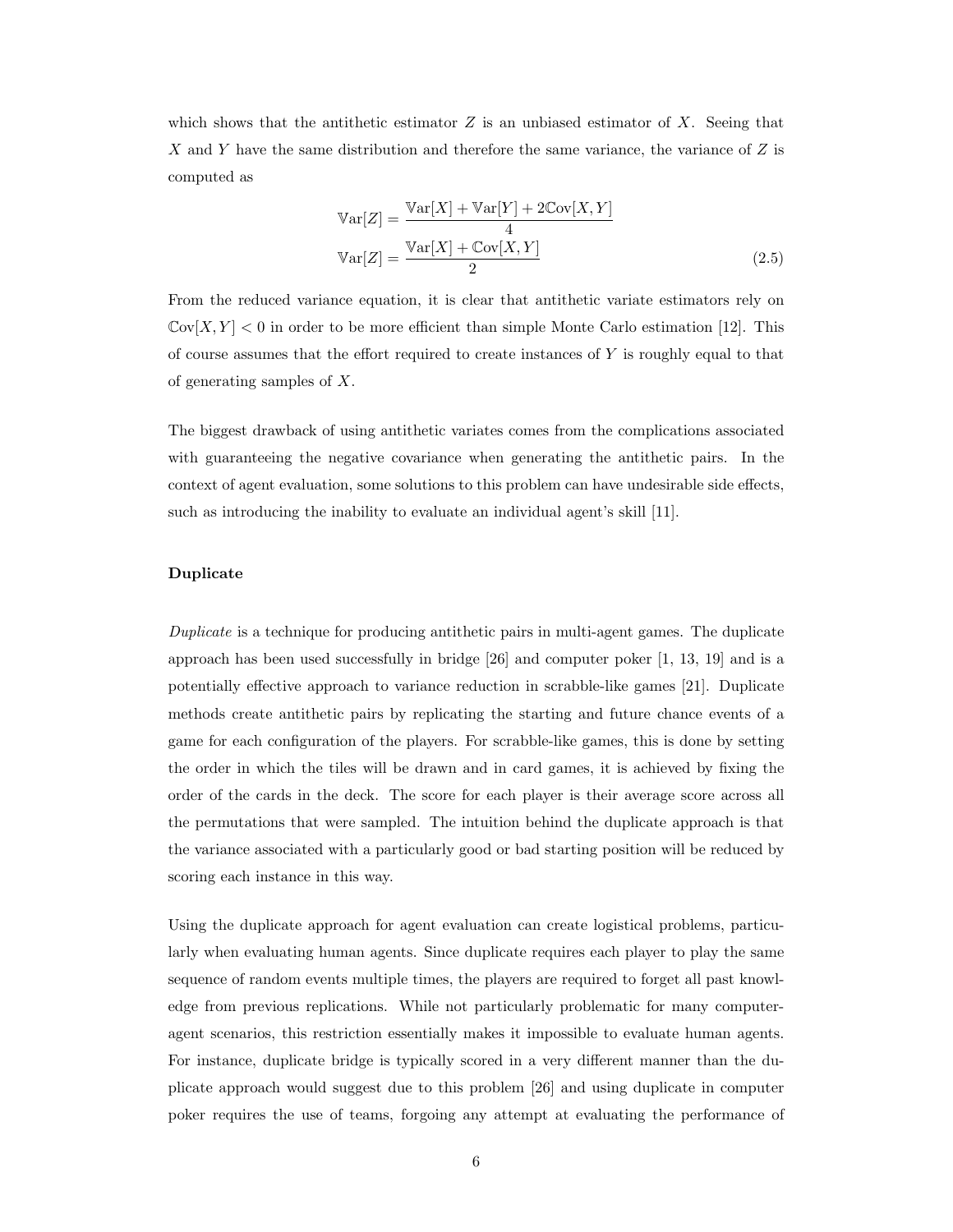individual players [19]. Combined with the potentially laborious and error-prone task of creating each duplicate replication, the usefulness of using the duplicate approach to create efficient, unbiased estimators is questionable for many agent evaluation scenarios.

#### 2.3.2 Control Variates

Control variates provide another way of creating unbiased estimators with reduced sample variance. The control variate approach is similar to that of antithetic variates in that it attempts to exploit certain properties of the observed random variable  $X$  [12]. In particular given the variable whose quantity is being estimated,  $X = (X_1, \ldots, X_i)$ , the control variate approach is to generate a correlated *control* variable,  $Y = (Y_1, \ldots, Y_i)$ , whose expected value,  $\mathbb{E}[Y]$ , is a known quantity. Given that every  $(X_i, Y_i)$  pair is i.i.d, the control variate estimator,  $Z$ , is defined such that each  $Z_i$  is computed as

$$
Z_i = X_i - c(Y_i - \mathbb{E}[Y])
$$
\n
$$
(2.6)
$$

The sample mean of the estimator, denoted as  $\overline{Z}$ , is then equal to

$$
\bar{Z} = \frac{1}{n} \sum_{i=1}^{n} (X_i - c(Y_i - \mathbb{E}[Y]))
$$
\n(2.7)

For any  $c \in \mathbb{R}, \overline{Z}$  is an unbiased estimator of  $\mathbb{E}[X]$  since

$$
\mathbb{E}[\bar{Z}] = \mathbb{E}[\bar{X} - c(\bar{Y} - \mathbb{E}[Y])]
$$
  
\n
$$
= \mathbb{E}[\bar{X}] - \mathbb{E}[c(\bar{Y} - \mathbb{E}[Y])]
$$
  
\n
$$
= \mathbb{E}[\bar{X}] - c(\mathbb{E}[\bar{Y}] - \mathbb{E}[Y])
$$
  
\n
$$
= \mathbb{E}[X]
$$
 (2.8)

and the variance of each  $Z_i$  is equal to

$$
\mathbb{V}\text{ar}[Z_i] = \mathbb{V}\text{ar}[X_i - c(Y_i - \mathbb{E}[Y])]
$$

$$
= \mathbb{V}\text{ar}[X] + c^2 \mathbb{V}\text{ar}[Y] - 2c \mathbb{C}\text{ov}[X, Y] \tag{2.9}
$$

From these equations, it follows that  $\bar{Z}$  has lower variance than the Monte Carlo estimate when

$$
c^2 \mathbb{V}\text{ar}[Y] < 2c \mathbb{C}\text{ov}[X, Y] \tag{2.10}
$$

This shows that the optimal choice of coefficient,  $c^*$ , is the one that minimizes the variance of the estimator and is equal to

$$
c^* = -\frac{\text{Cov}[X, Y]}{\text{Var}[Y]} \tag{2.11}
$$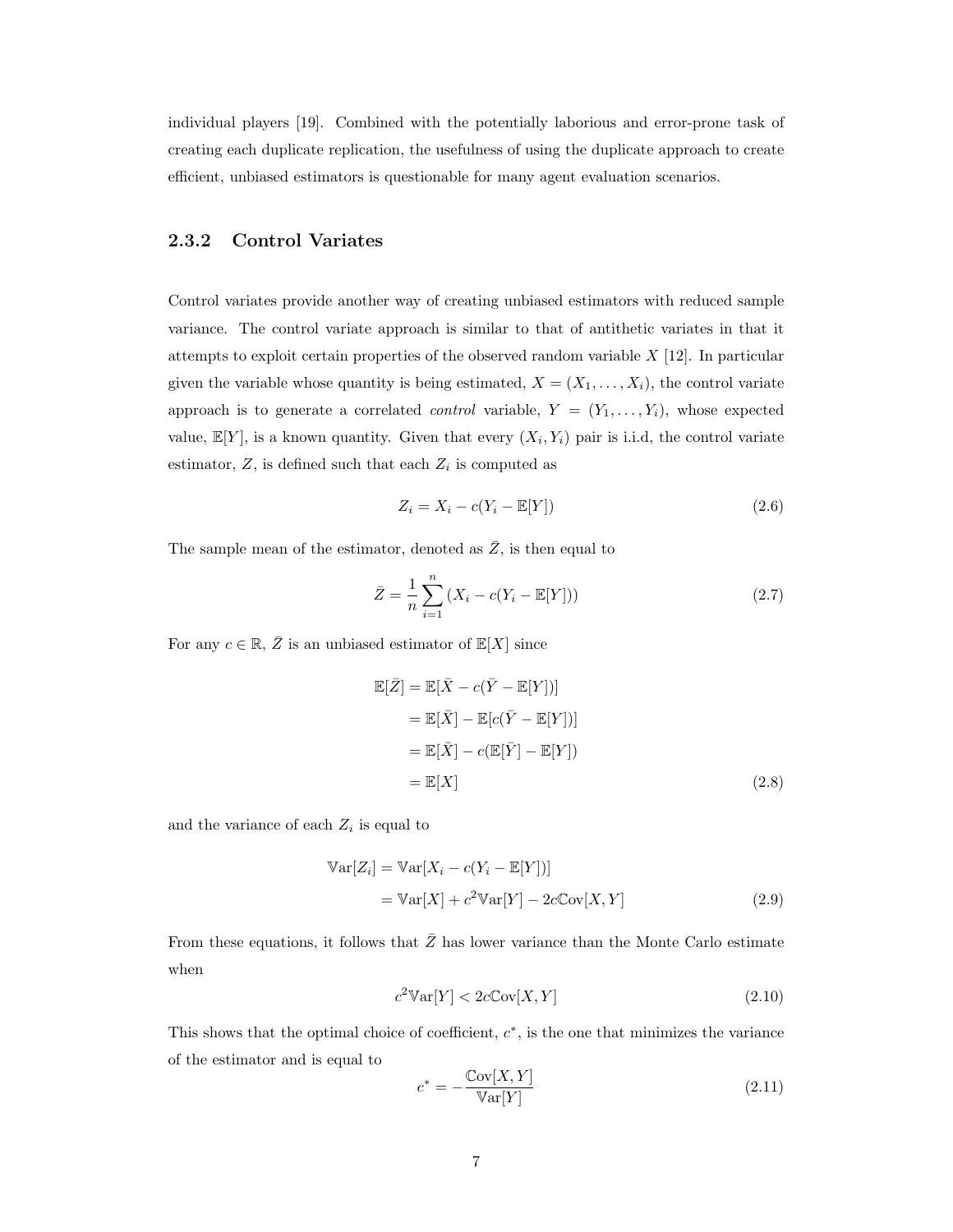Thus, when using the optimal coefficient  $c^*$ , the resulting variance of  $Z$  is

$$
\mathbb{V}\text{ar}[Z] = \mathbb{V}\text{ar}[X - c^*(Y - \mathbb{E}[Y])]\mathbb{V}\text{ar}[Y]
$$

$$
= 1 - \rho_{X,Y}^2
$$
(2.12)

where  $\rho_{X,Y}$  is the correlation between X and Y and  $1-\rho_{X,Y}^2$  corresponds to the magnitude of the resulting variance reduction. Essentially, the more the control variable and the observed random variable co-vary, the less variance there will be in the resulting estimator.

The difficulty in practice when trying to use  $c^*$  comes from the observation that if  $\mathbb{E}[X]$ is unknown,  $Var[X]$  and  $\rho_{X,Y}$  are likely to be unknown as well. In this situation, we can estimate the optimal coefficient,  $\hat{c}$ , by replacing  $\mathbb{V}\text{ar}[X]$  and  $\rho_{X,Y}$  with their sample counterparts. Let  $\hat{Z}$  be the estimator computed using the estimated optimal coefficient ĉ. Note that by applying the strong law of large numbers, as the sample size  $n \to \infty$ , ĉ converges to  $c^*$  with probability 1 [12]. This estimation introduces some bias, precisely, the bias of  $\hat{Z}$  is equal to

$$
Bias(\hat{Z}) = \mathbb{E}[\hat{Z}] - \mathbb{E}[X]
$$

$$
= -\mathbb{E}[\hat{c}(Y - \mathbb{E}[Y])]
$$
(2.13)

This bias is not necessarily zero since  $\hat{c}$  and  $\overline{Y}$  are not independent in this setting. However the bias is typically on the order of  $\mathcal{O}(1/n)$  and the standard error being of  $\mathcal{O}(1/\sqrt(n))$  [12].

Some of the same problems that arise with antithetic variates are also true of control variates. While the samples generated for use in the control do not have to be strictly negatively correlated, they do require a high degree of correlation in order to make the resulting estimator effective. Additionally, the fact that  $E[Y]$  needs to be a known value is often problematic. Control variates have, however, been used with success in agent evaluation [11] and as a method of reducing variance in Monte Carlo Tree Search techniques [15, 23]. Since the majority of this work is based off of this approach, we will describe an application of control variates in Chapter 3.

#### 2.3.3 Advantage Sum Estimators

Zinkevich et al. provided a general framework for creating unbiased estimators for agent evaluation in stochastic domains, which are known as *advantage sum estimators* [27]. Advantage sum estimators are created by separating out the effects of skill, luck and positional *advantage* for each decision an agent makes. Let  $H$  be the set of all reachable histories,  $Z \subseteq H$  be the subset of all terminal histories and the utility function  $u : Z \to \mathbb{R}$  be the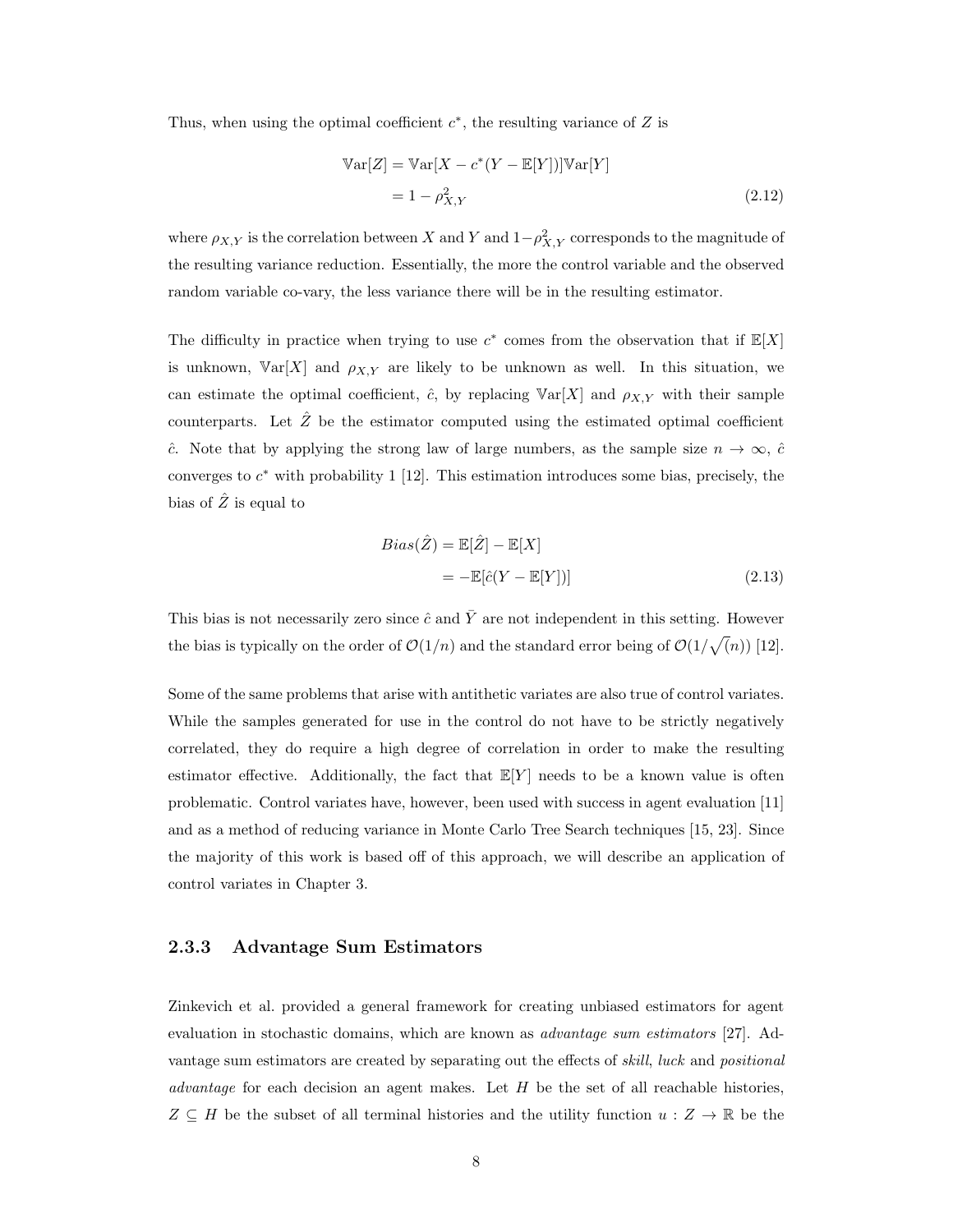function that maps terminal histories to real values. The goal of the advantage sum estimator is then to provide a low-variance, unbiased estimate for  $\mathbb{E}[u]$  given the dynamics of the system [27].

Given a value function  $V : H \to \mathbb{R}$  that maps histories to real values, let  $S_V$ ,  $L_V$  and  $P_V$ be the components of  $V$  that correspond to the skill, luck and positional values of  $V$ . These components can be described as follows [24]:

$$
S_{V_j}(z) = \sum_{\substack{ha \sqsubseteq z \\ P(h) \neq c}} V_j(ha) - V_j(h)
$$

$$
L_{V_j}(z) = \sum_{\substack{ha \sqsubseteq z \\ P(h) = c}} V_j(ha) - V_j(h)
$$

$$
P_{V_j} = V_j(\emptyset)
$$

 $V_j$  refers to the value function for player j, ha refers to the history h followed by action a and the function  $P(h)$  determines which player acts after history h, either one of the agents or chance, c. Given that

$$
u_j(z) = S_{V_j}(z) + L_{V_j}(z) + P_{V_j}
$$
\n(2.14)

the advantage sum estimator is defined as

$$
\hat{u}_{V_j}(z) = S_{V_j}(z) + P_{V_j}(z) \tag{2.15}
$$

It follows that advantage sum estimator provides an unbiased estimate of  $u_i(z)$  when  $\mathbb{E}[L_{V_j}(z)]$  is zero from the observation that  $\mathbb{E}[\hat{u}_{V_j}] = \mathbb{E}[u_j]$  and  $\mathbb{V}\text{ar}[\hat{u}_{V_j}] \leq \mathbb{V}\text{ar}[u_j]$ . Thus, the key to creating an unbiased advantage sum estimator is being able to craft a value function to satisfy this constraint, known as the zero-luck constraint.

#### DIVAT and MIVAT

DIVAT [6] and MIVAT [24] are both implementations of advantage sum estimators in the domain of Texas hold 'em poker. The DIVAT estimator was created using a handcrafted value function based on an expert-knowledge, hand-crafted policy specifically designed for the two-player limit variant of Texas hold 'em. DIVAT evaluates the outcome for each action in a hand by assuming that players play according to the DIVAT policy from that action forward, much in the same way David Wolfe evaluated actions in the game of blackjack [25]. Each of the players is awarded a score based on how their play impacted the outcome of the game by comparing the value realized by the player versus the value that would have been achieved had the DIVAT policy been used in the same situation.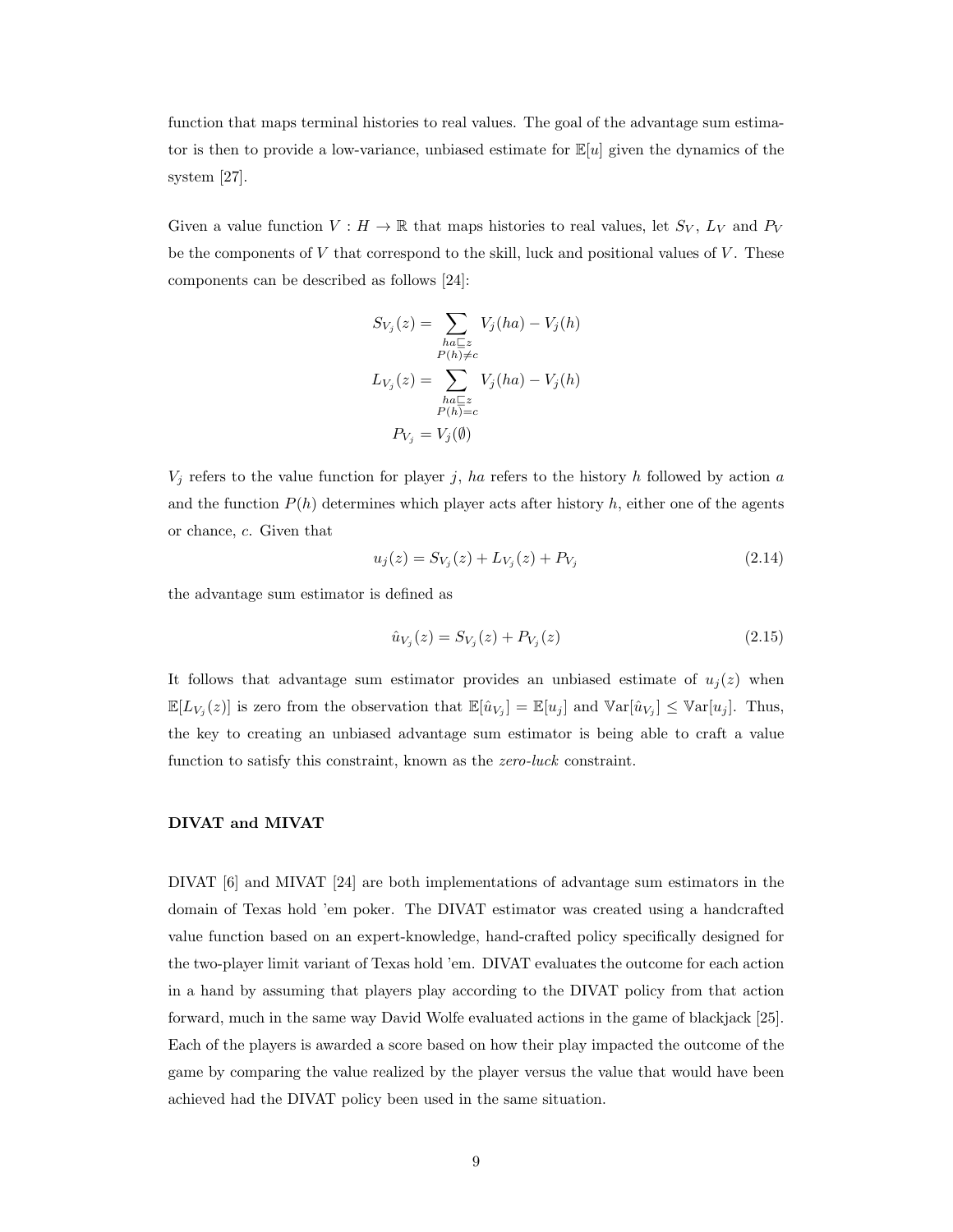This type of evaluation was proven to be unbiased by Zinkevich et al. [27] and the empirical results showed that the DIVAT estimator was able to achieve a 75% to 85% reduction in the variance over that of Monte Carlo estimation when evaluating agents in two-player limit Texas hold 'em. Since the DIVAT estimator's value function is based on a hand-coded policy, its use is very limited outside the domain of two-player limit Texas hold 'em. Other simpler, more generic policies have been experimented with using this framework, such as always-call and always-raise, but these policies tend to underestimate or overestimate the values of hands and produce much weaker low-variance estimators.

MIVAT [24] is an extension of the DIVAT framework that removes the need to hand-code a value function. The MIVAT value function is instead learned from samples of player data based on an optimization, the objective of which is to find a value function that minimizes the variance of the estimator. By using a reformulation of the advantage sum estimator approach, the resulting optimization is defined as

$$
\min_{V_j} \left( \hat{u}_{V_j}(z_t) - \frac{1}{T} \sum_{t'=1}^T \hat{u}_{V_j}(z_{t'}) \right)^2 \tag{2.16}
$$

where  $z_1, \ldots, z_T$  are sample outcomes from the data. For tractability, the MIVAT estimator uses a linear value function such that

$$
V_j(h) = \phi(h)^T \theta_j \tag{2.17}
$$

where  $\phi: H \to \mathbb{R}^d$  is a mapping of histories to a vector of d features. It turns out that the optimal  $\theta_j^*$  has a closed-form solution [24], which is then used in the MIVAT value function.

MIVAT has the advantage over DIVAT in that it can be used in more domains than just two-player limit Texas hold 'em. For instance, MIVAT has been used in multi-player and no-limit variants of poker and can be used in any finite-horizon MDP or POMDP or in any extensive form game. Using a base set of features, MIVAT performs equally as well as DIVAT in two-player limit Texas hold 'em and outperforms DIVAT when DIVAT scores are included as a feature. MIVAT, although much more flexible than DIVAT, requires designing and selecting meaningful features in order to learn a value function capable of strong variance reduction, which can be a non-trivial task in many domains.

#### 2.3.4 Importance Sampling

Importance sampling is a variance reduction technique that attempts to lower the variance of an observed random variable  $X = (X_i, \ldots, X_n)$  by changing the underlying distribution from which samples of X are generated. This is done by giving more weight to the important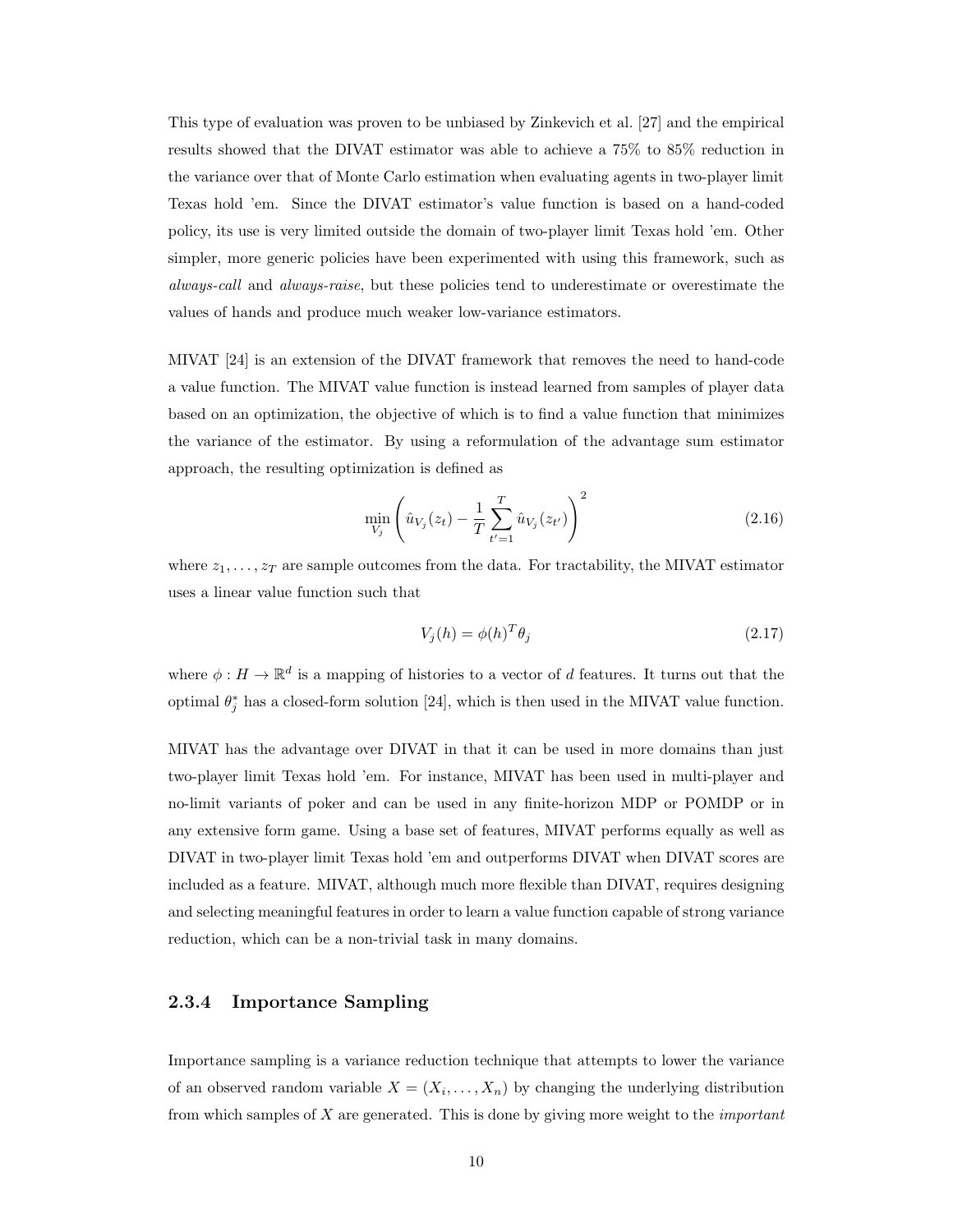samples of X in order to increase sampling efficiency of Monte Carlo estimation  $[12]$ . More specifically, assume that the random variable  $X$  has probability density  $f$ , and that each  $X_i \in X$  is drawn according to f. Importance sampling states that instead of drawing the samples  $X_i, \ldots, X_n$  from the distribution f, they are drawn according to some other probability density,  $g$ , that satisfies the equation

$$
f(x) > 0 \Rightarrow g(x) > 0 \tag{2.18}
$$

This introduces bias into the sampling of  $X$ , however the bias can be accounted for by weighting the terms properly when estimating  $E[X]$ . The weighting factor,  $w$ , is then done according the likelihood ratio between f and g where

$$
w(X_i) = \frac{f(X_i)}{g(X_i)}\tag{2.19}
$$

Let Z be the estimator such that

$$
Z_i = w(X_i)X_i \tag{2.20}
$$

The sample mean of the estimator,  $\bar{Z}$ , is then

$$
\bar{Z} = \frac{1}{n} \sum_{i=1}^{n} Z_i
$$
\n(2.21)

By ensuring that the weighting is done according to Equation 2.19,  $\bar{Z}$  is a provably unbiased estimator of  $\overline{X}$  [12].

Comparing the variance when estimating  $E[X]$  with and without importance sampling depends entirely on the choice of  $g$ . Given that the variance of  $Z$  is

$$
\mathbb{V}\text{ar}[Z] = \mathbb{E}[Z^2] - (\mathbb{E}[Z])^2 \tag{2.22}
$$

we only need to consider the  $\mathbb{E}[Z^2]$  term when comparing the  $\mathbb{Var}[X]$  to the  $\mathbb{Var}[Z]$ . If we expand this term out, we get

$$
\mathbb{E}[Z^2] = w(X)X^2 \tag{2.23}
$$

Comparing  $\mathbb{E}[Z^2]$  and  $\mathbb{E}[X^2]$  shows that an arbitrary choice of g could lead to an infinitely larger or smaller variance in the importance sampling estimator. Unfortunately there is no general rule for choosing  $g$ , thus choosing an effective importance sampling density is often referred to as an "art" [12].

#### Importance Sampling and Poker

Importance sampling techniques have been used with success in the domain of computer poker for both agent evaluation and policy selection [4, 7]. Bowling et al. [7] applied the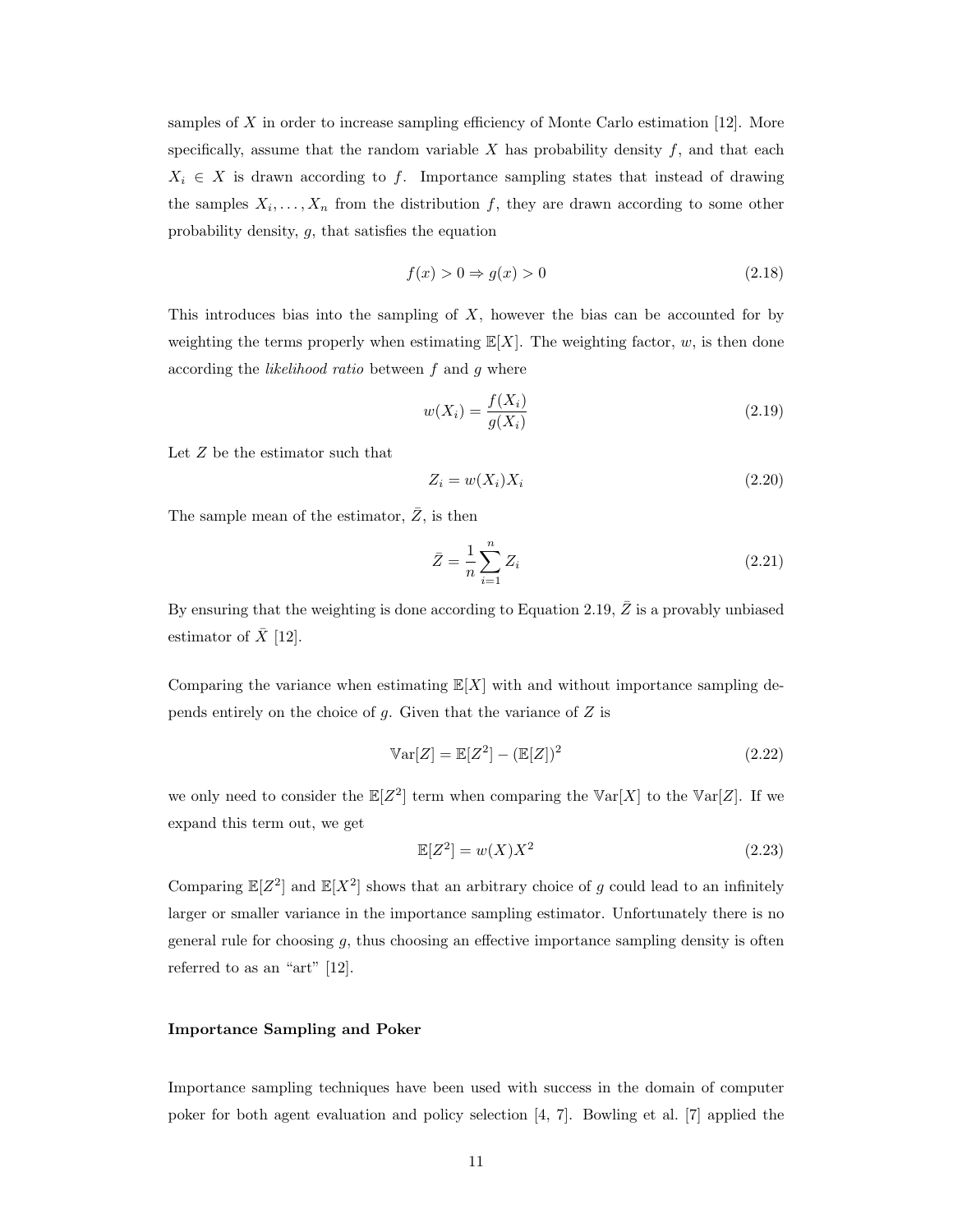importance sampling technique in the domain of Texas hold 'em poker as a way of creating low-variance, unbiased estimators for post-game analysis. Although their work describes how to apply importance sampling for different on-policy and off-policy cases, we will summarize the *off-policy full-information* usage, as it is the most applicable to agent evaluation. Agent evaluation in this setting refers to the situation where, given a function that maps terminal histories to real values,  $V : Z \to \mathbb{R}$ , we would like to estimate  $\mathbb{E}_{z|\sigma}[V(z)]$  where  $\sigma$  is the policy we are creating the estimator for. The terms off-policy and full-information are used to describe how the outcomes are generated and evaluated. In the off-policy scenario, the outcomes are generated according to some distribution  $\pi^{\hat{\sigma}}$ , where  $\hat{\sigma}$  differs only for player i from  $\sigma$  and the goal of the evaluation is to assess how well a different strategy would perform in place of player i. Full-information in this context merely states that all of the information for every outcome is observable, including all of the private information for each player.

The off-policy importance sampling estimator is constructed by examining the subset of terminal histories  $U(z') \subseteq Z$  such that  $z' \in Z$  and  $z' \in U(z')$ , where  $U(z' \in Z) \subseteq Z$  is a mapping of terminal histories to a set of terminal histories. In this mapping,  $z' \in U(z')$ and an unbiased estimator is constructed by considering the history  $z'$  whenever a history from the set  $U(z')$  is observed. Alternatively, the set of synthetic histories considered when observing z can be denoted as the set  $U^{-1}(z)$ . The importance sampling estimator,  $V_U(z)$ , is then

$$
V_U(z) = \sum_{z' \in U^{-1}(z)} V(z') \frac{\pi^{\sigma}(z')}{\pi^{\hat{\sigma}}(U(z'))}
$$
\n(2.24)

The estimator weights the value of every  $z'$  by the probability of reaching  $z'$  according to both  $\pi^{\sigma}(z')$  and  $\pi^{\hat{\sigma}}(U(z'))$ . Note that  $V_U(z)$  is not an estimate of  $V(z)$ , rather they have the same expected value and good choices of  $U$  can be constructed to only consider known strategies  $\sigma_i$  and  $\hat{\sigma}_i$ . Also, as long as  $\pi_i^{\hat{\sigma}}(z)$  is non-zero for all  $z \in Z$  then  $V_U$  is unbiased [7]

$$
\mathbb{E}_{z|\hat{\sigma}}[V_U(z)] = \mathbb{E}_{z|\sigma}[V(z)] \tag{2.25}
$$

The simplest choice for U is simply  $U(z) = \{z\}$ , which is simply known as *basic* importance sampling, where if  $\sigma_i = \hat{\sigma}_i$ , the weighting is 1 and is equal to simple Monte Carlo estimation. Two other choices for U that only depend on  $\sigma_i$  and  $\hat{\sigma}_i$  are game ending actions and private information importance sampling [7]. Importance sampling with game ending actions only considers prefixes of z where the remaining decisions are for player i or chance. This allows for the importance sampling estimator to evaluate actions that could have been made by player i earlier in the sequence that would have ended the game early, such as folding in Texas hold' em poker. Importance sampling with private information considers the histories where player  $i$  had differing private information as these histories are indistinguishable from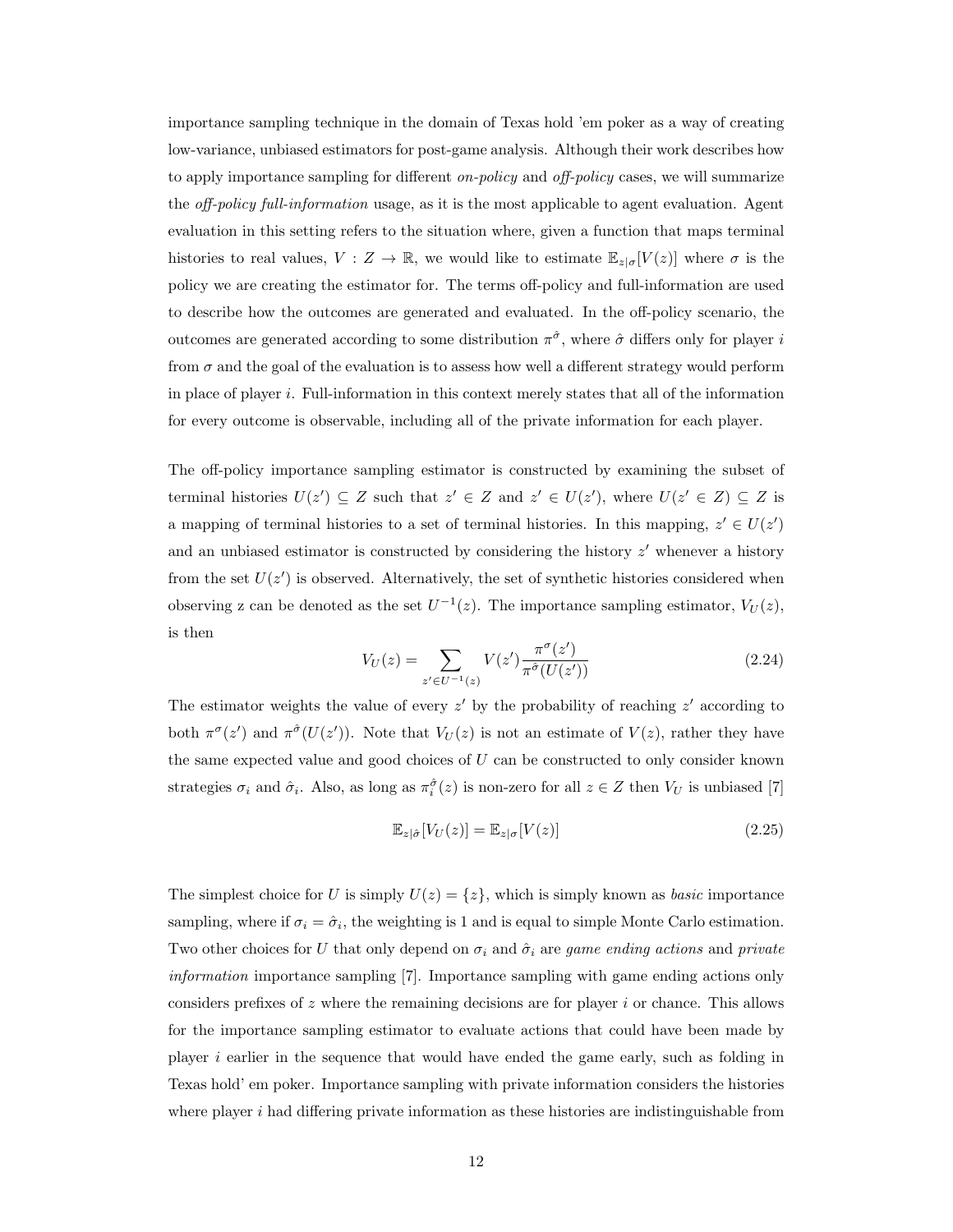the perspective of the other players. An example of this in Texas hold 'em would be the situations where player i held different private cards. These two choices can also be combined together and the value function  $V$  can also be replaced with any unbiased estimate of  $V$ , such as values from a duplicate estimator. Importance sampling in this manner only works when the full strategy is known, which means it is limited to evaluating the performance of accessible computer agents.

#### 2.3.5 Additional Applied Statistical Estimators

In addition to the applications of efficient estimators previously described, this section summarizes a collection of other work that does not specifically fall into any of the aforementioned general categories.

#### Monte Carlo Estimation in Blackjack

In the game of blackjack, David Wolfe explored the problem of evaluating how well an agent performs with respect to an optimal policy [3, 25]. Since a good blackjack player may have to play upwards of 1.2 million hands in order to get an accurate estimate of their own skill [25], Wolfe used a form of Monte Carlo estimation based on the control variate approach to reduce the variance for any given hand.

Wolfe's method first involved creating a base oracle or near-oracle policy, denoted as  $\sigma$ . This policy was then used to evaluate the performance of an agent, P, by comparing the winnings of the agent,  $w(P)$ , to the winnings of base policy,  $w(\sigma)$ , for a given state of the deck. The estimated expected winnings of the agent then becomes

$$
\mathbb{E}[w(P)] = \mathbb{E}[w(\sigma)] + \mathbb{E}[w(P) - w(\sigma)] \tag{2.26}
$$

Seeing that the strategy of the agent being evaluated may not be known for every possible deck configuration, Wolfe creates an estimator by assuming that after the agent acts, all following actions will be according to that of  $\sigma$ . Scores are then assigned to the agent based on the difference in the expected value it would have received for the actions in the agent's strategy that differ from  $\sigma$ . Formally, let  $P_{i,j}$  denote using the agent's strategy for the sequence of actions from  $i \to j$  and  $\sigma_{i,j}$  be the sequence of actions from  $i \to j$  according to the policy  $\sigma$ . The expected value for the player then is the sum of these differences for every action made in a given hand,

$$
\mathbb{E}[w(P)] = \mathbb{E}[w(\sigma)] + \sum_{i=1}^{n} \mathbb{E}[w(P_{0,i}, \sigma_{i+1,n}) - w(P_{0,i-1}, \sigma_{i,n})]
$$
(2.27)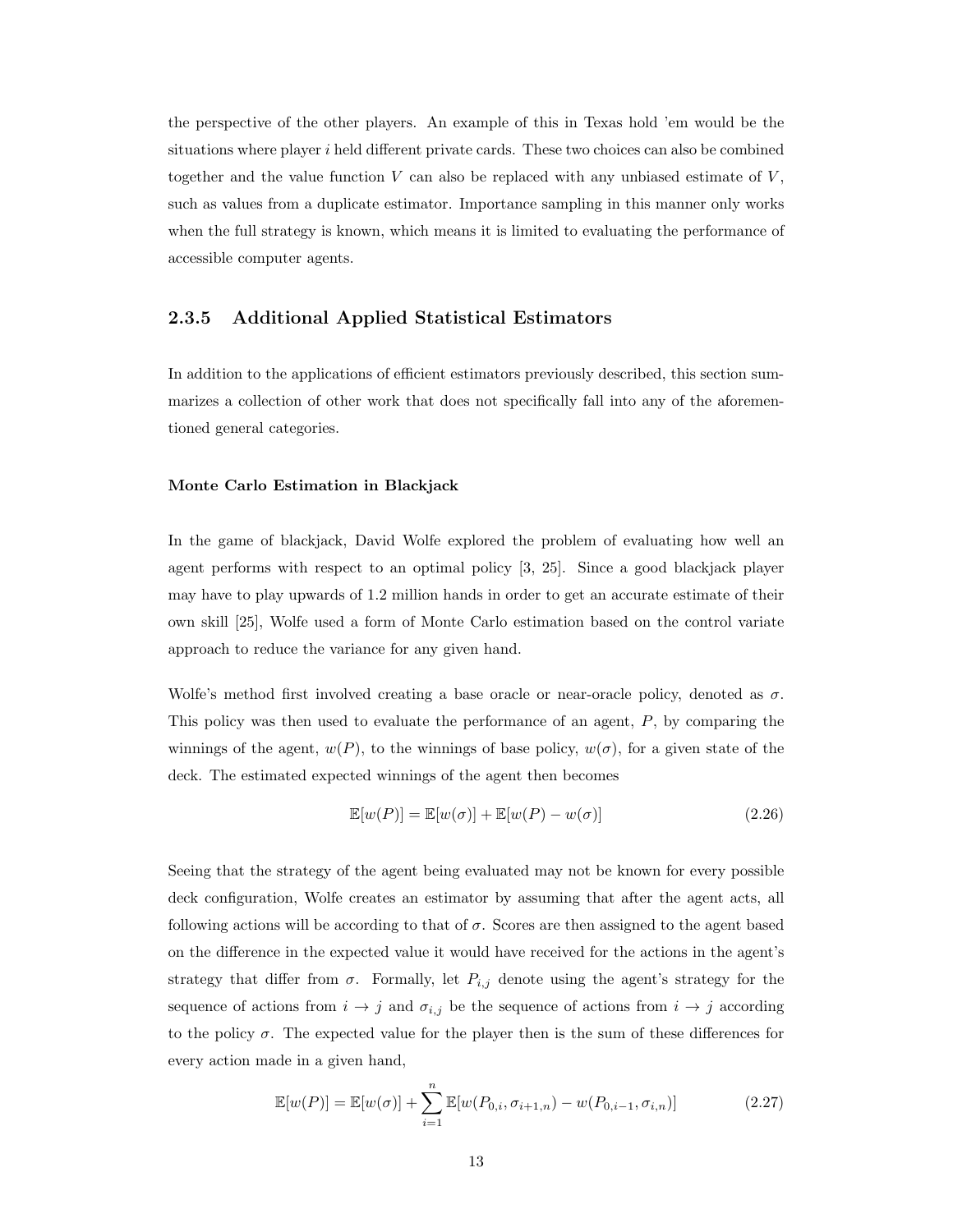Wolfe evaluated agents using a *high-low* counting strategy and observed that his evaluation technique converged anywhere from 100 to 2500 times faster than that of pure Monte Carlo estimation depending on the number of decks and the shuffling policy of the shoe. This approach proved to be a powerful technique for agent evaluation and the basis for techniques such as DIVAT. Unfortunately, Wolfe's approach may not be tractable for many domains as it requires creating a near oracle policy and computing the expected value of that policy for all possible instances of the domain.

#### Monte Carlo Rollouts in Backgammon

In the game of backgammon, Gerald Tesauro considered the the task of computing the nearoracle policy necessary to evaluate agent decisions using Wolfe's approach highly impractical for evaluating the play of backgammon agents [17]. When building his TD-Gammon agent, he instead tackled this problem by using a form of Monte Carlo estimation, called rollouts, to evaluate each action in the game. The Monte Carlo rollout approach estimates the score of each action by randomly assigning future chance events to the game and playing the rest of the moves out according to some fixed *rollout policy*,  $\sigma$ . This is then repeated multiple times and the best play is recorded as the rollout that achieved the highest equity. The difference between each rollout and the best one observed provides a score for the action being evaluated and the average score for all of the rollouts provides a low-variance, unbiased estimate for the value of that action. While the rollout policy may not be optimal, Tesauro observed that the same policy tends to lose roughly equal amounts on either side of the match when used to decide actions for both players during the rollouts. This means that in backgammon, even intermediate policies tend to be sufficient in estimating the equity of many of the actions.

Tesauro and Galperin also surmised that if the rollouts could be performed in real-time, they could be used to provide low-variance estimates for action selection during play [18]. The main disadvantage to this approach comes from the speed at which the rollouts are computed, which can be very slow for deep searches and uninformative if the depth is too shallow.

#### Variance Reduction in Monte Carlo Tree Search

Recent work has been done using variance reduction methods in Monte Carlo Tree Search [23]. Monte Carlo Tree Search (MCTS) algorithms are methods of finding optimal decisions by constructing search trees based on random samples for a given domain [8], a popular variant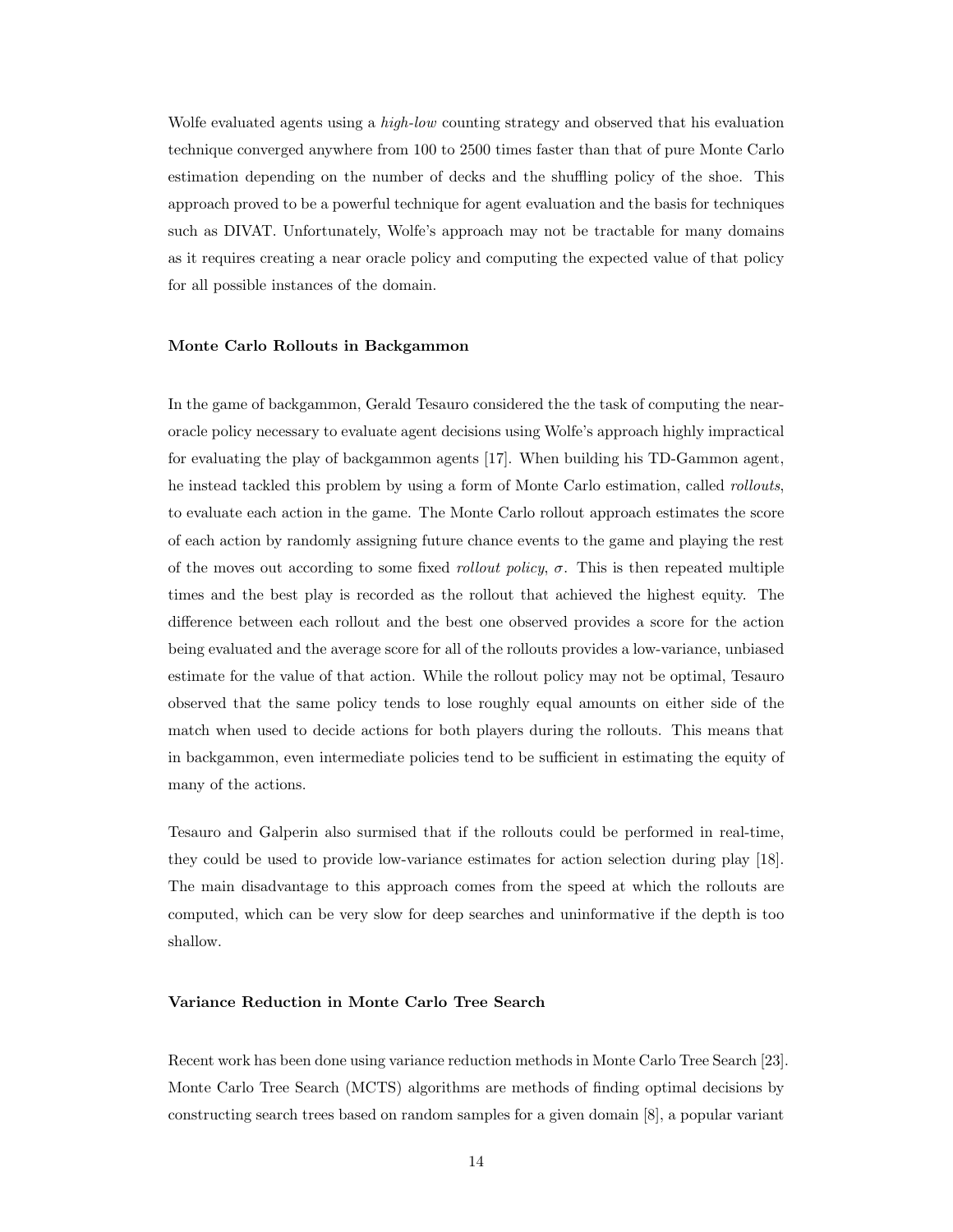being the Upper Confidence Bound for Trees (UCT) algorithm [15]. The UCT algorithm builds a partial search tree by using UCB1 [2] as the tree policy, treating the value of each child node as the expected value approximated by the Monte Carlo rollouts that occurred from the child node. Since these values are being treated as random variables with unknown distributions and are being sampled according to some stochastic process, they can be subject to both error and bias.

While much work has been done on reducing the bias of these estimates, Veness et al. approached the problem of reducing their variance by leveraging the variance reduction techniques of control variates and antithetic variates [23]. Although general in approach, their work specifically focused on applying these techniques as modifications to the UCT algorithm.

The control variate modification to the UCT algorithm replaces the value of state-acton pairs by a control variate counterpart. That is, for every given state-action pair  $(s, a) \in S x A$ , the value,  $X_{s,a}$ , is replaced by

$$
Z_{s,a} = X_{s,a} - c_{s,a}(Y_{s,a} - \mathbb{E}[Y_s, a])
$$
\n(2.28)

Here  $Y_{s,a}$  acts as the control variable and has a known expected value for all state-action pairs. The controls were generated such that for a random trajectory,  $S_t = s_t, A_t =$  $a_t \dots S_n = s_n, A_n = a_n,$ 

$$
Y_{s_t, a_t} = \sum_{i=t}^{n-1} \mathbb{E}[\mathbb{I}[b(S_{i+1})|S_i = s_i, A_i = a_i] - \mathbb{P}[b(S_{i+1}|S_i = s_i, A_i = a_i]) \tag{2.29}
$$

In this formulation, the function  $b : S \to \{true, false\}$  acts as a boolean function applied to the state S and  $\mathbb I$  is the boolean indicator of that function. This simplifies the control variate for any state-action pair since the expected value,  $\mathbb{E}[Y_{s_t,a_t}]$ , is zero [23].

The antithetic variates approach was applied to UCT by storing the realized trajectory starting with  $s_{i+1}, a_{i+1} \ldots s_n, a_n$  for each state-action pair,  $s_i, a_i$ , at each node in the tree. This stored trajectory can then be used to create antithetic paths through the space on future iterations and the values of the two outcomes are averaged together as per the standard antithetic variate approach. Veness et al. showed that using these variance reduction techniques in UCT provided a significant reduction in the number of simulations required to reach a desirable level of play in three different test domains [23].

## 2.4 Evaluation Domains

In this section we introduce the domains for which the agent evaluation approaches explored in this work were evaluated with. For each domain, a brief overview of the rules and any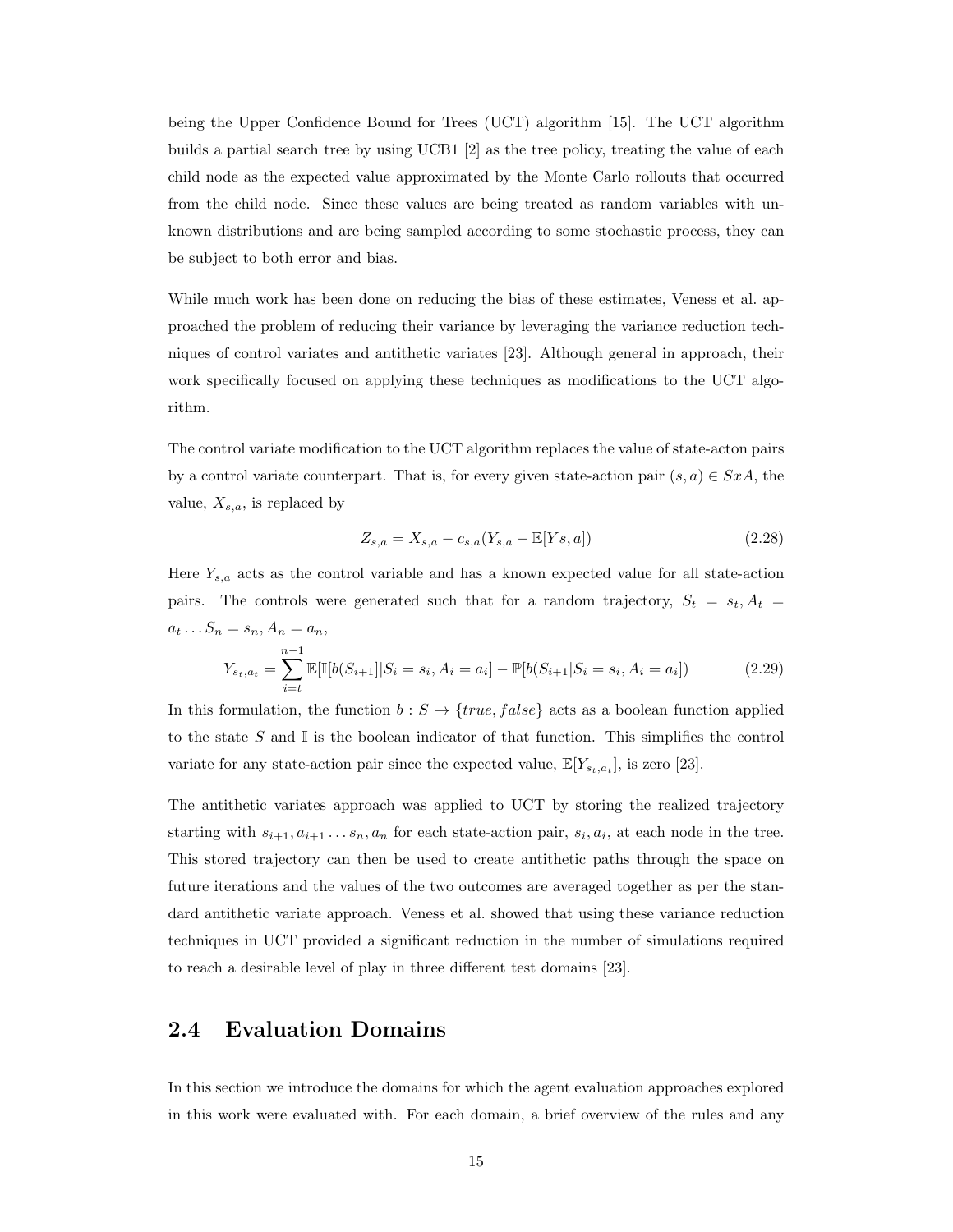modifications that were made in the evaluation section are provided.

#### 2.4.1 Texas Hold 'em Poker

Texas hold 'em is one of the most popular games in the family of poker card games. It has appeared on television, in movies [10] and as a part of the World Series of Poker, a venue where thousands of professionals compete every year for millions of dollars [20]. Texas hold 'em was also the variant of poker used for the Man versus Machine poker matches [19] and is currently the variant of poker used by the Annual Computer Poker Competition (ACPC) [1]. These reasons, coupled with the intrinsically high outcome variance associated with poker games, have made Texas hold 'em an enticing choice for benchmarking the performance of agent evaluation techniques. In this section, we will outline the general rules common to all forms of Texas Hold 'em poker, and describe the specific variants and rules used by the 2013 Annual Computer Poker Competition, with is the primary domain used in the evaluation of our approach.

#### General Rules

Texas hold 'em poker is a card game played with anywhere from two to ten players using the standard 52 card deck. Each hand of Texas hold 'em consists of four rounds, commonly known as the pre-flop, flop, turn and river. Each round begins with a dealing phase, the structure of which differs slightly between rounds. The dealing phase in the pre-flop has the dealer deal every player two face-down hole cards, which is their private information for the hand. In the remaining rounds, the dealer deals face-up cards which are shared between all players, which are referred to as the board cards. Three board cards are dealt at the start of the flop round and one more board card is dealt in each of the turn and river rounds. This gives each player a maximum of seven cards from which to assemble their poker hand.

After the dealing phase in each round, a betting phase begins where the players are able to take turns making one of three different actions. The players may place wagers, known as bets, call a previously made bet, or fold their hand, forfeiting any wagers they have made or called. The winner of a hand in Texas hold 'em is either the last player remaining if everyone else folds, or the player with the best five card poker combination of their hole cards and the board cards. The winner receives the other players' wagers and the goal of Texas hold 'em is to maximize one's profit over many hands.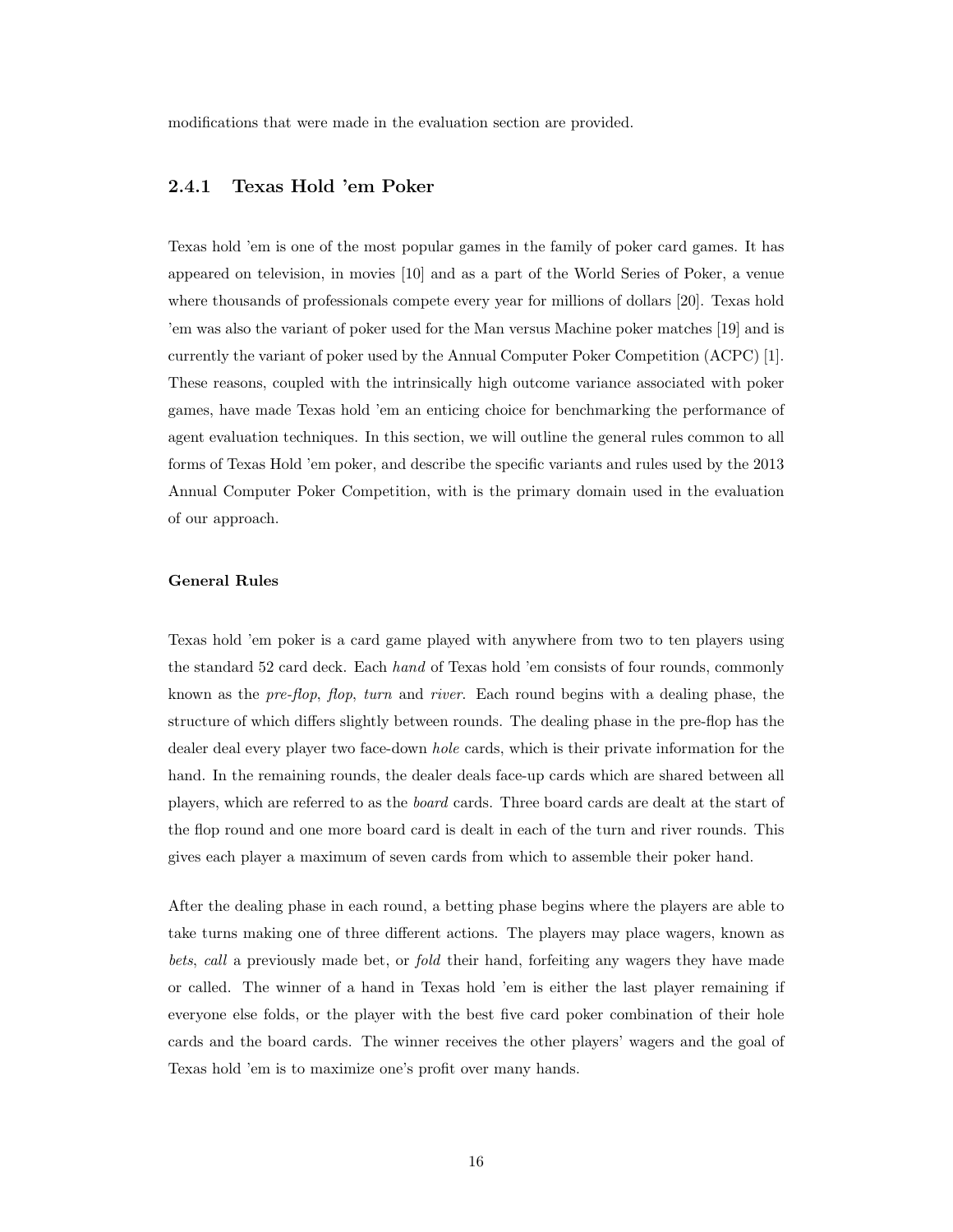#### Betting Structures

The betting structure in Texas hold 'em defines what legal betting actions are available to players for a given situation. The most common betting structures, and those of interest in this work, are that of *no-limit* and *fixed-limit*. The no-limit betting structure allows players to make any size of bet greater than or equal to some minimum value and less than or equal to the total amount of chips they currently have available to them. With fixed-limit, the betting actions are split into two different fixed bet sizes, known as the *small bet* and *big* bet. The small bet is the size of bet a player may make in the pre-flop and flop rounds and the big bet, which is typically twice the size of the small bet, is used in the turn and river rounds. The fixed-limit betting structure also specifies a maximum number of bets in each round. This maximum is commonly equal to three bets in the pre-flop round and four in every other round.

In both betting structures, the players may also *check* the bet, which is to make a bet of zero chips. Players may also call a bet larger than their remaining chips which allows them to continue in the hand, however they can only win or lose an amount equal to their own wager. Any player who has wagered all of their remaining chips is referred to as being all-in and may no longer perform any actions for the remainder of the hand.

#### ACPC Rule Modifications

The ACPC uses what is known as *Doyle's game* in order to circumvent issues that can arise regarding the amount of chips available to the players throughout the course of a match. In Doyle's game, all of the players have their chips reset to some pre-defined number before each hand begins. In this way, each hand is played for exactly the same value and can be considered independent of every other hand.

#### 2.4.2 Trading Agent Competition

The Trading Agent Competition (TAC) is an annual computer agent competition where autonomous agents interact in various trading agent type problems. Typically, agents in this domain act as the broker or seller of goods and services in a simulated consumer market. The particular domain explored in this work is that of the TAC Ad Auctions (TAC-AA) game [22].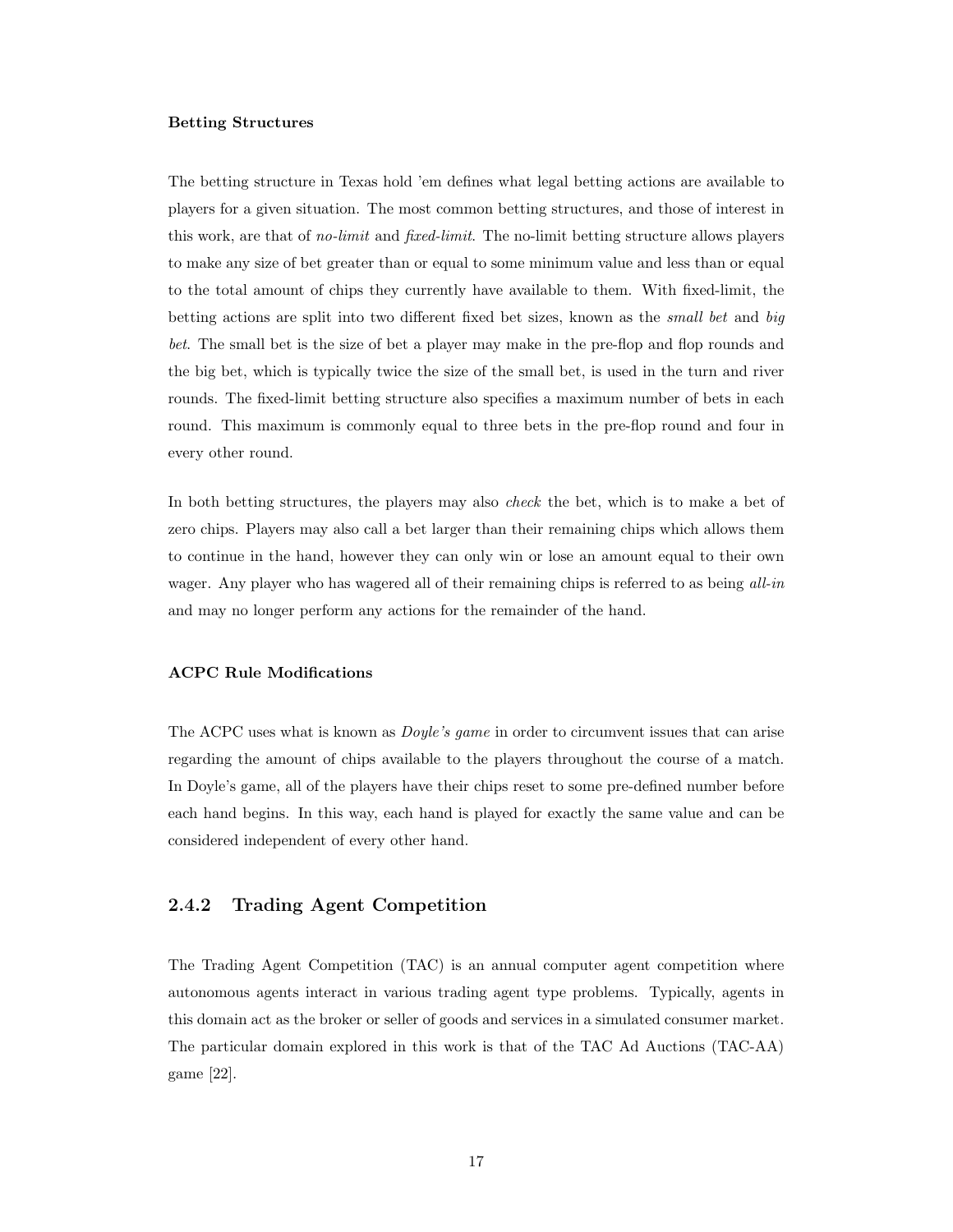#### TAC Ad Auctions

TAC-AA is a competition where the customers are simulated users of an internet search engine and the agents must place bids for the placement of their advertisements in a home entertainment market. The agents bids are in the form of the cost-per-click fee they are willing to pay for a given advertisement with the highest bids receiving the best ad placement. Simulated users in the system are then shown ads, which they may click on. Should the user purchase the goods featured in the ad, revenue is generated for the agent who placed the ad. The goal of the agents in this competition is to maximize their profit over the course of a fixed number of days.

#### Customer Model

The customers in this environment are simulated users who act by querying a search engine, clicking on advertisements and purchasing goods. Each user's behaviour is decided by the customer simulation model. The customer simulation model generates product and brand dispositions for each user, which determine the queries that particular user will submit to the search engine. Each query produces a ranked list of advertisements, called impressions, from which the customer model provides transition probabilities for the user. These transition probabilities determine whether or not the user will click on an advertisement in the impression, and whether or not the user will purchase a good once they have clicked on an advertisement.

#### Agent Interaction

During each day of the simulation, the advertising agents simultaneously and secretively place cost-per-click bids for the ads they wish to show given a particular user query. The types of advertisements an agent may show are either generic or targeted, which effect a user's likelihood of viewing a particular ad. Each agent also has a product specialty which impacts the likelihood of turning a product view into a sale. Agents may impose a spending budget for the day, which forces the search engine to stop showing advertisements for the agent once its budget is exhausted. At the end of each day, all of the agents receive a general report which contains the average ranking of the agents and the type of ads each agent chose to display for a random sample of user queries. Each agent also receives a report containing information specific to their own advertisements, such as the average per-click cost, the number of impressions that contained their advertisements, and the total number of advertisement clicks they received.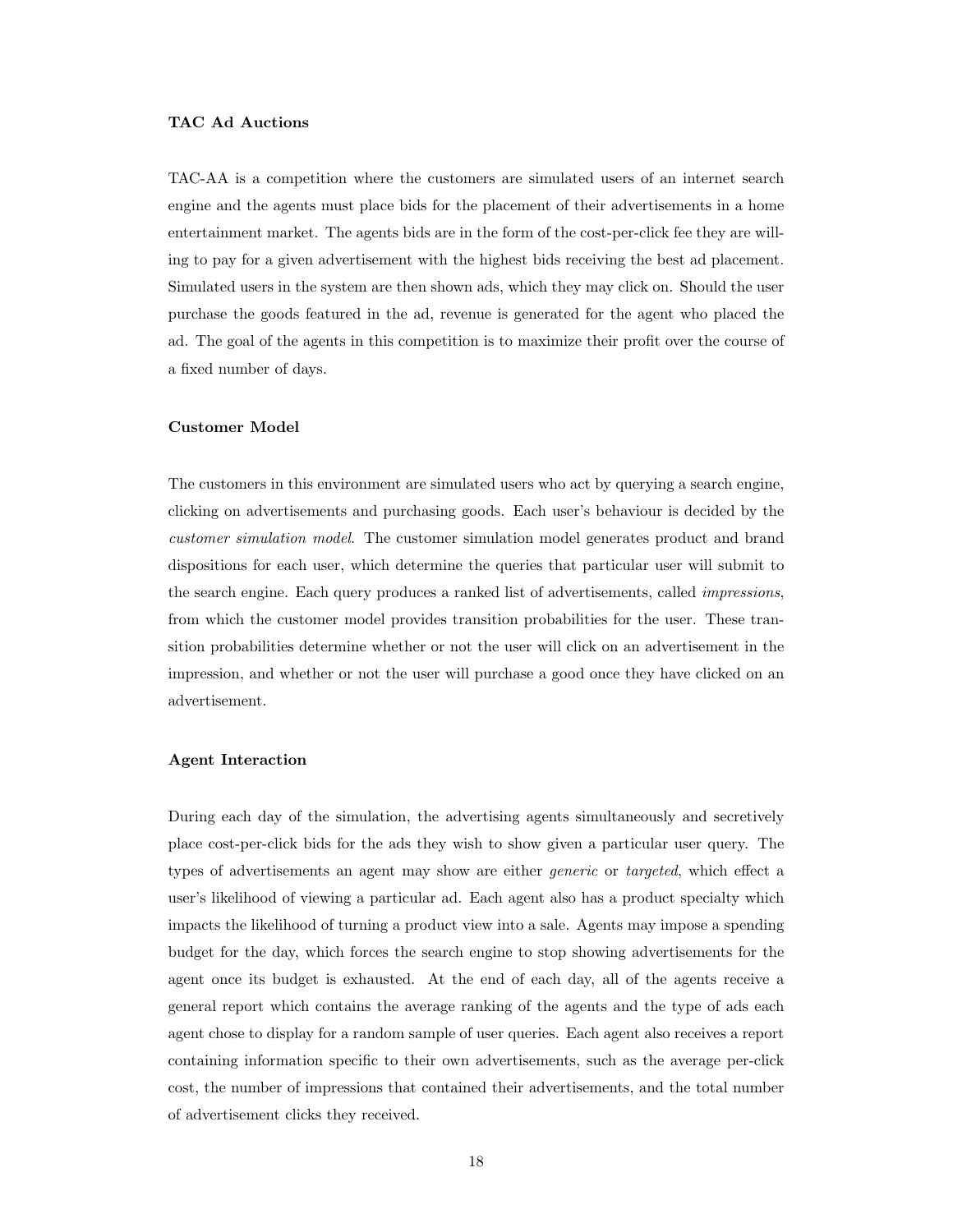### TAC-AA Rule Modifications

The rules regarding the scoring of the TAC-AA competition were modified in order to create a zero-sum environment. This was done by averaging the scores of all of the agents after each match and subtracting the average from each individual agent's score.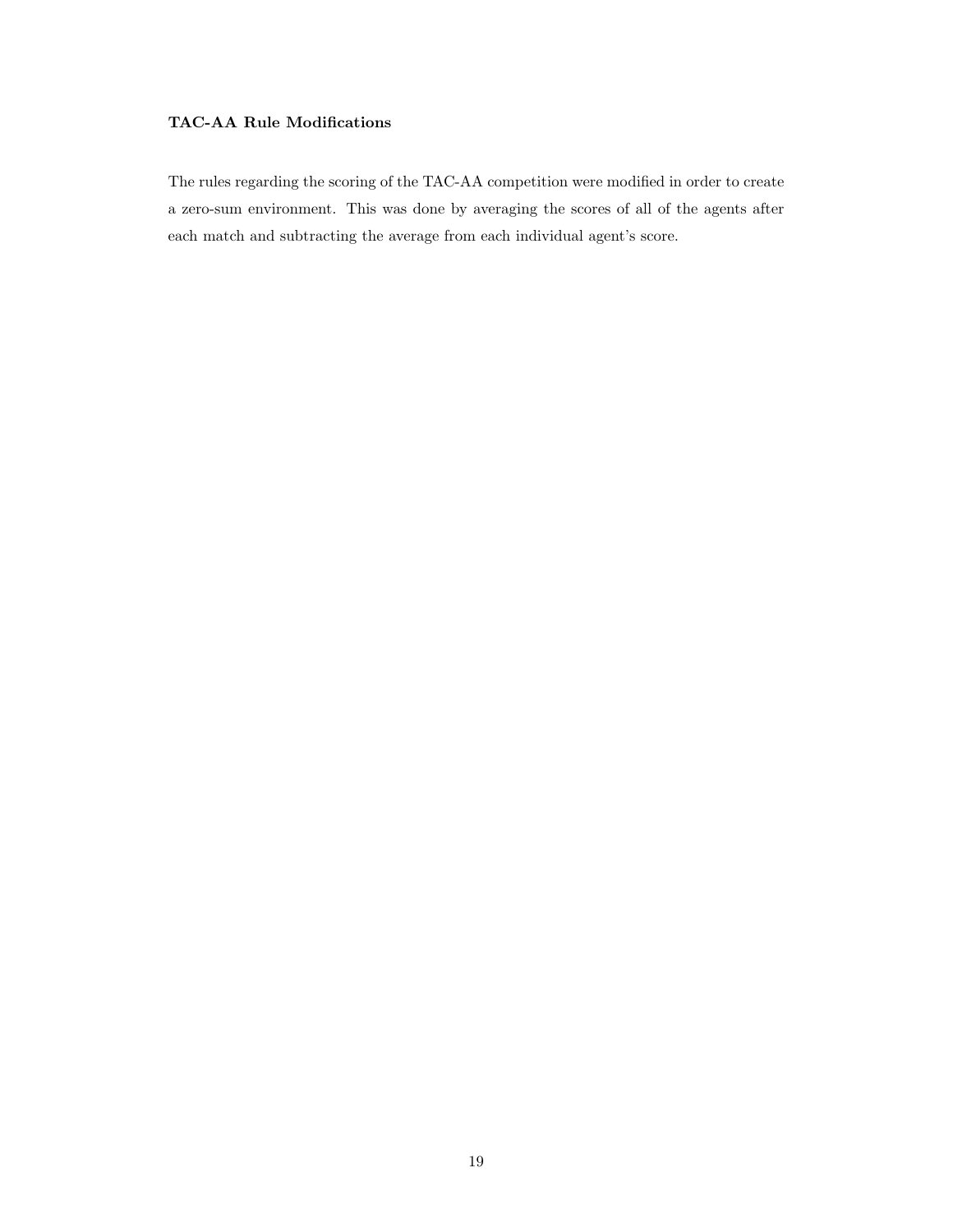## Chapter 3

## The Baseline Approach

This chapter outlines a general approach for creating low-variance unbiased estimators based on the control variate methods. We call this the baseline approach to variance reduction, which provides a simple framework for creating control variable pairings in agent evaluation scenarios. Estimators created using this framework are referred to as baseline estimators, two different applications of which are detailed in Chapters 4 and 5.

### 3.1 Creating Baseline Estimators

The general baseline approach is mainly a reformulation of the control variate technique described in Section 2.3.2. This reformulation facilitates easy control variable generation when the environmental randomness in a domain is independent of the agents' actions. In this setting, we assume that the randomness of a domain can be represented as a single random variable, Q, with  $q \in Q$  denoting the set of possible values for Q, and  $q_i$  denoting the i-th such instance drawn from Q. An example of this could be the seed of the random number generator used to generate all of the stochastic events in the environment.

Let  $g: q \to \mathbb{R}$  be the function that specifies the performance of an agent for a particular instance of the domain and  $X = g(Q)$  be the random variable whose expectation we are estimating. In order to generate the control pairs for each instance in  $X$ , the baseline approach utilizes a function  $\beta: q \to \mathbb{R}$  which we call the baseline scoring function. Applying the baseline scoring function to an instance  $q \in Q$  produces a *baseline score* for the instance, which can be seen as the expected level of performance for an agent given the random instance. Creating the control variate for the observed instances is then achieved by creating a baseline score for each  $q_i$  instance.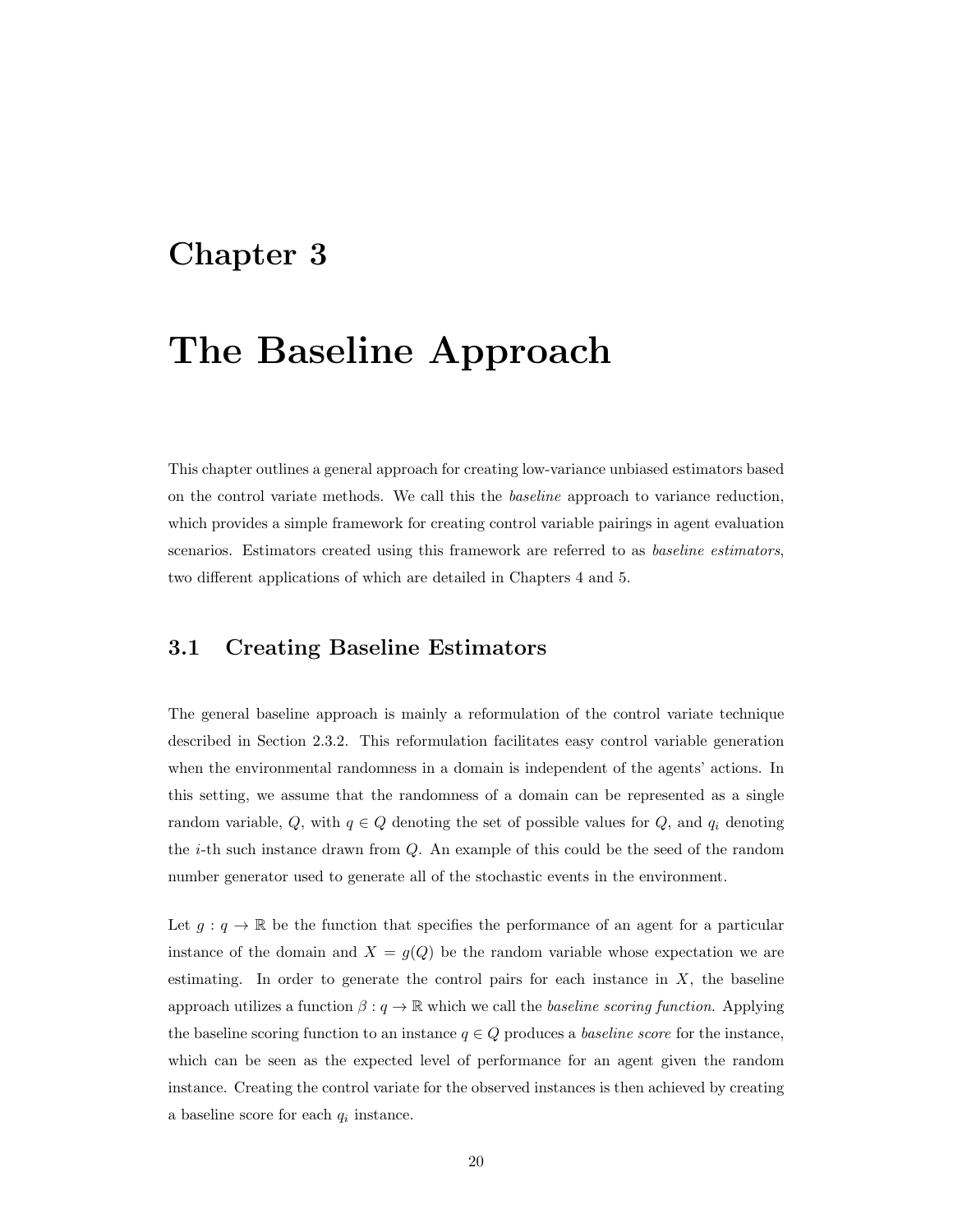It is possible that some of the instances in the observed data are incomplete, meaning that the chance events may be unknown. The baseline scoring function must be able to handle this case in an unbiased fashion in order to produce an unbiased estimator. One example of this would be to randomly assign the future chance events during the computation of the baseline score for the instance.

The control variable,  $Y^{\beta}$ , used in the baseline estimator is computed simply as

$$
Y^{\beta} = \beta(Q) \tag{3.1}
$$

and the equation for the baseline estimator,  $Z^{\beta}$ , is written as

$$
Z_i^{\beta} = X_i - c(Y_i^{\beta} - \mathbb{E}[Y^{\beta}])
$$
\n(3.2)

The sample mean of this estimator,  $\overline{Z}^{\beta}$ , is then an unbiased estimator for  $\overline{X}$  by Equation 2.8 and has lower variance than  $\bar{X}$  when X and  $Y^{\beta}$  are highly correlated.

## 3.2 The Expected Value of  $Y^{\beta}$  in Zero-Sum Domains

So far, the baseline approach differs little from the underlying control variate approach, and still suffers from the problem of using baseline scoring functions that have a known  $\mathbb{E}[Y^{\beta}]$ . One easy way to handle this problem is to produce a baseline scoring function whose expected value is zero, the approach suggested by Veness et al. in their work on using control variates in Monte Carlo Tree Search [23]. Imposing certain conditions on the domain and the baseline scoring function ensures that  $\mathbb{E}[Y^{\beta}]$  will be zero, resulting in the baseline estimator being unbiased. The conditions are as follows:

- 1. The utility outcomes in the domain must be zero-sum.
- 2. The domain must be factorable into the environment structure itself and the assignment of agents to possible positions within the environment. An example of environment positions would be the order that an agent must act in a game such as poker.
- 3. The agents are equally as often observed in each of the possible positions.
- 4. The  $\beta$  function must only depend on the environment structure, and not on any actions of the participating agents, or on the configurations of specific agents to environment positions.
- 5. The  $\beta$  function must return the same baseline scores for a given instance of the environment.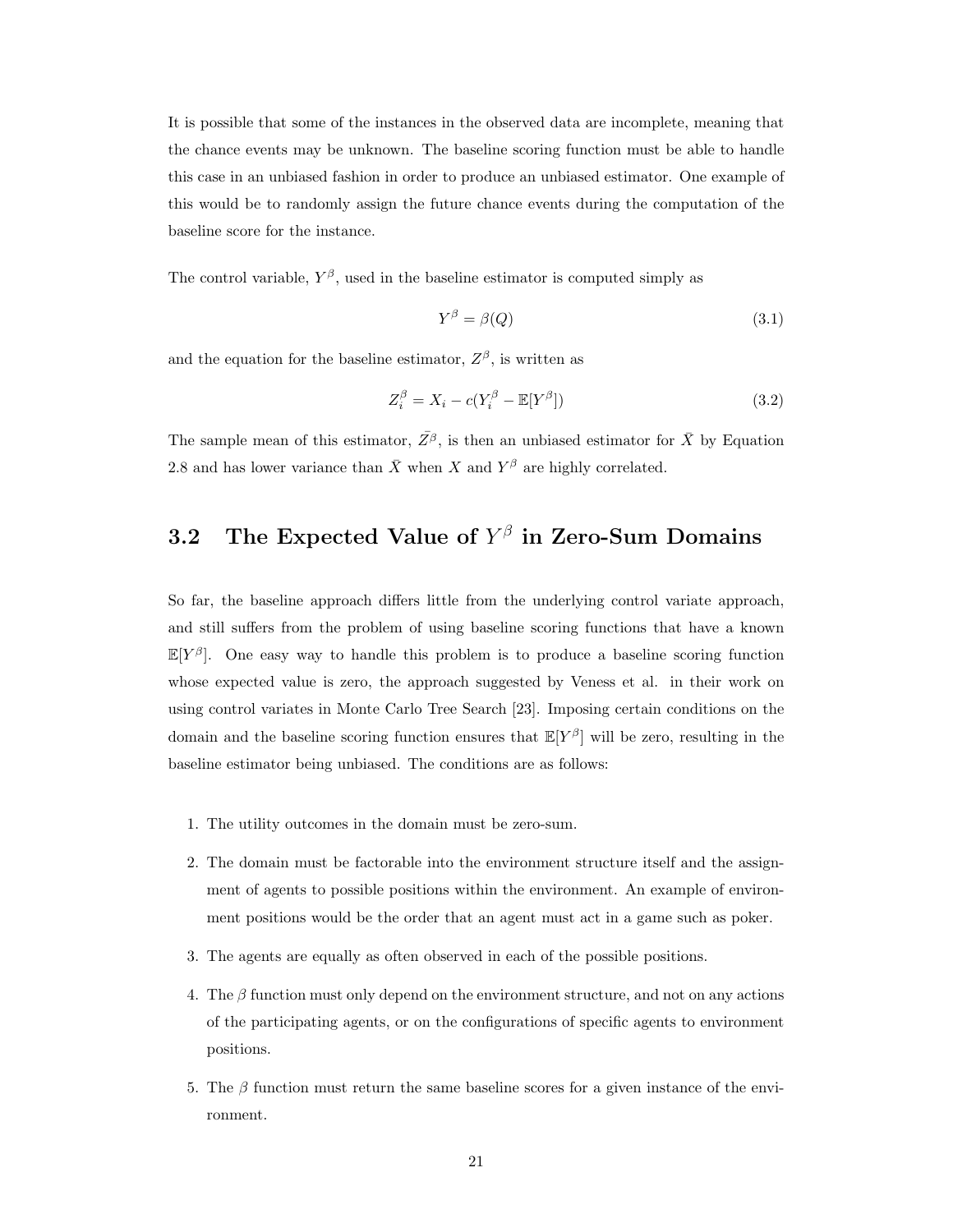Given these restrictions, we can examine how they impact the expected value of the baseline scoring function,  $\beta(Q)$ , and show that it is indeed zero.

The second and third points consider the situation where one is sampling the environment and randomly assigning agents to positions within the environment. The fourth and fifth points state that since the returned baseline utilities only depend on the environment structure, each positional assignment must map to the same vector of utilities. Combining the second, third, fourth and fifth points show that because each agent has a probability of  $\frac{1}{n}$ of being placed in each of the *n* environment positions, the expected baseline score is  $\frac{1}{n}$ times the sum of the baseline utilities over all of the positions. This sum must be zero from condition one, and thus, the expected baseline score must be zero.

By substituting  $\mathbb{E}[Y^{\beta}] = 0$  in Equation 3.2, we get a simplified equation for the baseline estimator

$$
Z_i^{\beta} = X_i - c(Y_i^{\beta})
$$
\n
$$
(3.3)
$$

and the expected value of the resulting baseline estimator,  $\overline{Z^{\beta}}$ , is equal to

$$
\mathbb{E}[\overline{Z}^{\beta}] = \mathbb{E}[\overline{X} - c\overline{Y^{\beta}}]
$$
  
\n
$$
= \mathbb{E}[\overline{X}] - \mathbb{E}[c\overline{Y^{\beta}}]
$$
  
\n
$$
= \mathbb{E}[\overline{X}] - c(0)
$$
  
\n
$$
= \mathbb{E}[X] \qquad (3.4)
$$

This shows that imposing these restrictions will guarantee that the baseline estimator will be unbiased. While these restrictions are not required to produce baseline estimators, they do provide a simple way of ensuring that a chosen baseline scoring function will produce unbiased baseline estimators.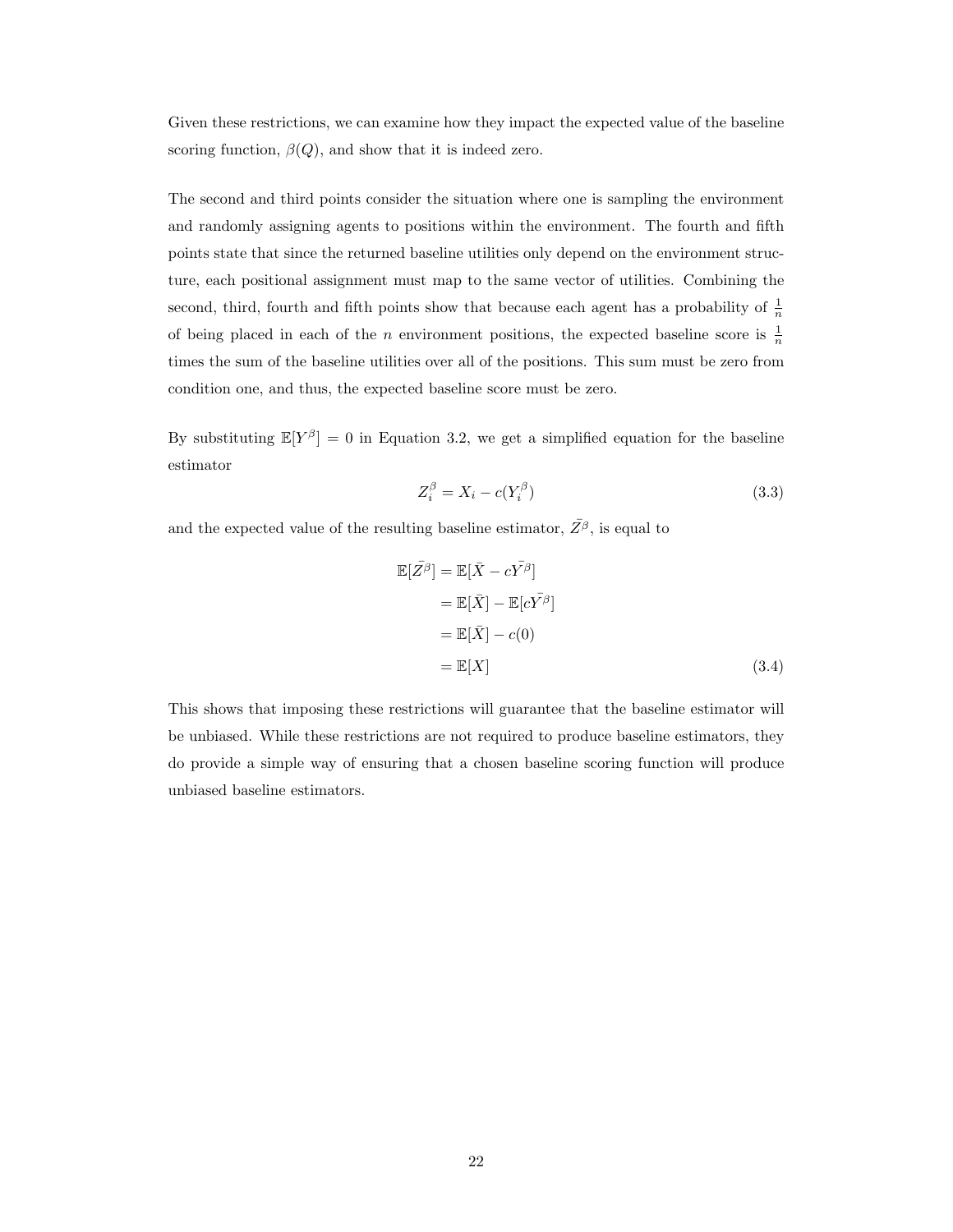## Chapter 4

## Agent Baseline

The *agent baseline*<sup>1</sup> approach is the first major contribution of this work to the field of agent evaluation. Agent baseline is an application of the baseline approach from Chapter 3 designed to create high-quality unbiased estimators for use in zero-sum stochastic domains. This is achieved by leveraging the self-play of agents that exists in the evaluation domain. We begin with the motivation that led to this application of the baseline approach as well as the general details on how to create the baseline scoring function using existing agents. Additionally, we will walk through the implementation details and provide empirical results showing the performance of agent baseline estimators when evaluating computer poker and ad-auction agents.

## 4.1 Motivation

The agent baseline approach is specifically tailored for creating estimators in stochastic domains where obtaining competent computer agents is simple. Since baseline estimators rely on a baseline scoring function that provides a benchmark level of expected performance of agents within a domain, a natural way to produce this would be to use the actual values that agents obtain in the game itself. Although any agent could be used to provide a score for each observed environmental instance, slow-acting agents or those whose play is not indicative of the agents being evaluated will likely decrease the potential variance reduction of the resulting baseline estimator. This suggests that using competent and fastacting computer agents are an ideal choice for creating the baseline scoring function when

<sup>1</sup>Portions of this chapter appeared in the Proceedings of the 11th International Conference on Autonomous Agents and Multi-agent Systems [11].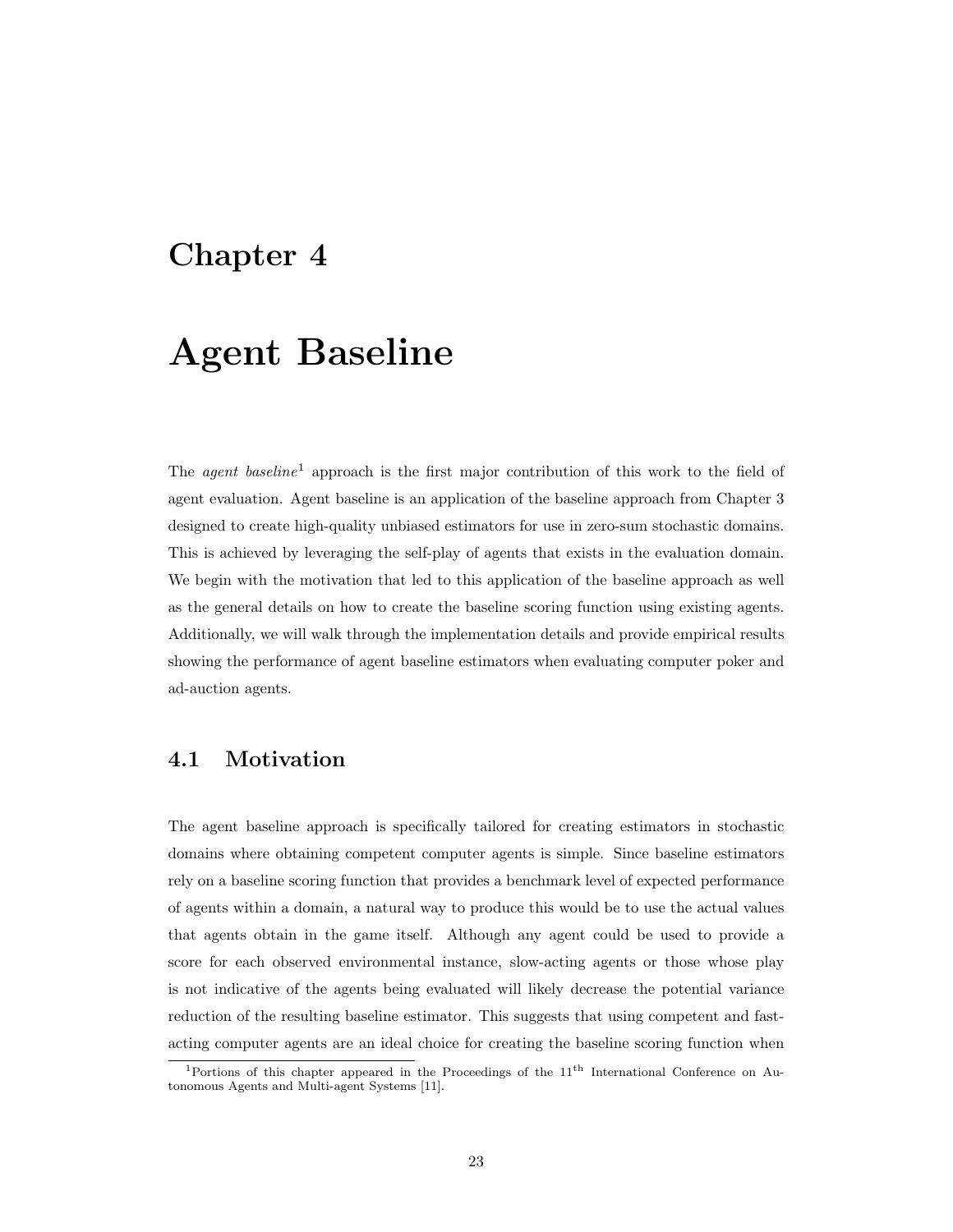evaluating decently skilled agents. Luckily fast, skilled computer agents exist for many of the domains that require efficient agent evaluation.

The domain of Texas hold 'em poker provides an excellent example of an evaluation scenario that could benefit from the use of an agent baseline estimator. Evident from the volume of matches needed to create significant results in the Annual Computer Poker Competition [1], there exists a need for efficient agent evaluation due to the high outcome variance inherent in the game. Texas hold 'em poker is also a domain where there are many fast-acting, highly-skilled computer agents, some of which can outperform the best human players in the world [19]. The hypothesis, then, is that by creating baseline estimators by using the values of competitive computer agents as the baseline scores for the observed instances, the resulting estimators will yield highly-efficient, unbiased estimates of agent performance.

### 4.2 Creating the Baseline Estimator

Creating agent baseline estimators involves using computer agents to generate the required baseline scoring function,  $\beta(Q)$ , for each stochastic instance present in the evaluation. Specifically, the agent baseline approach is to choose a single agent, referred to as the baseline agent, and create this function by using that agent's self-play on the observed instances. This requires that the baseline agent be able to generate outcomes in self-play easily for every instance of the domain, which we will represent with the function  $s: q \mapsto \mathbb{R}$ . For each  $q_i$  in Q, the values of the control variable are computed such that  $Y_i^{\beta} = s(q_i)$ . The equation representing the resulting agent baseline estimator, denoted as  $A^{\beta}$ , is then

$$
A_i^{\beta} = X_i - c(Y_i^{\beta} - \mathbb{E}[Y^{\beta}])
$$
\n(4.1)

which is equal to the underlying baseline estimator function defined in Equation 3.2.

#### 4.2.1 Comparisons to DIVAT

One might observe that the agent baseline approach closely resembles the DIVAT approach [6], since both techniques require an agent, or policy, in order to preform evaluation. In fact, these two approaches can be thought of as nearly equivalent if we reformulate the way that chance acts for the domain. By moving all of the chance events to the start of the game, the DIVAT approach will then simply calculate one DIVAT score for the sequence of player actions that occurred, much in the same way that the agent baseline approach creates one baseline score for any given observation. In this setting, a simple implementation of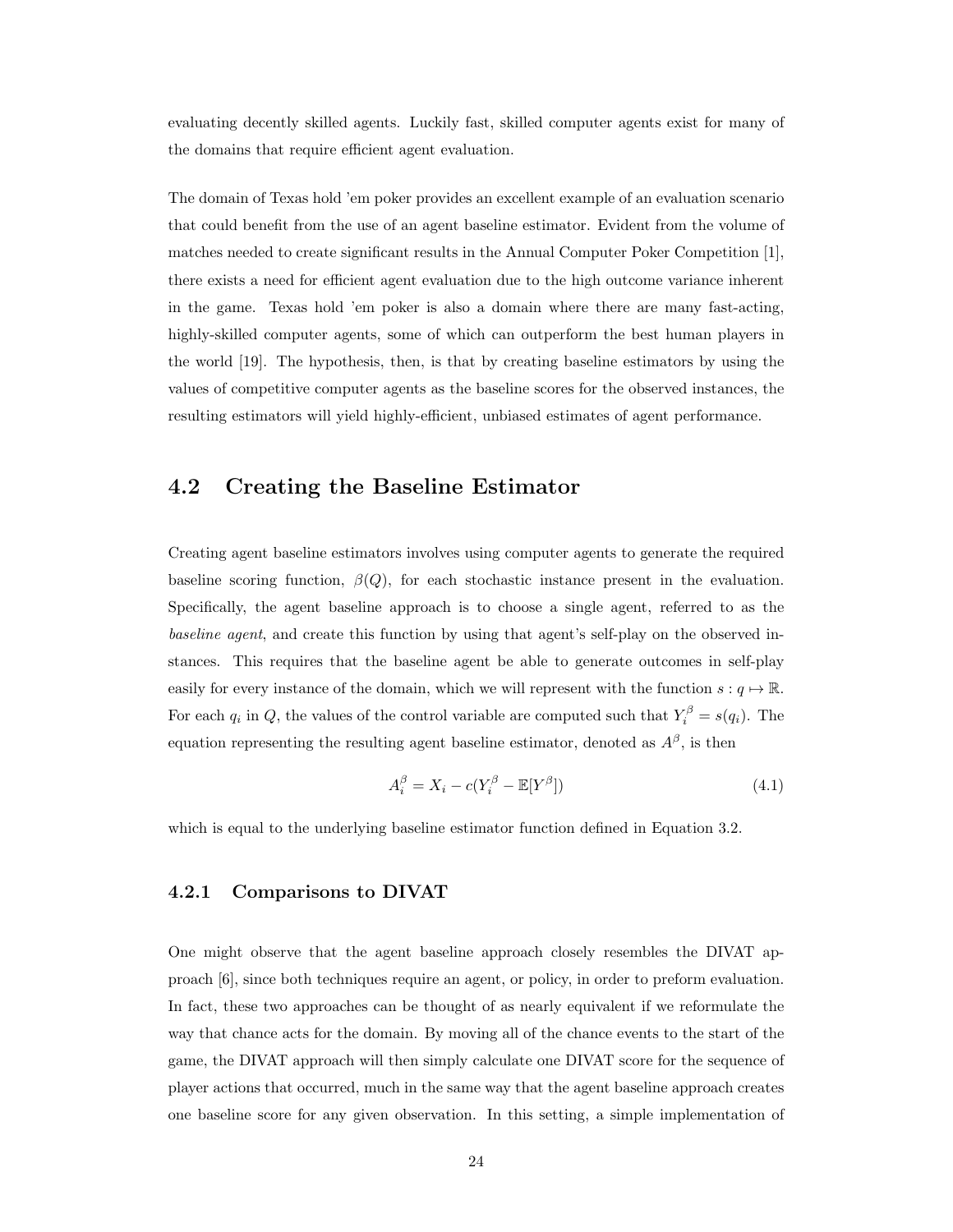both techniques would be in fact equivalent if they shared the policy used for creating the scores for each observation.

Although the agent baseline approach is similar to that of DIVAT, there exists a fundamental difference in the necessary behaviour of the policy needed by each technique. While creating an agent baseline estimator only requires that there exist some agent that can act within a domain given some predefined set of chance outcomes, the types of policies that can be used with the DIVAT approach are much more restrictive. DIVAT estimators require a strategy that must be able to make reasonable decisions at all possible points in the game, even those in which the strategy may never play itself. The baseline approach does not impose this requirement and allows the strategy to play freely when evaluating each observation. For instance, in the game of poker, the policy used for a DIVAT estimator must be able to act for all possible sequences of actions for all possible card combinations, whereas an agent baseline policy is allowed to never take certain actions with certain sets cards. Allowing for the use of less restrictive policies can make the agent baseline approach both simpler to implement as well as more applicable to a broader range of domains.

## 4.3 Proof of Unbiasedness for Zero-Sum Domains

Agent baseline estimators created using the aforementioned approach are provably unbiased for zero-sum domains since the  $Y^{\beta}$  term from Equation 4.1 satisfies the conditions provided in Section 3.2. The first condition holds trivially by the zero-sum domain restriction. Further, since the second and third conditions only depend upon the domain, we assume that these properties hold for any application of the agent baseline approach. This is certainly true for the domains used for the evaluation of the baseline approach in this work. The fourth condition holds as the agent baseline scoring function, s, only considers the chance events from the observed instances in Q. The fifth condition holds true since there is a one-to-one mapping from baseline scores to observed instances under the agent baseline approach.

### 4.4 Implementation Details

In this section, we introduce some of the implementation details that were used in the empirical analysis portion of this work. The implementation choices were all made with the goal of reducing the potential variance introduced into the estimator while creating the baseline scores for each instance of the domain.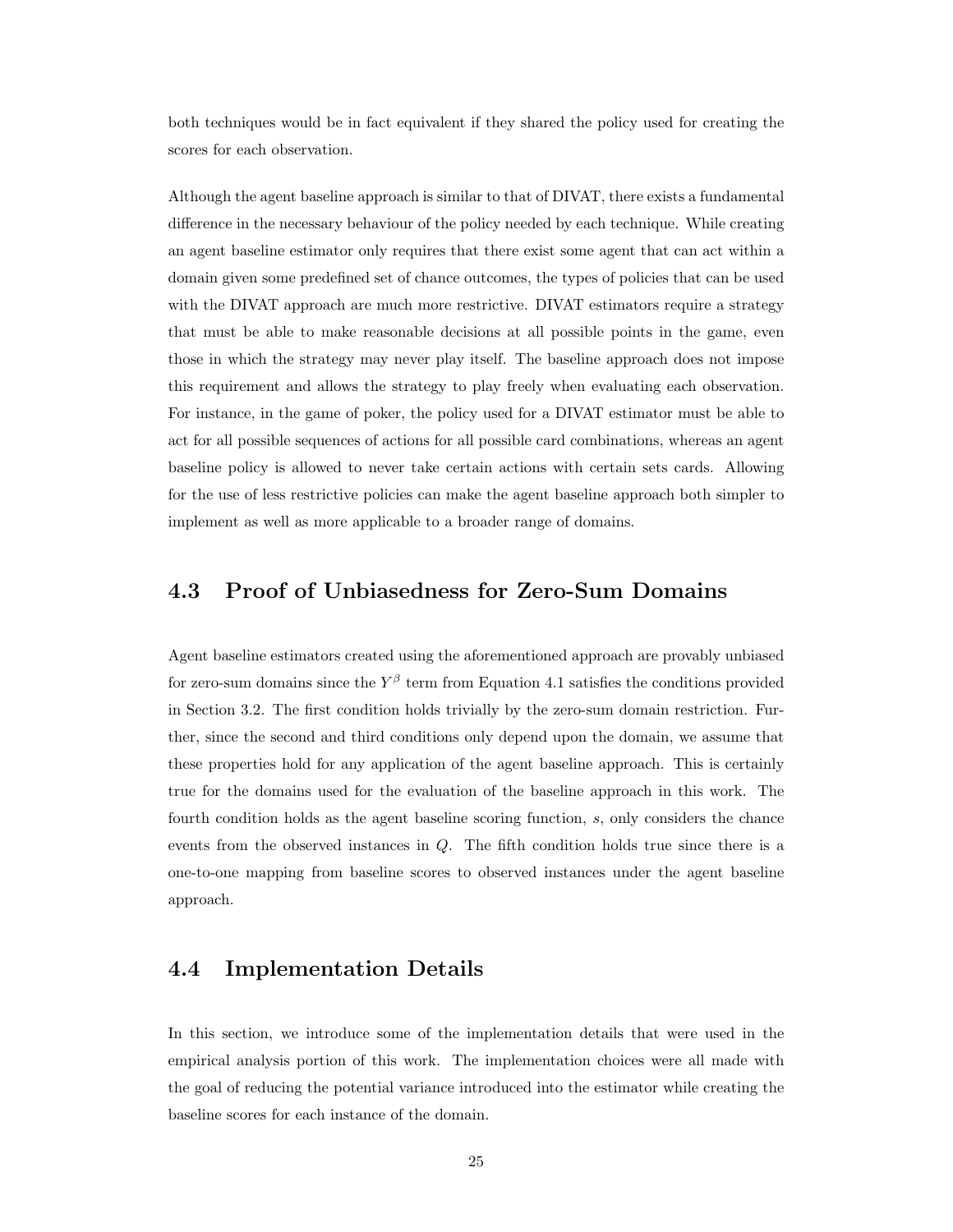#### 4.4.1 Strategy Sampling

While a single sample of the baseline agent in self-play can be used to create each  $Y_i^{\beta}$ , any stochasticity inherent in the baseline agent can add variance to the resulting agent baseline estimator, lowering its effectiveness. One way to overcome this variance would be to compute the expected value of the baseline agent in self-play for each  $q_i$  observed instance, effectively reducing the variance of  $Y^{\beta}$  to zero. This expected value computation may not be practical in many domains, as it can be computationally expensive to perform an enumeration of all possible self-play sequences for each  $q_i$ . Instead of doing the full expected value computation, multiple samples of the baseline agent's self-play can be used to compute the values of  $Y^{\beta}$ . That is, for each observed instance,  $q_i$ , we can compute  $Y_i^{\beta}$  as the average of m independent samples of the baseline agent self-play. Each  $j<sup>th</sup>$  sample is computed by drawing different self-play action sequences from the baseline agent, denoted as  $s_i(q_i)$ . The new equation used to create the control variable for the agent baseline estimator becomes

$$
Y_i^{\beta} = \frac{1}{m} \sum_{j=1}^{m} s_j(q_i)
$$
 (4.2)

We refer to this technique as *strategy sampling*, which reduces the variance of the basic agent baseline estimator and results in more accurate estimates.

The magnitude of this reduction depends on both  $m$ , the number of samples being averaged, the amount of variance in the baseline agent's policy used in creating the baseline scoring function. Unfortunately this means that in order to set the value of  $m$  in a principled manner for a particular domain, one must consider the costs of generating samples of the baseline agent's self-play scores and the variance inherent in the baseline agent's policy.

#### 4.4.2 Random Completion

Analogous to strategy sampling, one can also sample certain aspects of the environment when creating the baseline scores. Similar to the private information importance sampling approach  $[7]$ , future chance events that were unobserved in each  $q_i$  instance, can be randomly sampled when computing the baseline score for  $q_i$ , as long as they would have had no impact on the values of  $X_i$ . For instance, in the game of poker, if one of the player folds before the final round, the unobserved cards have no impact on the score of the hand, and thus could have been any of valid remaining cards. Where the basic approach to creating agent baseline estimators would assign the unobserved future chance events to a single instance, the *random completion* method instead samples these unobserved future chance events, using the average self-play score of these samples as the baseline score for the particular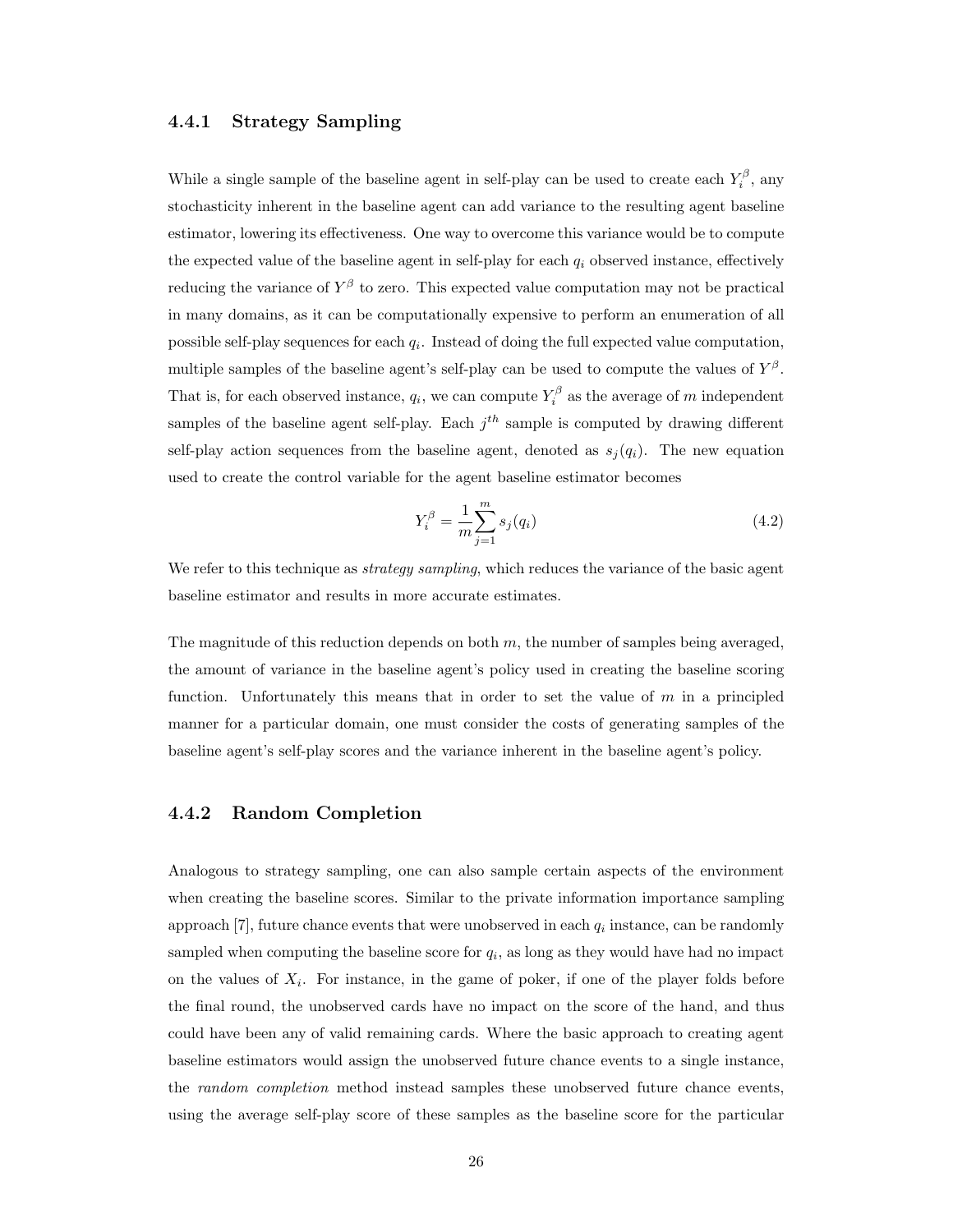instance. Let  $c: q \to q'$  denote the function that generates an instance of the domain,  $q'$ , which shares a common chance prefix with  $q$ , but has randomly generated future chance events. For example, if q represents a hand of Texas hold 'em poker that ended before all five of the public cards were dealt,  $q'$  represents the same hand of poker where any missing board cards are randomly dealt from the deck.

Then, for each  $q_i$ , the agent baseline estimator's control is computed as the average over m samples of  $c(q_i)$ . By combining this with the aforementioned strategy sampling approach, the resulting equation for the control is then

$$
Y_i^{\beta} = \frac{1}{m} \sum_{j=1}^m s_j(c_j(q_i))
$$
\n(4.3)

The effectiveness of the random completion approach depends both on how much of the variance in the agent baseline estimator was due to randomness in the environment and how that randomness impacted the baseline score. A similar analysis to that of the strategy sampling approach must be done in order to set the value of  $m$  effectively, taking into consideration the costs associated with sampling the environment and the agents. This method can also be combined with strategy sampling, and assigning the number of samples to each technique depends on the amount of variance that is inherent in the environment and the variance of the baseline agent's policy.

#### 4.4.3 Use With Importance Sampling

The importance sampling techniques introduced by Bowling et al. [7] can also be used in conjunction with the agent baseline approach. By applying an importance sampling function to the outcome of the agent baseline scoring function for each observed instance, we can compute a lower variance control for use in the estimator. Given an importance sampling function, I, the function that computes  $Y_\beta$  becomes

$$
Y_i^{\beta} = \mathbb{I}(s(q_i))
$$
\n<sup>(4.4)</sup>

Importance sampling can also be combined with the either the strategy sampling or random completion agent baseline implementations.

### 4.5 Evaluation

The agent baseline approach was evaluated using the variants of Texas hold 'em poker from the Annual Computer Poker Competition and the modified version of the Trading Agent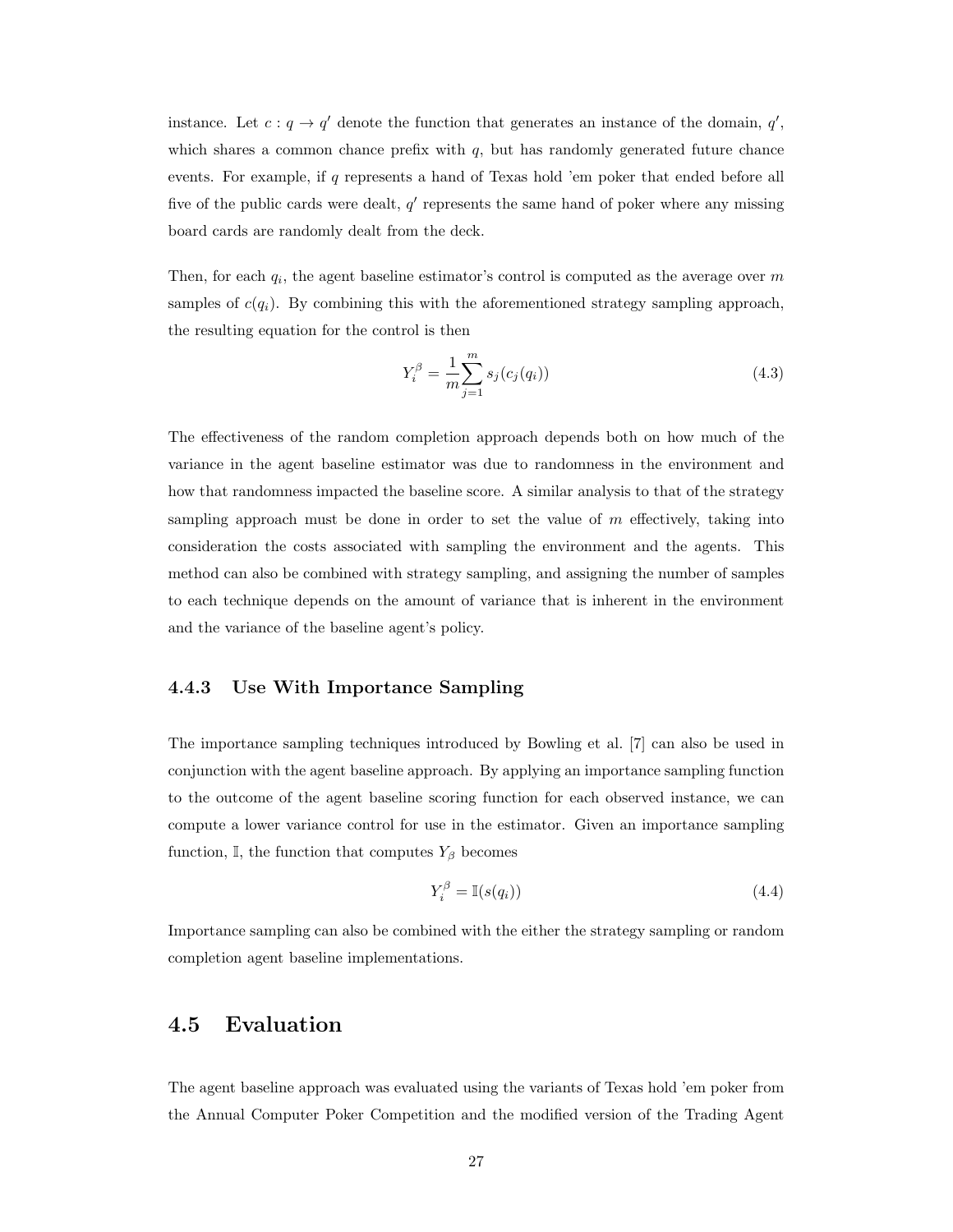Ad-Auction Competition described in Section 2.4.2. For each of the evaluation domains, the details of the evaluation methodology are provided first, and followed by the results of the experimentation. In the poker domains, the agent baseline estimator was compared to the duplicate estimator, denoted as  $DUP$ , when applicable. The duplicate approach was chosen as the performance benchmark due to it's comparable simplicity to the agent baseline approach and the fact that it was the agent evaluation technique used to evaluate the matches in the 2013 ACPC [1].

For all of the no-limit evaluation, the data was pre-processed using all-in equity, a technique that adjusts the value of hands that went all-in to reflect the expected value given the cards known to the players at the time of an all-in. The all-in equity technique tends to help reduce variance since the range of payouts being evaluated becomes smaller after it is applied.

The performance of each estimator is measured as one minus the ratio between the standard error of the mean (SE) when using the estimator versus the standard error of the mean when using a pure Monte Carlo (MC) approach. This ratio is presented as a percentage value and referred to as the reduction percentage for a given estimator. Higher percentages correspond to better reductions in variance, with values of 100% translating to zero-variance estimators. Conversely, a value of 0% means that the estimator did not reduce the variance of the Monte Carlo estimation. Negative numbers are also possible, which would imply that the estimator actually increased the variance of the estimate. The intuition behind using this measure is that an estimator with lower standard error will have more accurate estimated confidence intervals, which translates to a better estimate of the true performance of an agent.

The question of cost is also an important part of comparing evaluation techniques, and will be discussed for the different estimators employed in each domain.

#### 4.5.1 Texas Hold 'em Poker

#### Experimental Design

The agent baseline approach in the domain of Texas Hold 'em poker was predominately evaluated using data from the 2013 Annual Computer Poker Competition (ACPC). In addition to the analysis performed on the ACPC dataset, the agent baseline approach was evaluated using two 1000-hand human versus computer-agent matches and one 4500-hand human versus computer-agent match in the domain of two-player no-limit Texas hold 'em. The human competitors in these matches were all high-calibre poker players and the computer agents were of the same quality as the top entries in the 2013 ACPC two-player no-limit competition.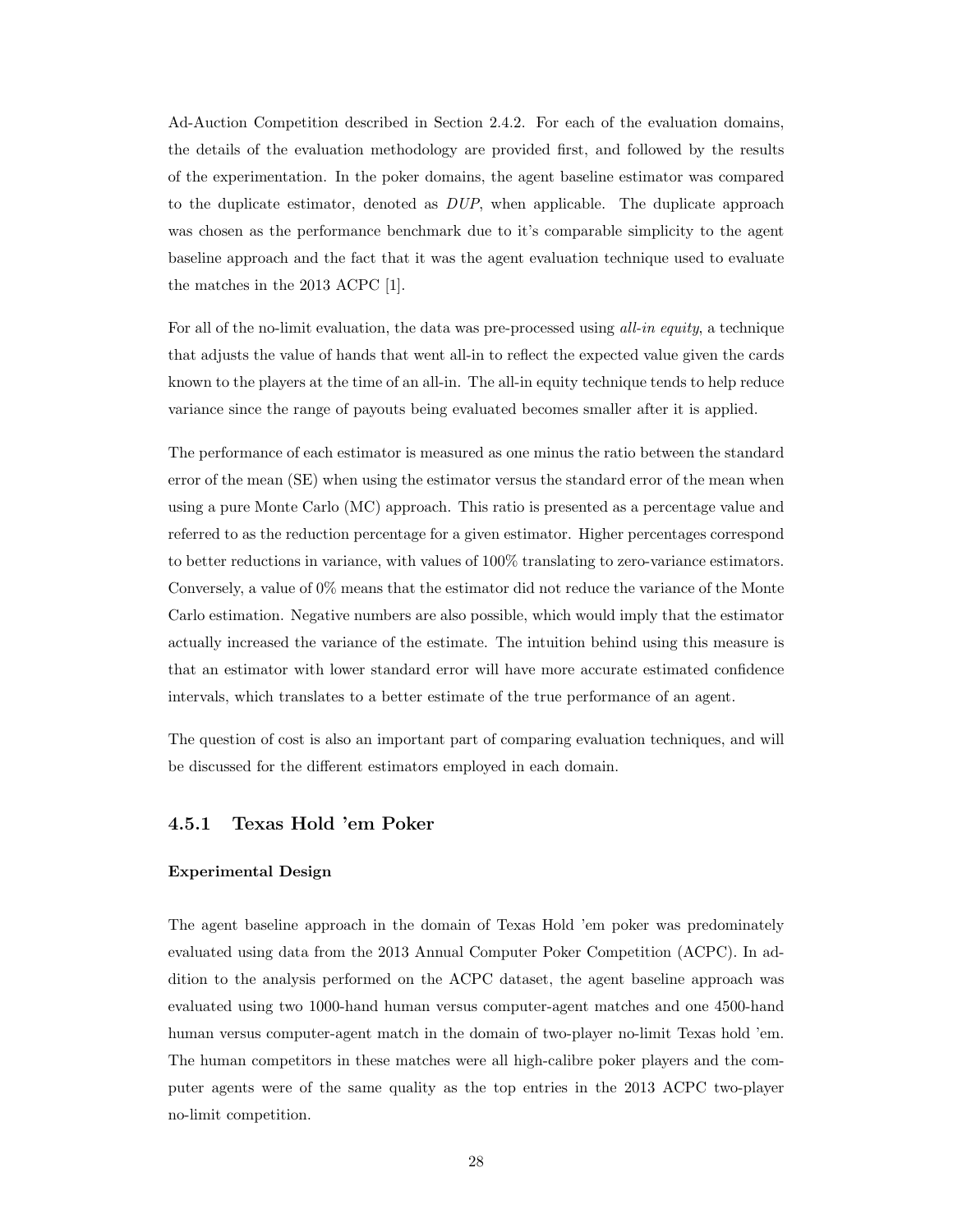Evaluation of the ACPC matches was performed on two different datasets based on the competition data, referred to as the top-competitors and all-competitors datasets. The topcompetitors dataset was a subset of the competition data that consisted of only the matches between the best competitors for the given competition. The all-competitors dataset simply contained all of the matches for the competition. Since there are two different ways winners are decided in the ACPC competitions, the top-competitors dataset for each of the twoplayer variants contained the five best agents as determined by each of the different winner selection methods. This resulted in the dataset containing a total of eight different agents for the two-player limit variant while there were only five in the two-player no-limit variant. Due to the lack of entrants in the three-player limit competition, only the matches containing two of the top three agents were included in the three-player top competitor dataset.

In order to fairly compare agent baseline estimators against duplicate and Monte Carlo estimators, we treated the duplicate ACPC matches as independent samples in both the Monte Carlo and agent baseline evaluations. As such, matches that did not contain a corresponding duplicate entry were not included in the evaluation data.

The agent baseline estimators used in these experiments were implemented using the random completion technique and setting  $m = 50$ . The choice of m was determined to be an acceptable cost-performance trade-off for the evaluation of the agent baseline estimators. The baseline agent for each estimator was chosen to be a fast-acting competition-grade agent that did not appear in any of the evaluation data. The value of c from Equation 4.1 was chosen to be an estimate of  $c^*$  by using Equation 2.11 on a 10% hold-out dataset for each of the different agent match-ups.

#### Cost Analysis

The cost of estimation when using agent baseline estimators depends predominantly on the time it takes to draw samples from the baseline agent in self-play. That is, if the cost of drawing one self-play sample of a baseline agent is  $\alpha$ , and the cost of drawing one sample of two observed agents playing is  $\gamma$ , then the cost of the estimation is simply  $\alpha + \gamma$ . Comparing the cost of creating a random completion estimator with the cost of creating a duplicate estimator means simply measuring the difference in  $m\alpha$  to  $2\gamma$ . That is, when  $m\alpha < 2\gamma$ , agent baseline estimation is more efficient than the duplicate equivalent. This is almost always true when we are evaluating slow-acting computer agents or human agents, since we typically have control over both  $\alpha$  and  $m$  and not  $\gamma$ . Also, it may not be possible to draw further samples of the agents interacting, for which  $\gamma$  is effectively infinite.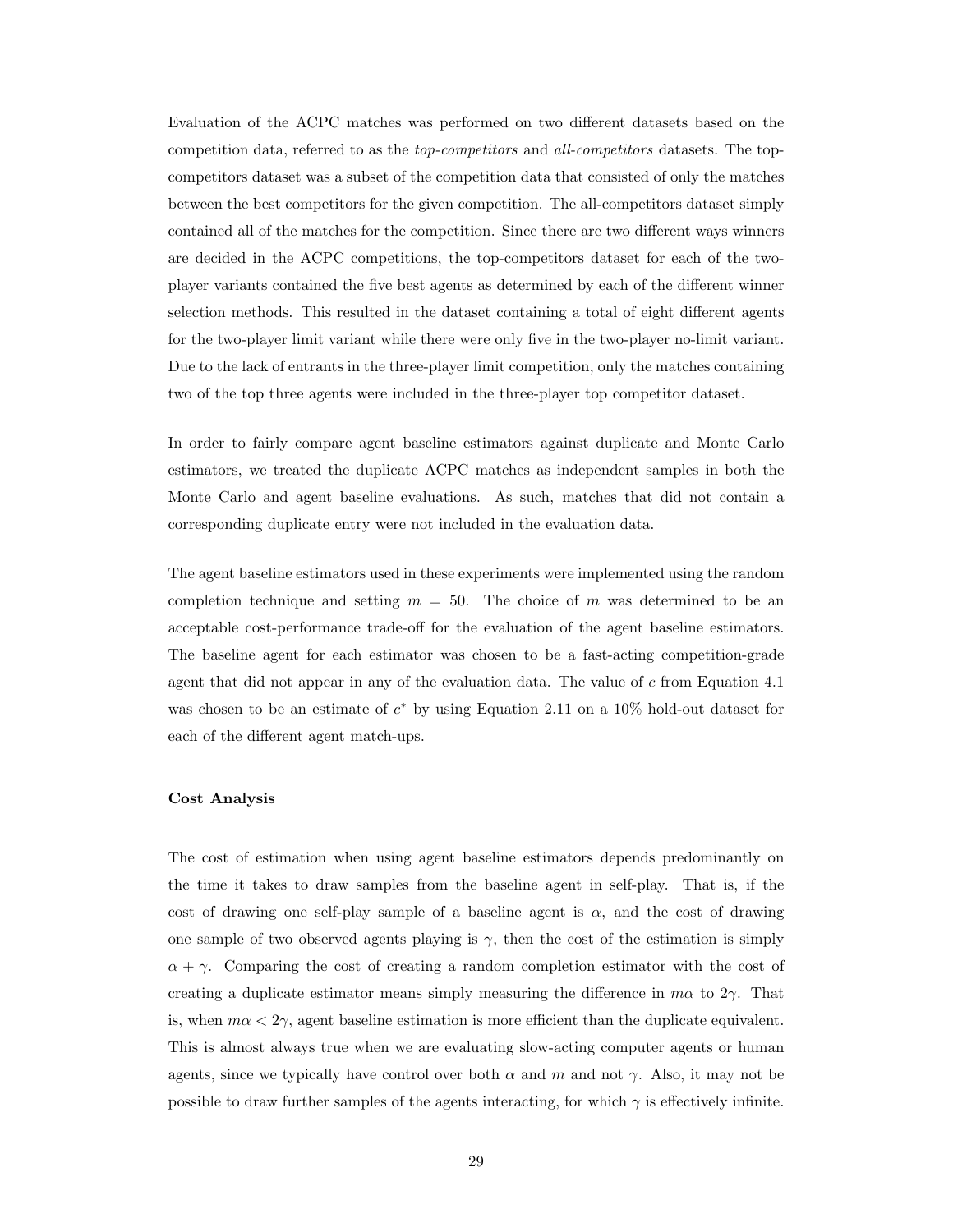Furthermore, the cost of creating agent baseline estimators can also be reduced by reusing the baseline score calculations when creating estimators for multiple matches that share the same random seeds. For large competitions with many different competitor pairings that share random seeds, such as the ACPC competitions, this amortization effectively makes the cost of creating agent baseline estimators zero. All of this analysis assumes that the resulting performance of each estimator is equal.

#### Two-Player Limit ACPC Results

A bar plot displaying the performance of the duplicate and agent baseline estimators, evaluating the agents from the 2013 ACPC two-player limit competition, is presented in Figure 4.1. This bar plot displays the average performance for each of the estimators when applied to each of the matches in the top-competitors and all-competitors datasets. Also displayed in this figure is an estimated 95% confidence interval for each estimator's average performance computed as  $1.96 * SE$ , where SE is the standard error of the mean for the estimators performance on the dataset. A line denoting the value of the agent baseline's lower confidence interval in included to help visualize any claims of statistical significance.

Both of the bar plots show that the agent baseline estimators have a higher average performance than the duplicate estimators, although not by a statistically significant margin. Also clear is the higher average performance of both estimators when evaluating the top echelon of competitors. The average performance of the agent baseline estimators increases from 49.8% to 64.5% between these two datasets and the duplicate estimators have a nearly identical increase.

A more in-depth look at the results of the estimators used to evaluate the agents in the topcompetitors dataset is shown in Table 4.1. Here we can see that when evaluating matches containing the best agents in the competition, the agent baseline estimators are strictly better than their duplicate counterparts. Appendix A, A.2, shows the full evaluation for each of the estimators performed on the all-competitors dataset. This table shows that agent baseline estimators outperform the duplicate estimators in 73.3% of the matches. Considering that the cost of the agent baseline evaluation is amortized by the shared seeds between each pairing of competitors in ACPC competitions, evaluation using agent baseline estimators should be considered as a replacement for duplicate estimation in future twoplayer limit ACPC tournaments.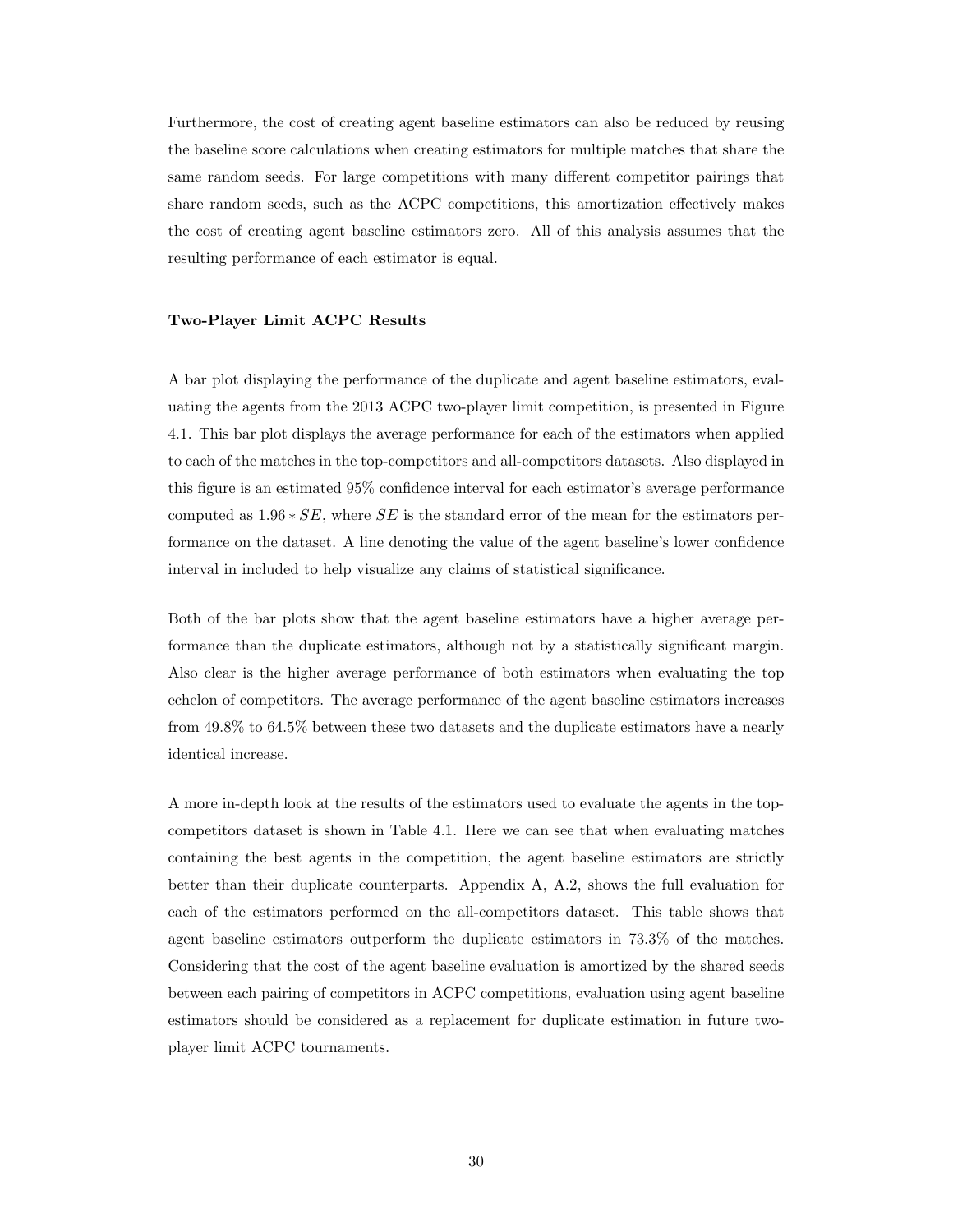

Figure 4.1: 2013 ACPC Two-Player Limit Average Estimator Performance

| Match Name                  | MCSE  | DUP SE | $A^\beta$ SE | $DUP\ \%$ | $A^{\beta}$ % |
|-----------------------------|-------|--------|--------------|-----------|---------------|
| hyperborean_iro/littlerock  | 9.42  | 3.56   | 3.26         | 62.25     | 65.33         |
| hyperborean_iro/marv        | 9.41  | 3.06   | 2.74         | 67.48     | 70.9          |
| hyperborean_iro/neopokerlab | 10.22 | 3.5    | 3.28         | 65.76     | 67.94         |
| hyperborean_iro/zbot        | 6.49  | 2.33   | 2.15         | 64.03     | 66.78         |
| hyperborean_tbr/littlerock  | 9.8   | 4.17   | 4.07         | 57.47     | 58.5          |
| hyperborean_tbr/marv        | 10.51 | 4.05   | 3.96         | 61.43     | 62.29         |
| hyperborean_tbr/neopokerlab | 10.64 | 4.35   | 4.28         | 59.15     | 59.82         |
| hyperborean_tbr/zbot        | 10.64 | 4.37   | 4.33         | 58.93     | 59.34         |
| littlerock/marv             | 10.11 | 3.5    | 3.42         | 65.4      | 66.23         |
| littlerock/neopokerlab      | 10.23 | 3.89   | 3.74         | 62.0      | 63.43         |
| littlerock/zbot             | 10.26 | 4.01   | 3.87         | 60.95     | 62.29         |
| $\text{marv/neopokerlab}$   | 10.14 | 3.35   | 3.22         | 66.96     | 68.2          |
| $\text{marv}/\text{zbot}$   | 10.15 | 3.45   | 3.34         | 66.03     | 67.11         |
| neopokerlab/zbot            | 10.27 | 3.73   | 3.67         | 63.7      | 64.22         |

Table 4.1: 2013 ACPC Two-Player Limit Top-Competitors Results

#### Three-Player Limit ACPC Results

The average performance of the duplicate and agent baseline estimators for the 2013 ACPC three-player limit competition is displayed in Figure 4.2. Both estimators are not nearly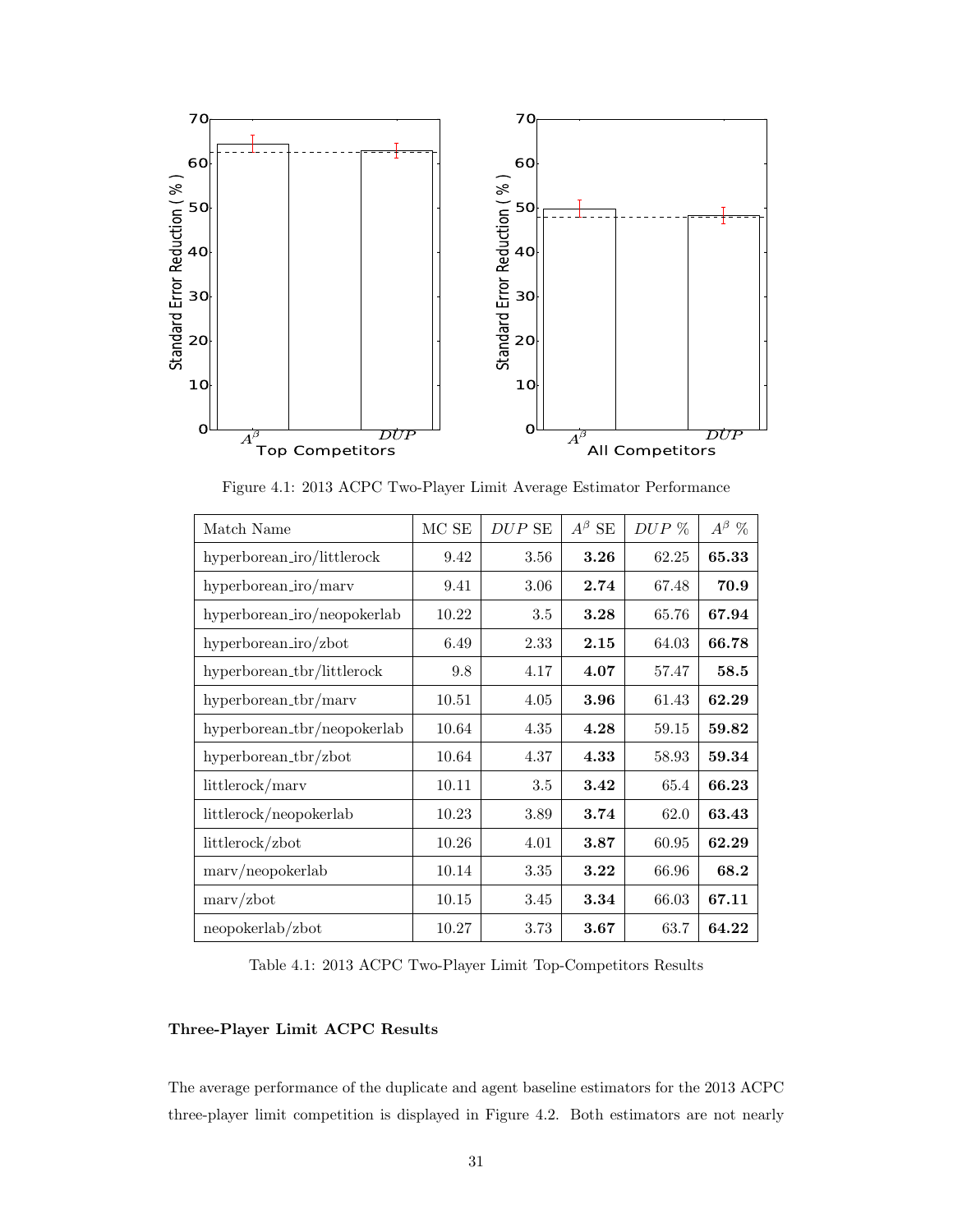as strong in this poker variant as they are for two-player limit, with the agent baseline estimators only achieving an average performance of 28.6% on the all-competitors dataset. Once again, both duplicate and agent baseline estimators see a boost in their average performance when evaluating agents in the top-competitors dataset. This gain is roughly 5% for the agent baseline estimators and only 2% for the duplicate estimators. Similar to the two-player limit analysis, the agent baseline estimators have a higher average performance for both datasets, although the difference is still without statistical significance.



Figure 4.2: 2013 ACPC Three-Player Limit Average Estimator Performance

Table 4.2 provides a breakdown of the performance of both agent baseline and duplicate estimators on the top-competitors dataset for this domain. This table shows that the agent baseline estimators have better overall performance than the corresponding duplicate estimators in all but two of the matches. Table A.2, presented in Appendix A, contains the performance of the estimators on the all-competitors ACPC dataset, the results of which show the agent baseline estimators outperforming the duplicate estimators in 63.3% of the matches. The performance of agent baseline estimators, combined with the costs associated with the six-way duplicate evaluation performed by the ACPC suggest that using duplicate estimation in the three-player limit competition should be replaced by the agent baseline approach for future competitions.

#### Two-Player No-Limit ACPC Results

Figure 4.3 shows the average performance of the agent baseline and duplicate estimators for the 2013 ACPC two-player no-limit competition matches. The graphs in this figure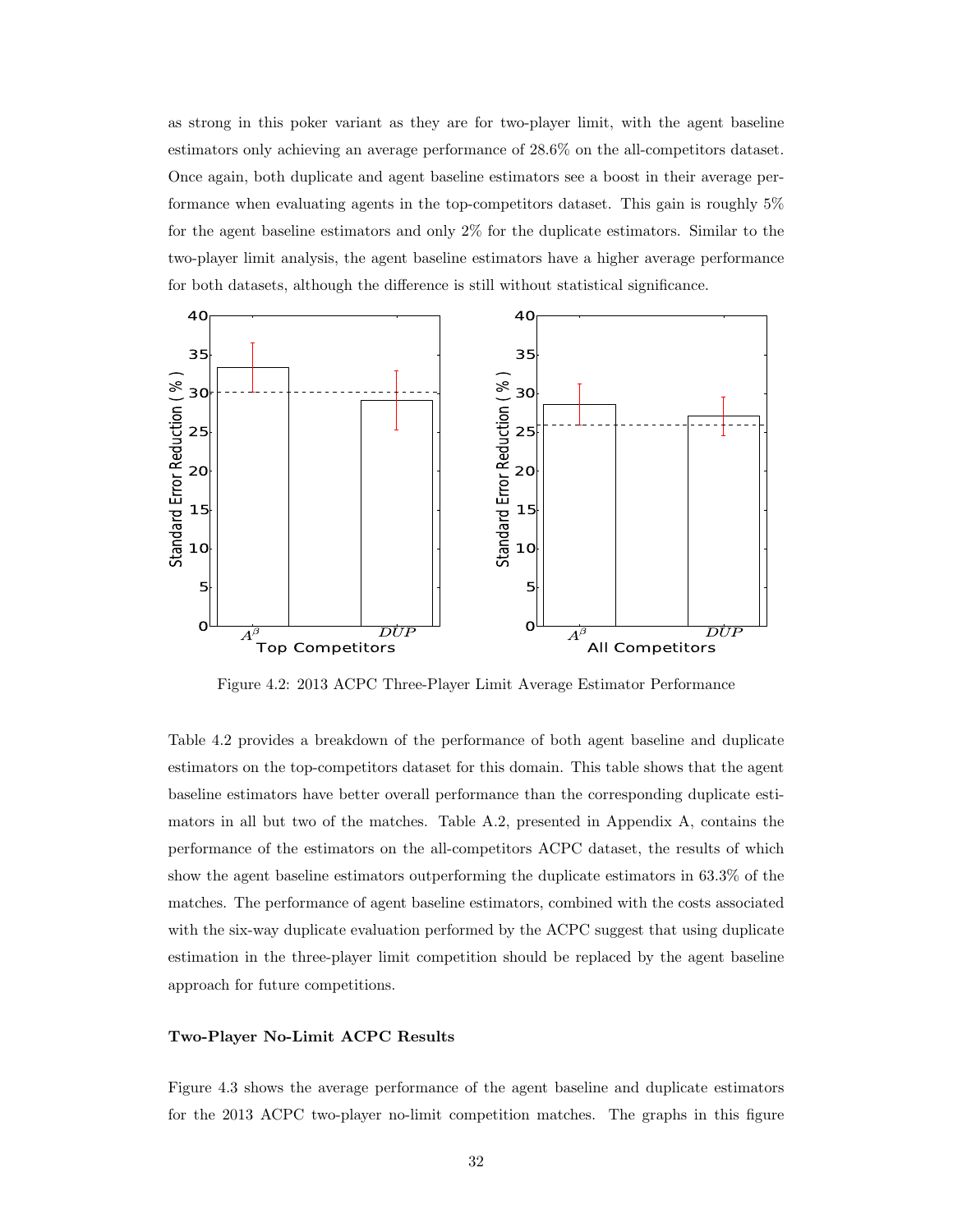| Match Name                             | $MCSE$ | $DUP$ SE | $A^{\beta}$ SE | $DUP\ \%$ | $A^{\beta}$ % |
|----------------------------------------|--------|----------|----------------|-----------|---------------|
| HITSZ/littlerock/hyperborean_iro       | 22.58  | 16.33    | 15.88          | 28.31     | 29.77         |
| HITSZ/littlerock/hyperborean_tbr       | 24.51  | 17.37    | 17.5           | 29.47     | 28.68         |
| liacc/littlerock/hyperborean_iro       | 26.41  | 21.36    | 18.01          | 20.3      | 31.93         |
| liacc/littlerock/hyperborean_tbr       | 27.75  | 21.41    | 19.0           | $23.59\,$ | 31.62         |
| littlerock/hyperborean_iro/kempfer     | 17.85  | 11.41    | 10.93          | 35.84     | 38.64         |
| littlerock/hyperborean_tbr/kempfer     | 18.8   | 12.18    | 11.87          | 34.92     | 36.78         |
| neopokerlab/HITSZ/hyperborean_iro      | 22.51  | 16.42    | 16.03          | 27.65     | 28.88         |
| neopokerlab/HITSZ/hyperborean_tbr      | 24.61  | 17.53    | 17.77          | 29.06     | 27.84         |
| neopokerlab/HITSZ/littlerock           | 22.16  | 16.32    | 15.95          | $26.95\,$ | 28.09         |
| neopokerlab/hyperborean_iro/kempfer    | 17.38  | 11.7     | 10.98          | 32.55     | 36.75         |
| neopokerlab/hyperborean_tbr/kempfer    | 18.54  | 12.69    | 12.22          | 31.54     | 34.04         |
| neopokerlab/liacc/hyperborean_iro      | 26.43  | 22.07    | 18.98          | 17.52     | 28.26         |
| neopokerlab/liacc/hyperborean_tbr      | 27.74  | 22.29    | 19.99          | $20.3\,$  | 27.93         |
| neopokerlab/liacc/littlerock           | 26.3   | 22.25    | 19.18          | 16.51     | 27.12         |
| neopokerlab/littlerock/hyperborean_iro | 13.04  | 7.16     | 6.56           | 45.05     | 49.64         |
| neopokerlab/littlerock/hyperborean_tbr | 19.23  | 11.04    | 10.32          | 42.59     | 46.35         |
| neopokerlab/littlerock/kempfer         | 17.36  | 11.7     | 11.23          | 32.54     | 35.25         |

Table 4.2: 2013 ACPC Three-Player Limit Top-Competitors Results

show that the duplicate and agent baseline estimators achieve a nearly identical average performance of approximately 20% when evaluating the top-competitors dataset. When comparing the estimators on the entire population of agents for this competition, the duplicate estimators perform only slightly better on average, with a mean performance of around 15% compared to the 14% realized by the agent baseline estimators. Once again however, these differences are not of statistical significance.

Analyzing the full top-competitor results from Table 4.3 further reinforces this equality. On this dataset, the agent baseline estimators perform only slightly better that the duplicate estimators on just over half of the matches. Table A.3 in Appendix A shows the results of these estimators for the all-competitors dataset, from which the duplicate estimators achieve a better average performance than the agent baseline estimators on just 55% of the matches. These results show that both duplicate and agent baseline estimators perform equally well in this domain.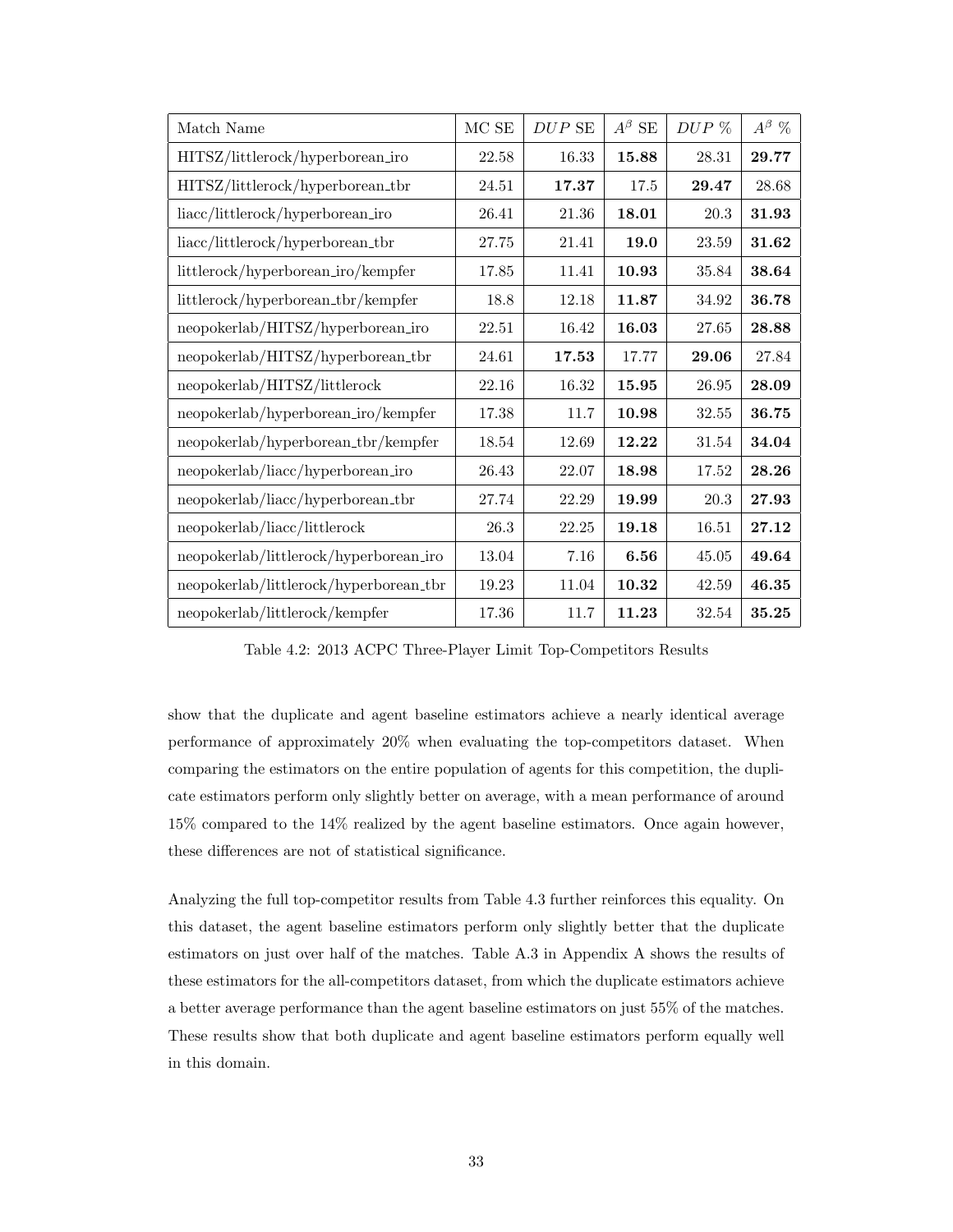

Figure 4.3: 2013 ACPC Two-Player No-Limit Average Estimator Performance

| Match Name                  | MCSE  | $DUP$ SE | $A^{\beta}$ SE | $DUP\ \%$ | $A^{\beta}$ % |
|-----------------------------|-------|----------|----------------|-----------|---------------|
| hyperborean_iro/koypetition | 50.26 | 41.27    | 40.19          | 17.88     | 20.04         |
| hyperborean_iro/nyx         | 27.63 | 22.13    | 22.14          | 19.91     | 19.86         |
| hyperborean_iro/slumbot     | 11.44 | 8.94     | 8.85           | 21.87     | 22.68         |
| hyperborean_iro/tartanian6  | 46.58 | 35.95    | 36.96          | 22.82     | 20.66         |
| hyperborean_tbr/koypetition | 51.61 | 43.73    | 42.8           | 15.27     | 17.08         |
| $hyperborean_tbr/nyx$       | 37.81 | 31.03    | 31.49          | 17.93     | 16.73         |
| hyperborean_tbr/slumbot     | 34.55 | 28.24    | 28.02          | 18.27     | 18.89         |
| hyperborean_tbr/tartanian6  | 50.22 | 41.08    | 42.22          | 18.21     | 15.93         |
| koypetition/nyx             | 45.17 | 35.7     | 35.21          | 20.97     | 22.06         |
| koypetition/slumbot         | 46.59 | 37.02    | 35.9           | 20.54     | 22.95         |
| koypetition/tartanian6      | 48.18 | 38.14    | 37.5           | 20.85     | 22.16         |
| nyx/slumbot                 | 22.14 | 17.16    | 17.13          | 22.52     | 22.63         |
| nyx/tartanian 6             | 39.56 | 30.93    | 31.35          | 21.8      | 20.75         |
| slumbot/tartanian6          | 37.73 | 29.46    | 29.49          | 21.91     | 21.83         |

Table 4.3: 2013 ACPC Two-Player No-Limit Top-Competitors Results

#### Two-Player No-Limit Human vs Computer-Agent Results

Table 4.4 provides the results for the two 1000-hand human versus computer-agent matches that were run using the duplicate-like approach previously executed in the two-player limit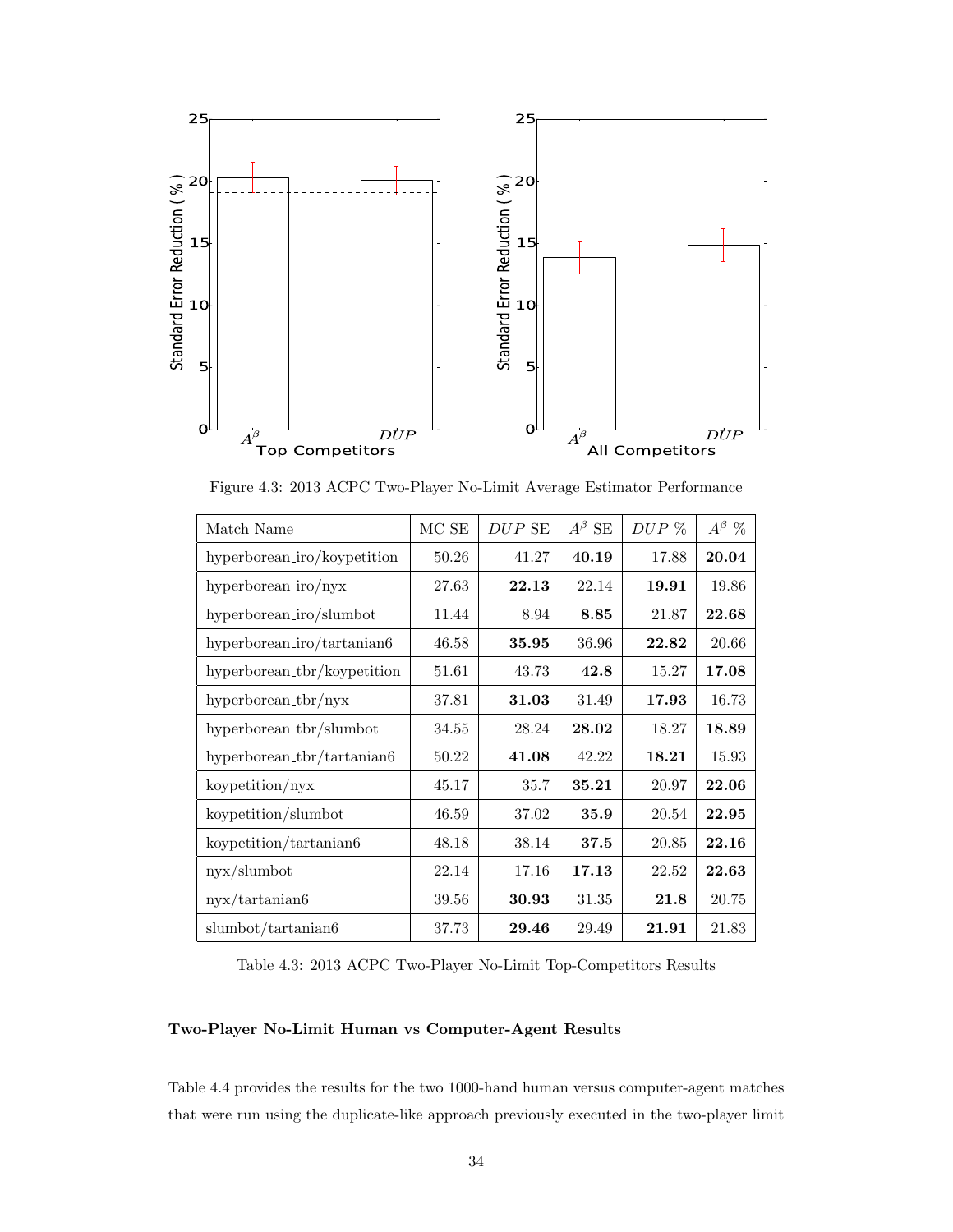man versus machine competitions [19]. The duplicate estimator in this approach is created by having both human players play against the computer agent with their cards swapped. Since this type of evaluation does not allow for individual skill to be assessed, the duplicate estimator is left blank for these entries in the table.

| Match           | MC         | MC SE  | $A^{\beta}$ SE | DUP SE | $A^{\beta}$ % | $DUP\ \%$ |
|-----------------|------------|--------|----------------|--------|---------------|-----------|
| Match A Human 1 | 39.55      | 491.12 | 403.51         |        | 17.84         |           |
| Match A Human 2 | $-1597.75$ | 683.90 | 557.11         |        | 18.54         |           |
| Match A Team    | $-779.1$   | 421.28 | 346.88         | 315.54 | 17.66         | 25.1      |
| Match B Human 1 | 78.78      | 465.62 | 379.94         |        | 18.40         |           |
| Match B Human 2 | $-146.63$  | 442.31 | 287.99         |        | 34.89         |           |
| Match B Team    | $-33.93$   | 321.04 | 239.49         | 239.52 | 25.40         | 24.39     |

Table 4.4: Two-Player No-Limit Human vs Computer-Agent Results (1000-Hand Matches)

In match A, the duplicate estimator achieves the best performance when evaluating the team play, and both the agent baseline estimator and duplicate estimator are nearly equal for match B's team evaluation. The  $\overline{MC}$  column shows the win-rate for each of the players or for the team, the units of which are in mili-big-blinds per hand (mbb/h), a standard unit of measure for this domain. This is provided in order to demonstrate how using duplicate estimators in the human versus computer-agent setting can be extremely misleading. When combining the two human players' scores and computing a 95% confidence interval, the team loses with confidence in match A. This is solely due to the horrible performance of Human 2 in this match. Given the choice, it is obvious that Human 1 would prefer to be evaluated alone since the results show a statistical tie for this player. Being able to individually evaluate players is one large advantage that agent baseline estimators have over duplicate estimators when evaluating human players.

### 4.5.2 Trading Agent Competition: Ad Auctions

#### Experimental Design

In order to test the performance of agent baseline estimators in domains where no other methods of efficient evaluation are typically performed, we evaluated agents in a mock Trading Agent Ad Auction tournament [22]. This experiment involved using six opensource agents and two random agents in order to create an eight-player tournament. The two random agents were used due to a lack of available open source agents and the software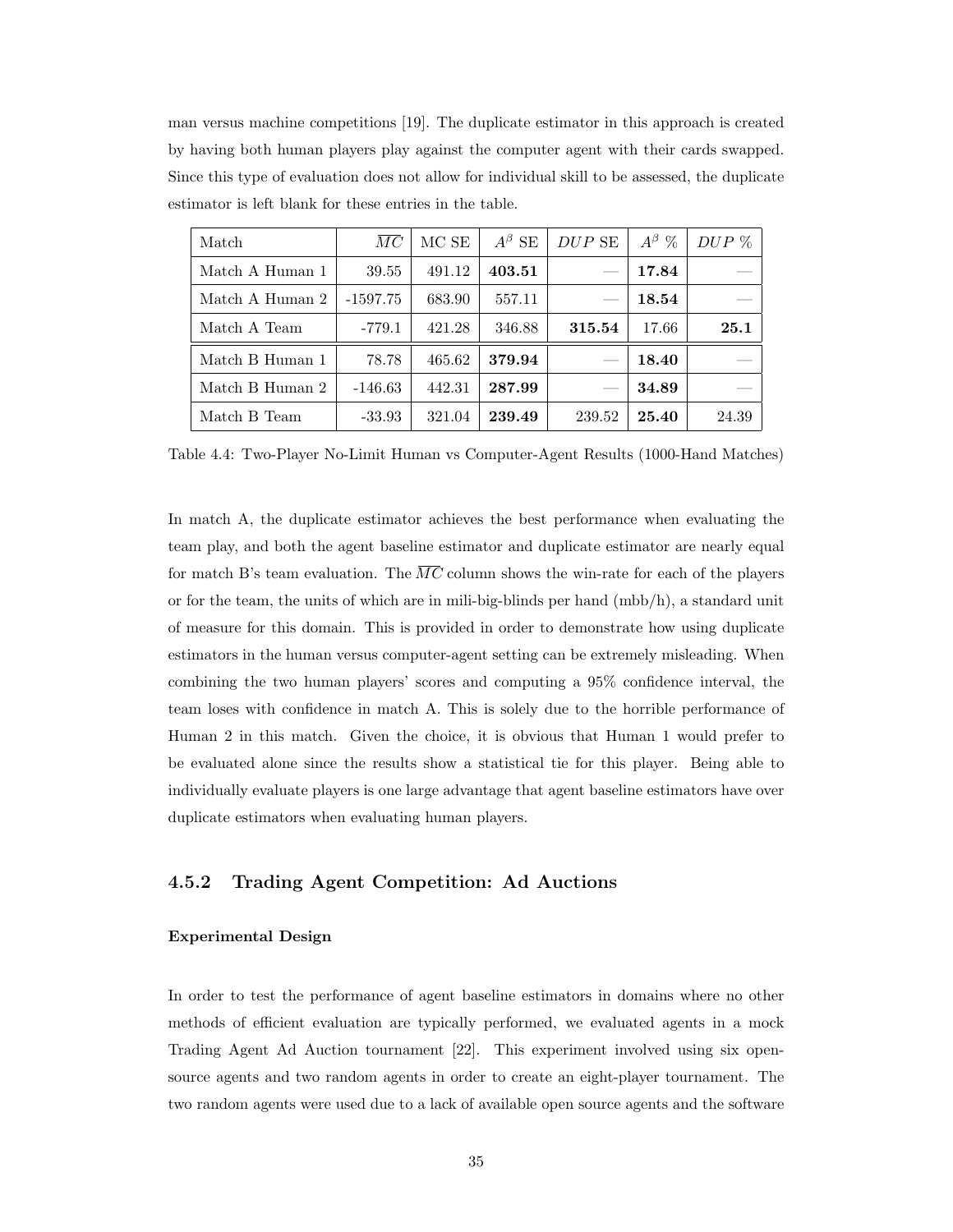not supporting fewer than eight agent tournaments. The tournament consisted of 100 tenday matches, where each of the agents was assigned a random specialization before the beginning of each match. This provided a mechanism for capturing the environmental stochasticity needed to create the agent baseline estimators. Three different agent baseline estimators were created using three of the six open-source agents from the tournament. For practicality reasons surrounding the computational time required to run a tournament, only one sample of each baseline agent's self-play was used to create the corresponding baseline estimator.

#### Results

Table 4.5 shows the resulting standard error reduction for each of the competitors when being evaluated using the three agent baseline estimators based on the epfl, crocodile and metroclick bots, respectively labeled  $A_1^{\beta}$ ,  $A_2^{\beta}$  and  $A_3^{\beta}$ . The effects vary, ranging from a 0.1% to a 53% reduction in the standard error, with the agent baseline estimator  $A_3^{\beta}$  having the best overall performance. As only one self-play sample was used in the calculation due to the unavailability of a fast-acting baseline agent, additional performance gains are likely to be realized by using the strategy sampling techniques. This experiment does however show that agent baseline estimators should be considered for competitions of this nature, especially in the absence of other efficient evaluation techniques.

| Player      | MC SE | $A_1^{\beta}$ SE | $A_2^{\beta}$ SE | $A_3^{\beta}$ SE | $A_1^{\beta}$ % | $A_2^{\beta}$ % | $A_3^{\beta}$ % |
|-------------|-------|------------------|------------------|------------------|-----------------|-----------------|-----------------|
| tau         | 0.689 | 0.635            | 0.636            | 0.551            | 7.78            | 7.64            | 19.98           |
| crocodile11 | 0.862 | 0.851            | 0.851            | 0.812            | 1.36            | 1.28            | 5.82            |
| crocodile   | 1.01  | 0.825            | 0.953            | 0.805            | 18.30           | 5.65            | $20.31\,$       |
| epf1        | 1.245 | 1.217            | 1.210            | 1.178            | 2.26            | 2.80            | 5.34            |
| metroclick  | 1.449 | 1.308            | 1.267            | 0.677            | 9.72            | 12.59           | 53.25           |
| Schlemazl   | 0.923 | 0.922            | 0.923            | 0.922            | 0.12            | 0.01            | 0.17            |

Table 4.5: TAC-AA Tournament (100 Ten-Day Matches)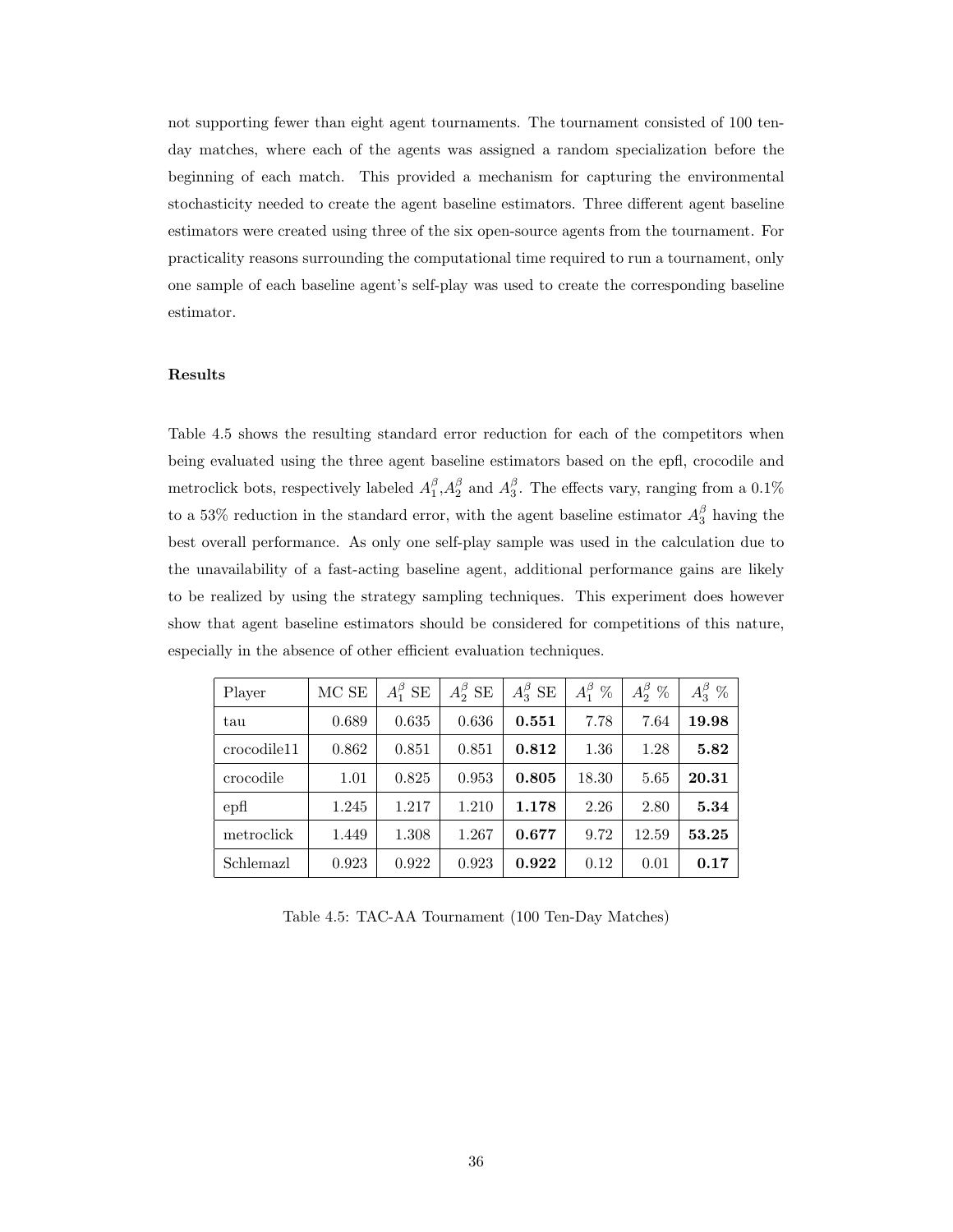## Chapter 5

## Data Baseline

The data baseline approach is another application of the basic baseline approach from Chapter 3 and marks the second major contribution of this work to the field of agent evaluation techniques. Data baseline leverages the availability of large volumes of player data to create the baseline scoring function for use in agent evaluation. In this chapter, we will describe the motivation behind the data baseline approach, as well as the general approach to implementing estimators of this nature. We will also provide the details of the empirical analysis used to evaluate the performance of data baseline estimators in the domain of Texas hold 'em in addition to the specifics involved with the implementation of data baseline estimators for this domain.

## 5.1 Motivation

The data baseline approach is designed to address the problems with the agent baseline approach in situations where there are no readily available competent computer agents for the evaluation domain. One possible solution to this problem would be to try and use simple rule-based agents to create the necessary agent baseline scores. This solution is unlikely to be effective since the power of agent baseline estimators comes from the correlation between the baseline agent's self-play and that of the agents being evaluated. Another solution would be to simply create a competent agent to use as the baseline agent. This solution is also problematic due to the large amount of effort involved with engineering an agent of the required skill.

The data baseline approach solves this issue for domains where there are volumes of data consisting of players competing with one another. Data baseline uses this existing player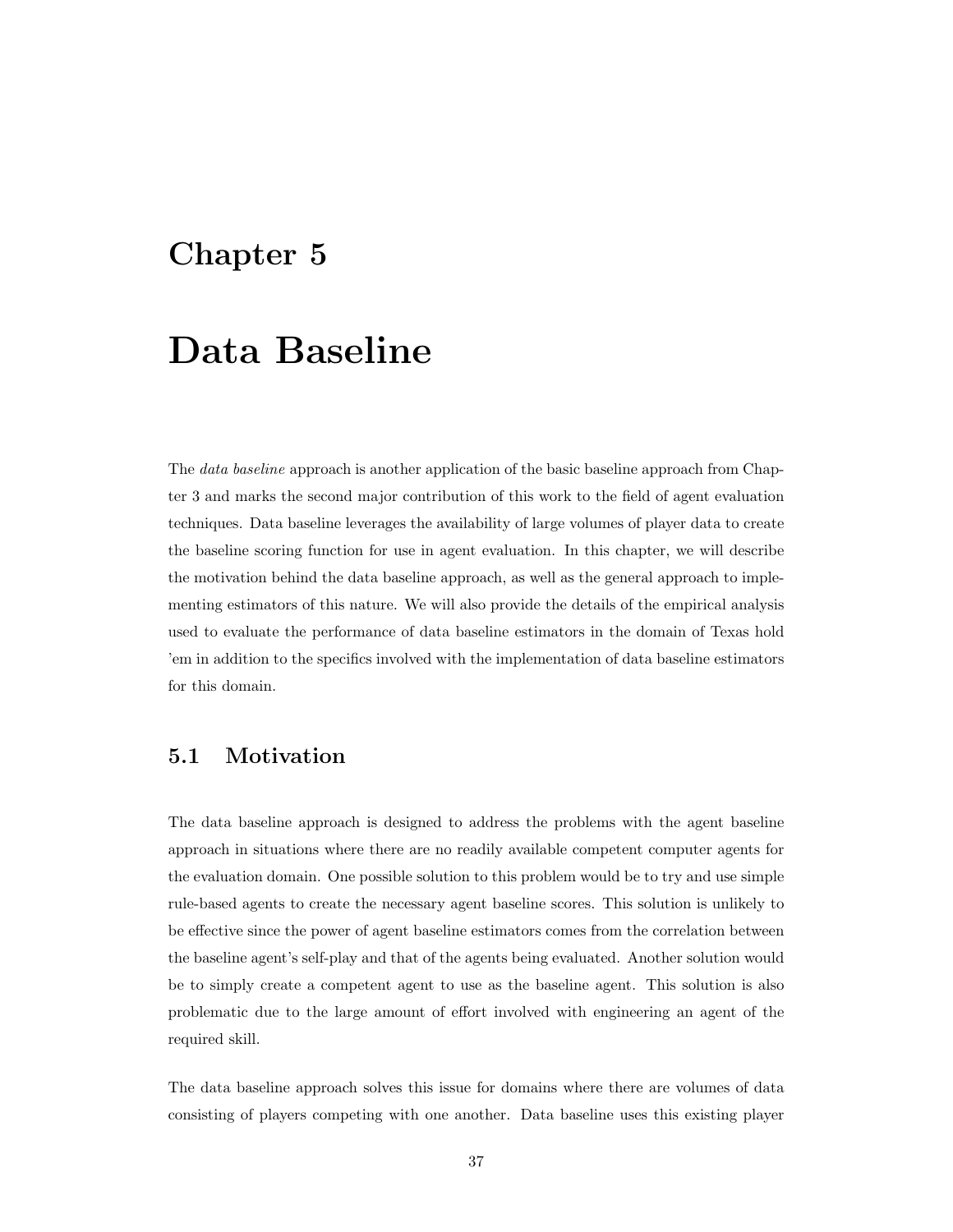data directly in the computation of the baseline scores, thus removing the need for an underlying baseline agent. Fortunately, player data is often a much more abundant resource than competitive computer agents in many domains, especially those for which there are large communities of human players. Also potentially beneficial to using this type of data is the likelihood of higher correlation when evaluating similar types of players. An example of this would be to use human data when evaluating human players. In fact, we hypothesize that using data baseline created with tailored data would produce highly efficient estimators capable of better performance than agent baseline estimators in domains where both can be created.

### 5.2 Creating the Baseline Estimator

In order to create a data baseline estimator, one must provide the necessary baseline scoring function,  $\beta(Q)$ , in order to create the control variable  $Y^{\beta}$ . While there are conceptually many different ways to create this mapping using existing player data, we will outline several possible implementations, starting with the obvious mapping that assumes there is a perfect match in the player data for each instance being evaluated. In what follows, it is assumed that a dataset  $D = \{(q_1, u_1), (q_2, u_2), \ldots, (q_n, u_n)\}\)$  exists, and contains examples of agents interacting on instances of the domain in question,  $q_i$ , along with the utilities,  $u_i$ , the agents received on that domain instance.

#### 5.2.1 Perfect Matching

One option for creating  $\beta(Q)$  is to simply find an exact match in the dataset for the domain instance being evaluated, which we call  $q \in Val(Q)$ . In other words, if the dataset D contains instances where the exact environmental realization from the evaluation domain instance occurred  $(q \in D)$ , then the mapping simply returns the value obtained for each agent on that instance from the dataset. If  $q \notin D$ , we return zero for the instance. If more than one instance in  $D$  corresponds to any given  $q$ , then the average utility values are returned. Let  $D(q) \subseteq D$  be the set of instances  $(q_i, u_i)$  in the dataset D such that  $q = q_i$ . We can now define the *Perfect Match* function  $PM_D : Val(Q) \to \mathbb{R}$  as

$$
PM_D(q) = \begin{cases} \frac{1}{|D(q)|} \sum_{(q_i, u_i) \in D(q)} u_i & \text{if } |D(q)| > 0\\ 0 & \text{otherwise} \end{cases}
$$
(5.1)

A perfect matching implementation of data baseline is then created using  $\beta = PM_D$  to generate the values for  $Y^{\beta}$ . The agent baseline approach is actually a special case of the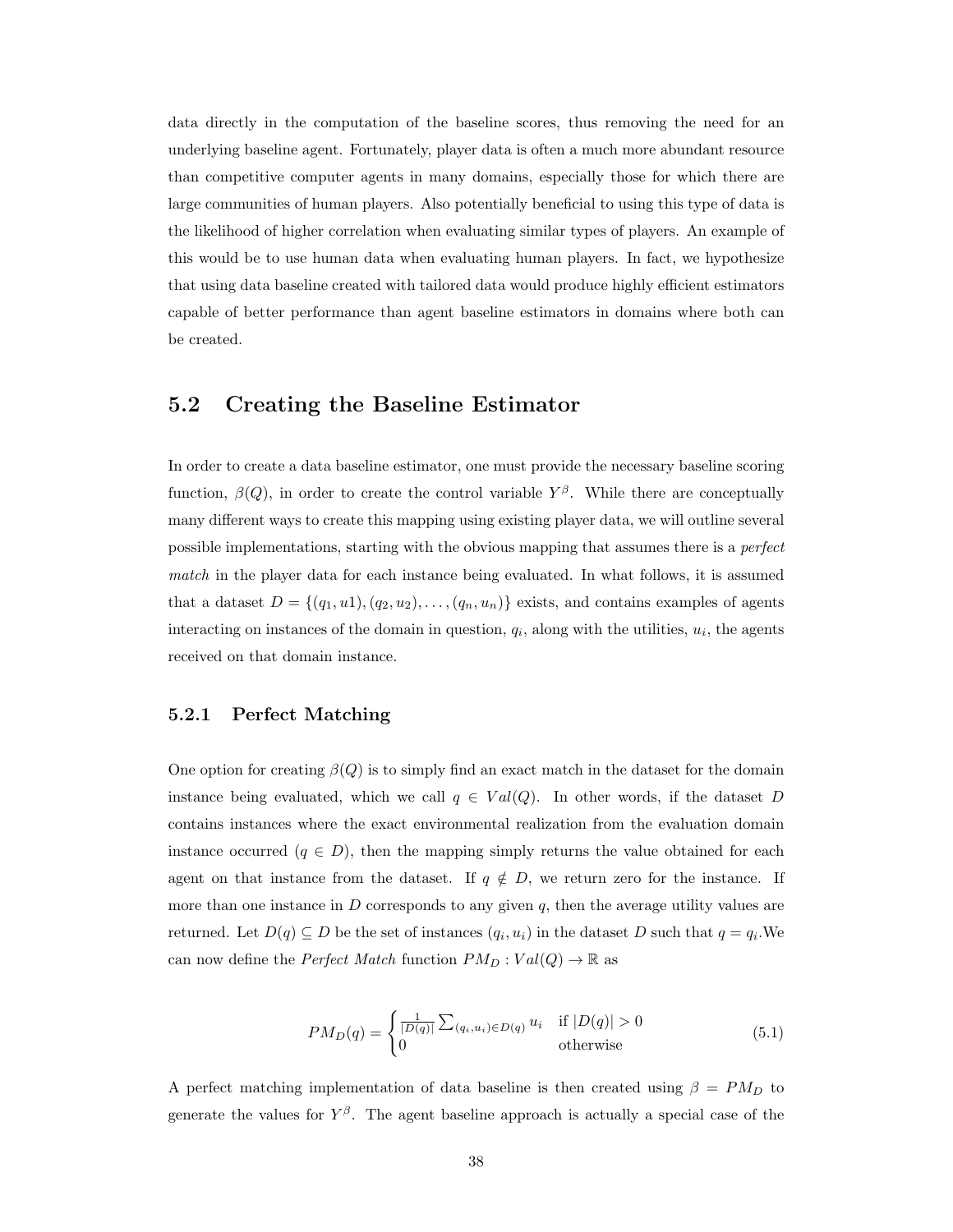perfect matching implementation where the perfect matches are generated post-hoc using a computer agent in self-play, either by sampling the agent once for each instance or multiple times in the case of the strategy sampling technique.

#### 5.2.2 Nearest Neighbour

Since in most domains it is unlikely that there exists an exact match in our dataset,  $D$ , for every possible domain instance,  $q \in Q$ , another option is to instead return the value of the *nearest* match. The hope here is that by choosing nearby matches, the values will be very close to the values of an exact match if it were to exist. For some domains, the notion of distance over domain instances may be ill-defined, leaving us with no explicit way to return the nearest match. In these situations, the intuitive approach is to first map domain instances to some d dimensional feature space,  $\mathbb{R}^d$ , both when constructing D and querying  $D$  for a match. By doing this, we can use a well-defined distance measure such as Euclidean distance when searching D. Let  $\phi: Val(Q) \to \mathbb{R}^d$  be the function that maps domain instances to a d dimensional feature vector. We define the function  $NE<sup>L</sup>$ , which returns the entry  $(q_i, u_i)$  in D, such that  $q_i$  minimizes the L-distance in the feature space to the input domain instance q.

$$
NE_D^L(q) = \underset{(q_i, u_i) \in D}{\arg \min} L(\phi(q), \phi(q_i))
$$

The *Nearest Neighbour* function  $NN_D^L:Val(Q) \to \mathbb{R}$  then simply returns the utility value, u, of nearest entry,

$$
NN_D^L(q) = NE_D^L(q)[2]
$$

where the  $[i]$  operator returns the *i*-th element of a dataset entry, which in this case is the utility value of the nearest database entry. The nearest neighbour data baseline approach then proceeds by setting  $\beta = NN_D$ .

#### 5.2.3 k-Nearest Neighbour

One possible shortcoming of the previous idea is that depending on a single returned entry could lead to high variance in the control variate, which decreases the amount of variance reduction that can be achieved by the resulting baseline estimator. Instead of returning a single nearest entry, we can instead have the mapping function return the  $k$  nearest entries in the dataset and average their values. We refer to this as the  $k$ -Nearest Neighbour mapping function. More precisely, if we let  $k$ - $NE_D^L(q)$  return the k nearest entries from dataset D,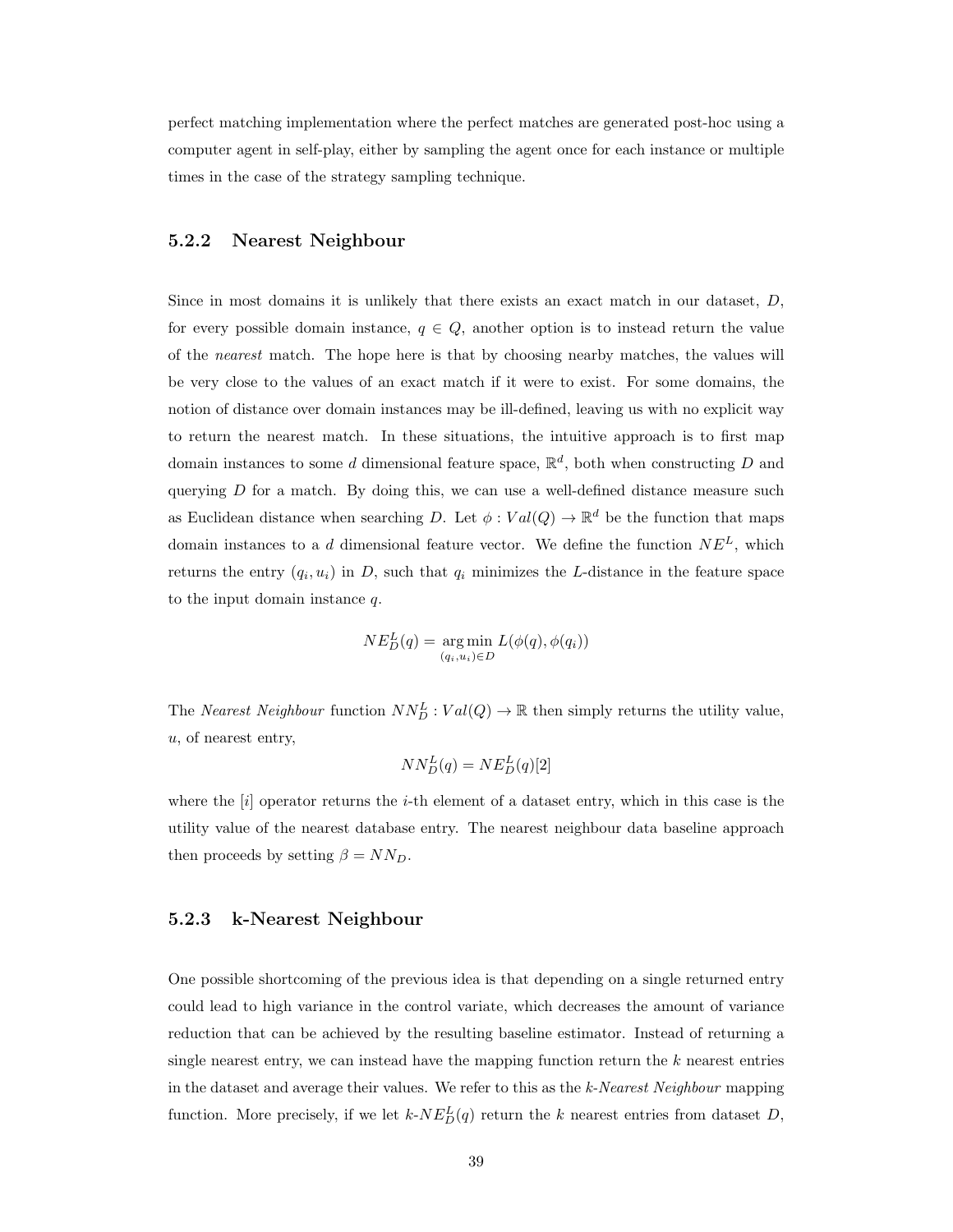according to distance metric  $L$  in the feature space, then the k-Nearest Neighbour function  $k\text{-}NN_D^L:Val(Q) \rightarrow \mathbb{R}$  can be defined as

$$
k\text{-}NN_D^L(q) = \frac{1}{k} \left( \sum_{(q_i, u_i) \in k\text{-}NE_D^L(q)} u_i \right) \tag{5.2}
$$

The k-Nearest Neighbour data baseline estimator is then created by setting  $\beta = k \cdot NN_D^L$ .

In all cases, the resulting data baseline estimator,  $D\beta$ , is defined as

$$
D_i^{\beta} = X_i - c(Y_i^{\beta} - \mathbb{E}[Y^{\beta}])
$$
\n(5.3)

#### 5.2.4 Comparisons to MIVAT

Much in the same ways that agent baseline approach is similar to DIVAT, the data baseline approach also shares some properties with the MIVAT approach to agent evaluation. Both the data baseline and MIVAT techniques require a pre-existing volume of player data in order from which to create an estimator as well as a method of mapping player data to features space. The main difference between these two techniques, aside from the way in which the estimators are applied, revolves around the types of features required by each technique and how the features are used. Since the MIVAT approach makes use of the player data as a part of a closed-form optimization, in order for the optimization to be tractable, the value function needs to be linear in the features imposed on the data [24]. The data baseline approach however imposes no such restriction when using the proposed nearest-neighbour method of searching for baseline scores. Although the use of non-linear features within the data baseline approach is not explored in this work, removing such a restriction makes data baseline a more flexible approach than MIVAT for creating estimators from existing player data.

### 5.3 Proof of Unbiasedness for Zero-Sum Domains

Regardless of the chosen mapping from dataset instances to baseline scores, in order for the resulting data baseline estimator to be unbiased, we either need to know the value of  $\mathbb{E}[Y^{\beta}]$ or show that it is zero. By assuming that the data baseline estimators are operating in zerosum domains, we can use the conditions outlined in Section 3.2 to prove that these mapping functions produce an expected value of zero for the control variable  $Y^{\beta}$ . The first of these conditions is held trivially via our domain assumption. The second and third conditions only depend on the environment, and as such the choice of the  $\beta$  baseline scoring function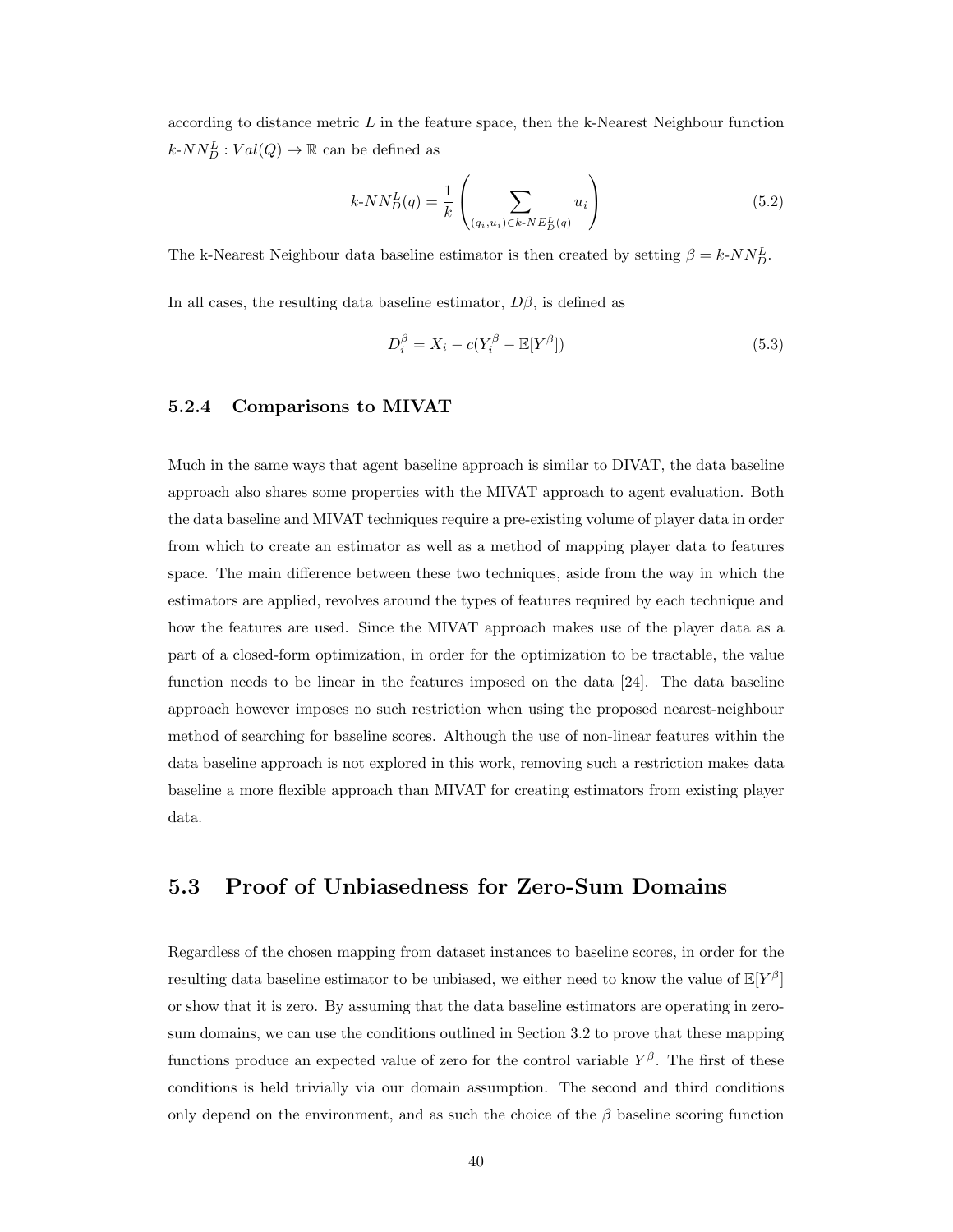does not impact this. The fourth and fifth conditions are satisfied directly for each of the mapping functions we provided since none of them depend on the actions of the agents for a given domain instance nor will they return a different set of values anytime they are called for a given domain instance. Thus, any choice of mapping function that satisfies these conditions in a zero-sum domain will produce an unbiased data baseline estimator, the three aforementioned mapping functions being examples of this.

## 5.4 Implementation Details

In this section we introduce the data baseline implementation details that were used in the evaluation. Specifically, we provide the details regarding the data structure used to store the dataset and the choices involved when implementing the baseline scoring function. The data baseline estimators used in the empirical analysis were all created using the k-Nearest Neighbour  $(k-NN)$  baseline scoring function using Euclidean distance. Since all of the evaluation was done using Texas hold 'em domains, many of the implementation choices are specific to player data within this domain.

#### 5.4.1 Storage

Recall that the k-Nearest Neighbour mapping function requires a search over the baseline dataset, D, where each instance is mapped to a feature vector in  $\mathbb{R}^d$ . A naïve search for a nearest entry in our dataset could take  $\mathcal{O}(n)$  time, which for large datasets would be very costly. We instead use a kd-tree [5] data structure as a way to store the dataset while allowing for efficient searches over the data. A kd-tree is essentially a multi-dimensional binary search tree [9], where  $k$  refers to the dimensionality of the search space. Nearest neighbour queries for a given point when using kd-trees are  $O(log n)$  as long as the tree remains balanced, a condition that is fairly easy to enforce when no deletions or insertions are performed after initial construction of the tree.

#### 5.4.2 Feature Representation

The features chosen to represent the data are based on the notion of expected hand strength, a function that maps poker hands to real numbers according to their likelihood of winning [14]. Each hand in the dataset is represented by an eight dimensional feature vector whose entries correspond to the expected hand strength for each player, given their private cards and the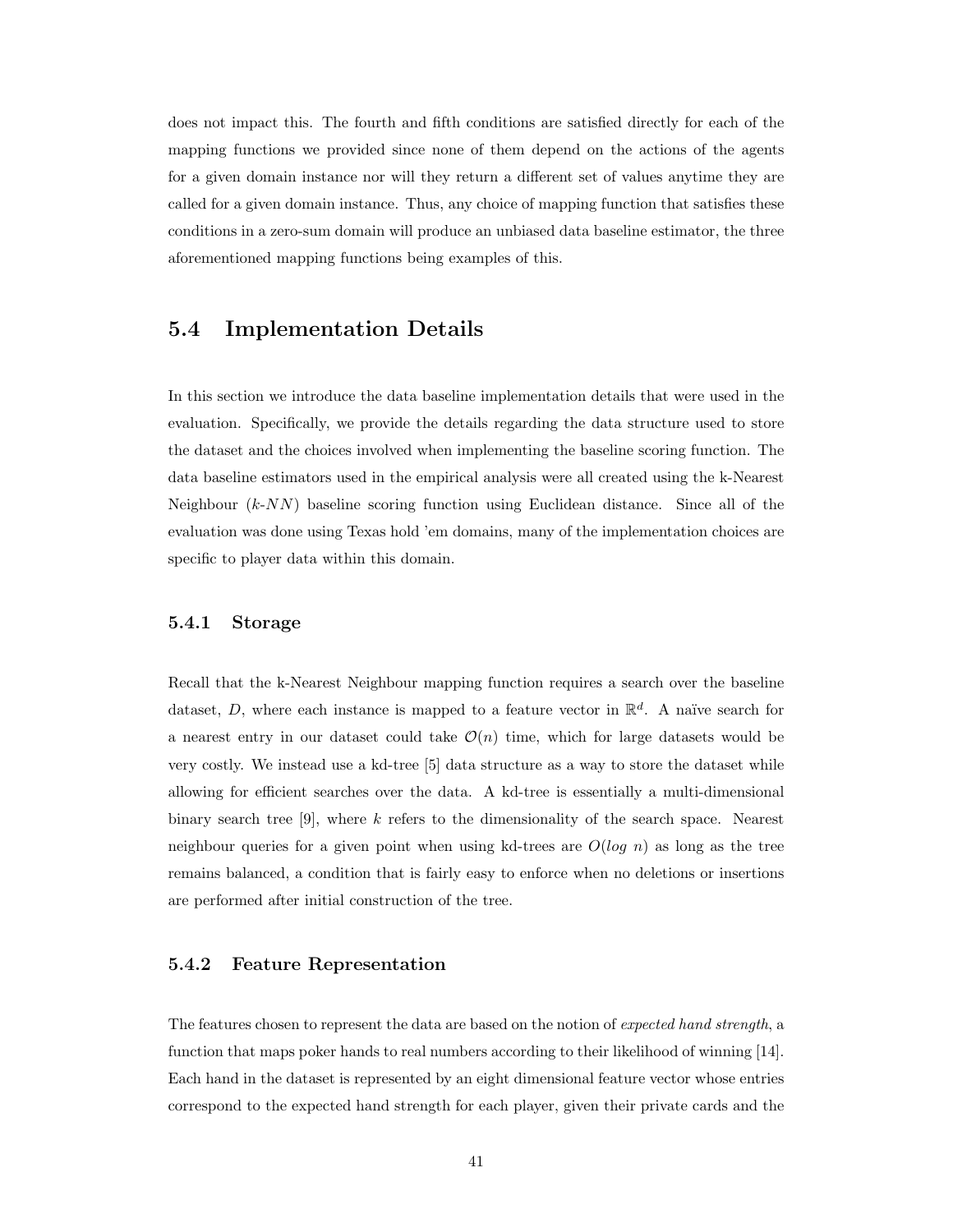public cards available during each round of the game. For example, the hand  $\mathbf{Q} \blacklozenge \mathbf{J} \blacklozenge$  vs  $Q$ ♥K♥ with the board cards J♦K♠8♥6♥2♣, has a corresponding feature vector of [0.581, 0.634, 0.784, 0.866, 0.776, 0.899, 0.794, 0.891]. If a hand is incomplete, meaning that it is missing board cards due to players folding before the river round, random board cards are used for these rounds when generating the feature vector. This was done to ensure that information corresponding to the players' actions is not unintentionally encoded into the feature space representation for the hand, potentially biasing the estimation.

#### 5.4.3 Sensitivity of  $k$

The value of k used in the k-Nearest Neighbour data mapping for each of the different types of Texas hold 'em was determined through a parameter study using past ACPC data. Data baseline estimators were created using the past ACPC data for each of the ACPC poker domains and evaluated using a small subset of holdout data. The average performance of the resulting estimators was recorded for varying values of  $k$ , the results of which can be seen in Figure 5.1. This graph shows that the best choice of  $k$  within each of the poker variants was fairly robust to change with little variance in performance across  $k$  values. The peak performance was around  $k = 16$  for both two-player and three-player limit Texas hold 'em and around  $k = 128$  for two-player no-limit Texas hold 'em. We speculate that the discrepancy between the optimal  $k$  values for no-limit and limit games centre around the variance in the payouts between the two games coupled with the variance intrinsic in the policies of the various agents. Given that the range of payouts for no-limit games is much greater than their limit counterparts, it is very possible that any given hand may realize a wide variety of payouts in both the evaluation and query datasets. While averaging out the values of many near hands when creating the estimator helps to achieve a better baseline score for each no-limit hand, a better solution would be to have many samples of the stochastic agents playing the same hand and average the values of those samples. Based on these results, we set  $k = 16$  for the limit variants of poker and  $k = 128$  for the no-limit variants in our experimentation.

#### 5.4.4 Dataset Size

In order to grasp the impact that the size of the data baseline dataset has on the performance of the resulting baseline estimator, we experimented with datasets of different sizes in the ACPC poker domains using random subsets drawn from the 2013 ACPC data. The graph in Figure 5.2 shows the effect that varying the amount of available data has on the performance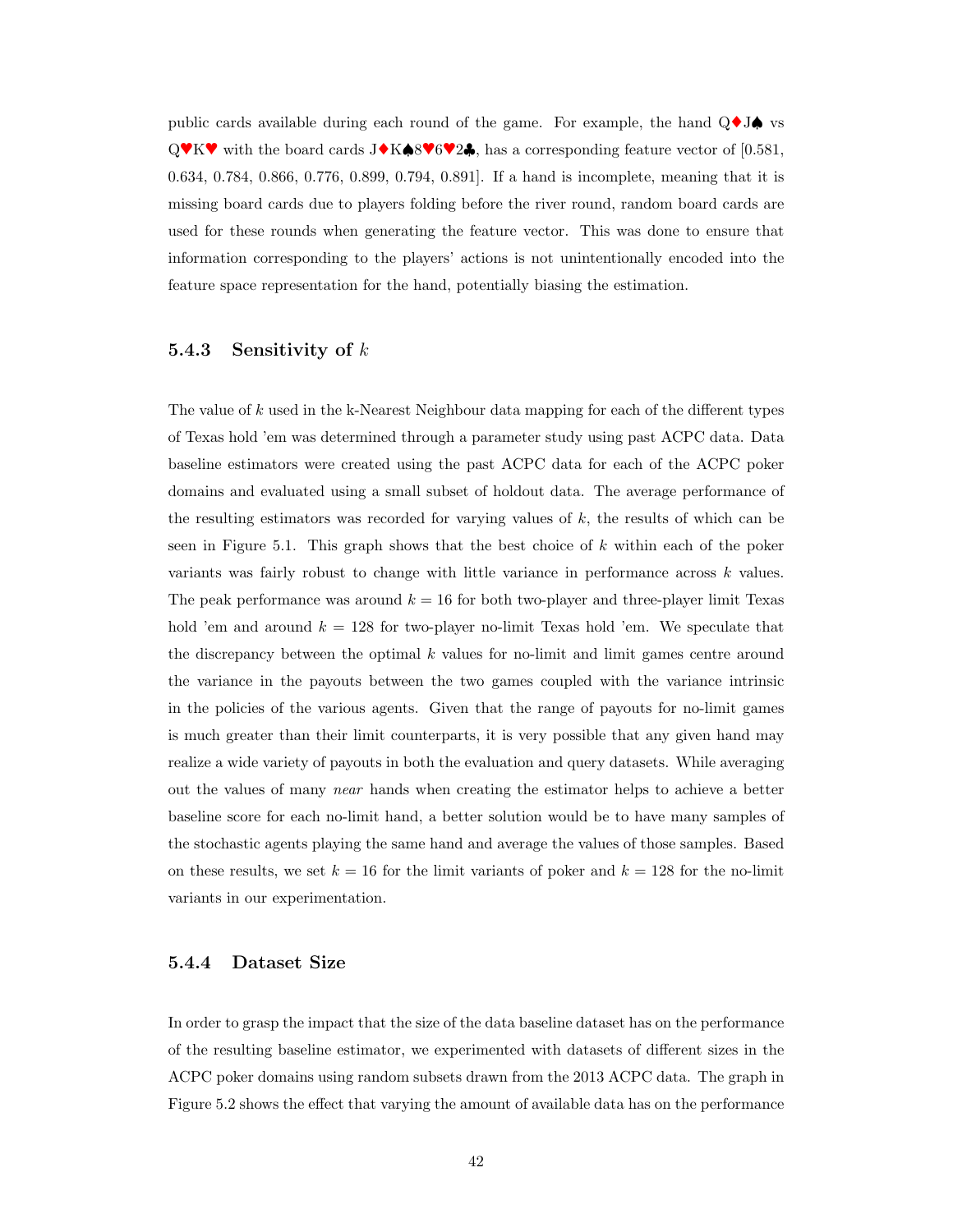

Figure 5.1: Sensitivity of  $k$  for  $k$ -NN Search

of the data baseline estimator for each of the domains. As expected, the performance of the estimator increases as the number of hands contained in the dataset increases, with somewhat diminishing returns. As suggested by these results, in order achieve the best possible performance during the evaluation, we decided to include as much data as was available when implementing each data baseline estimator.



Figure 5.2: Performance for Varying Sizes of the Baseline Dataset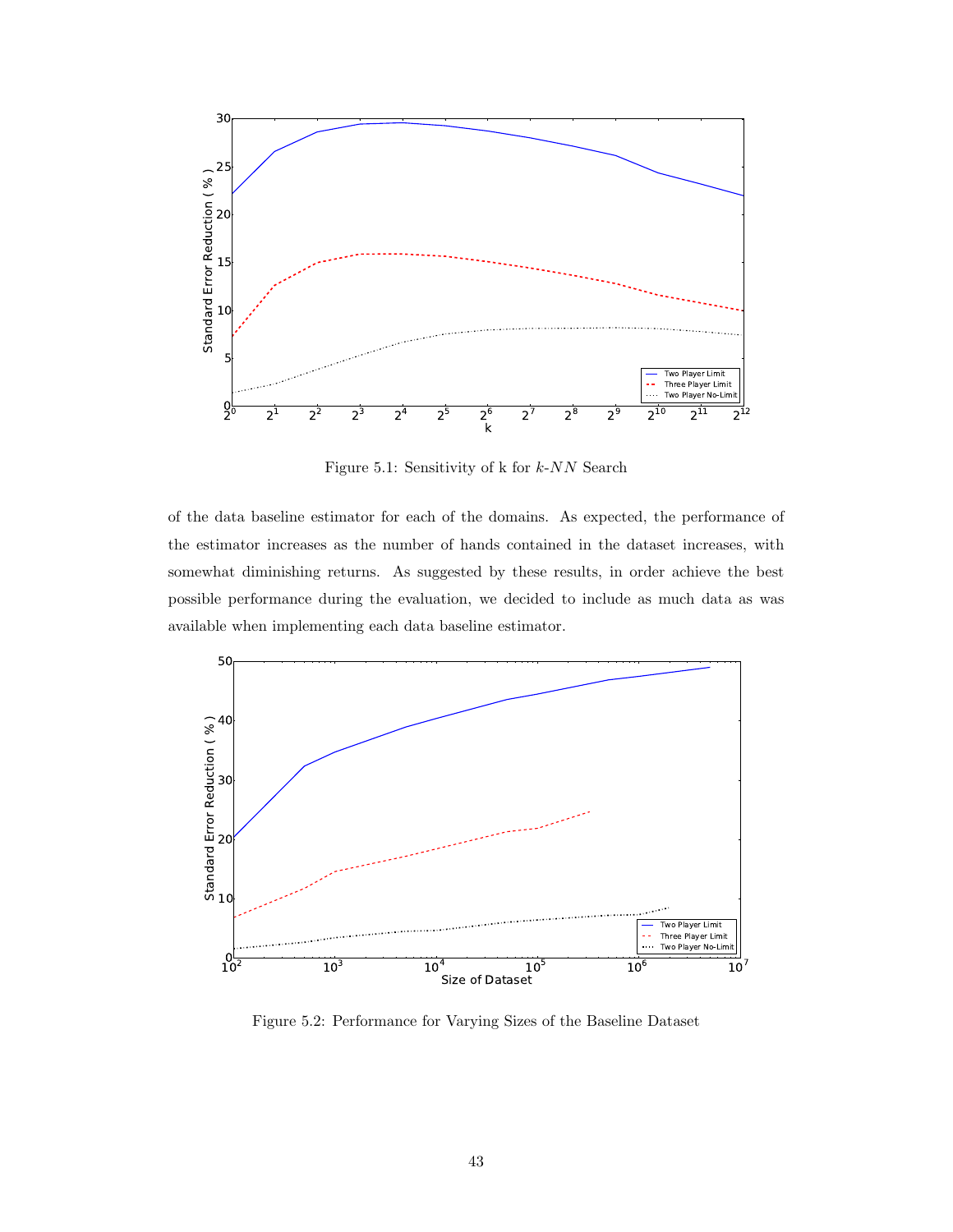### 5.5 Evaluation

The data baseline approach was evaluated using the same three Texas hold 'em domains that were used in the agent baseline evaluation. This was done in order to compare the performance of data baseline estimators to agent baseline estimators in domains where both can be used. However, in many applications, a competent agent may be unavailable, making data baseline the only choice. In this evaluation, we explore how different datasets impact the performance of the data baseline estimators when evaluating both human and computer agents in order to test the hypothesis that using datasets representative of the types of players being evaluated will increase the performance of the data baseline estimator. Additionally, we also simulate the scenario of evaluating agents in domains where there are no competitive agents by comparing the performance of data baseline estimators to agent baseline estimators created using simple rule-based agents. As with the evaluation done with the agent baseline estimators, the results are mainly reported as the reduction in standard error between the various estimators and the Monte Carlo approach and presented as percentage values. Once again, all of the no-limit evaluation, the data was pre-processed using the all-in equity variance reduction technique.

### 5.5.1 ACPC Texas Hold 'em Poker

#### Experimental Design

Evaluation of the data baseline approach was performed using the ACPC match data from each of the three 2013 competitions. For each of the different competitions, we compared the performance of data baseline estimators to the performance of various agent baseline estimators. Replicating the agent baseline experimentation, the estimators are evaluated using the same top-competitor and all-competitor datasets for each of the competitions.

For all of the evaluation performed on the top-competitors and all-competitors ACPC dataset, past ACPC data was used as the internal dataset for the baseline estimators. This past data amounted to roughly two million unique hands for each of the the two-player games and around three hundred thousand unique hands for three-player limit. In the two-player limit analysis, data baseline estimators were also created using a dataset that consisted of nearly five million hands of human players of varying skill playing against competition grade computer agents.

As a benchmark, agent baseline estimators were created for each domain by using a competition level agent that did not appear in the 2013 competitions. In order to simulate a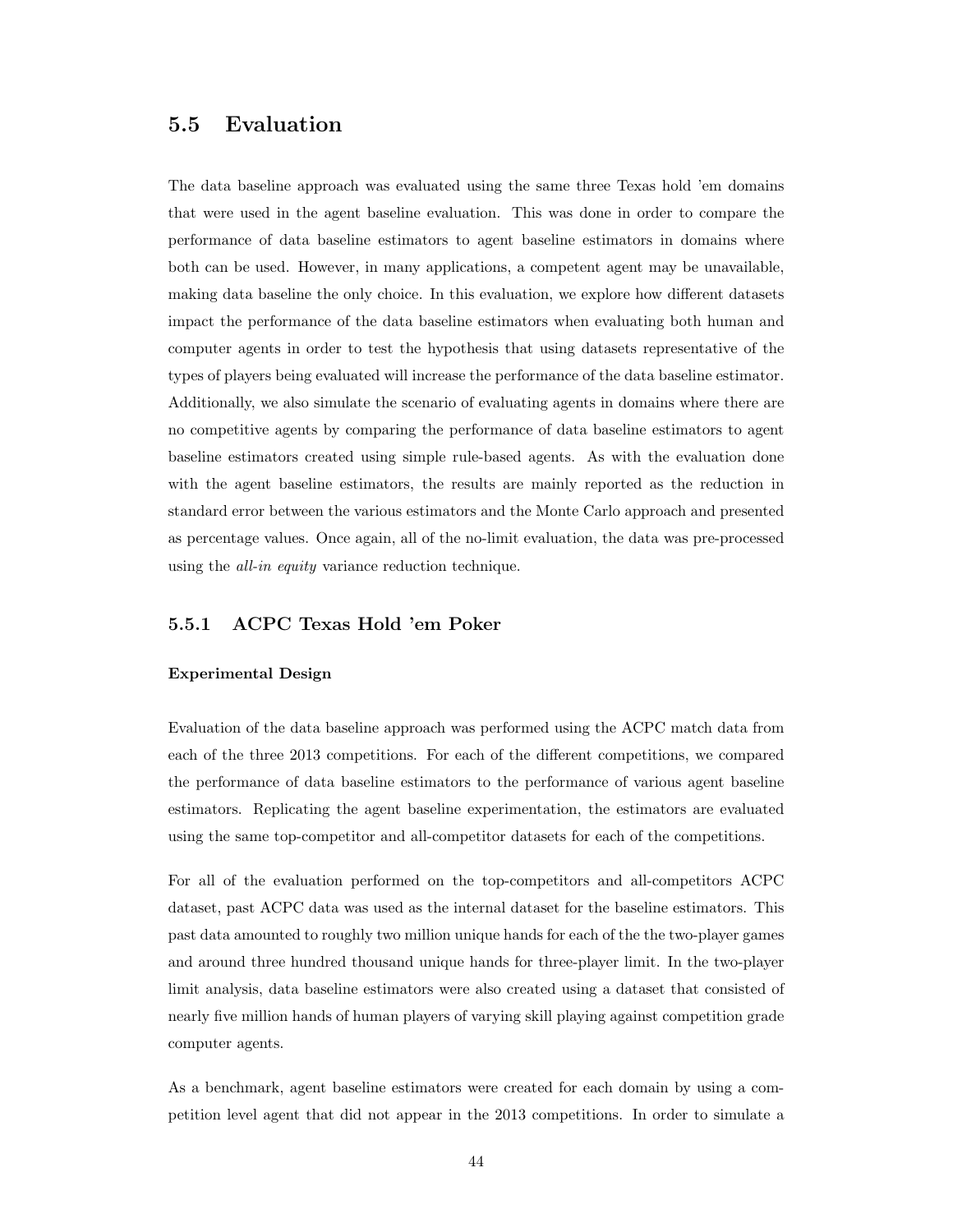likely approach in a domain where this level of agent does not exist, we created three more agent baseline estimators using simple rule based approaches: always-call, call-or-raise and random. The always-call (AC) agent only performs the call action, which was shown by Kan et al. to be an effective choice of policy for creating DIVAT estimators in two-player limit games [6]. The call-or-raise (CR) agent chooses actions with a 50% chance of calling and a 50% chance of making any raise and the random (RAND) agent acts with equal probability of performing any valid action.

#### Cost Analysis

The costs of creating data baseline estimators for use in this type of evaluation consist of the cost required to populate the data structure used to store the estimator's dataset and the cost of generating the various baseline scores for each observed hand. This assumes that there already exists a corpus of player data that can be used as the internal dataset. Storing the data in a kd-tree, as per our implementation, requires  $\mathcal{O}(rn \log n)$  time to build the tree, where  $r$  is the dimensionality of the feature representation of the data and  $n$  is the number of data points being added to the tree. The dominating cost then comes from creating the baseline scores for each observed hand. Unlike the agent baseline approach, where generating a baseline score for an observed hand was  $\mathcal{O}(1)$ , the cost of generating the baseline scores is on the order of  $\mathcal{O}(k \log n)$  (or in the worst case  $\mathcal{O}(kn^2)$ ) for a fixed choice of  $k$  when using the chosen k-Nearest Neighbours search to build the data baseline estimator. Fortunately, the cost of using data baseline for the evaluation is still likely to be lower than the cost of gathering additional samples from computer agents who are slow to act. Once again these costs can also be amortized by reusing data baseline estimators when evaluating competition data where matches share the same random seeds.

#### Two-Player Limit ACPC Results

Figure 5.3 shows the results of the different baseline estimators when evaluating the 2013 ACPC two-player limit competition data. The data baseline estimators built using the past ACPC data and the human versus computer-agent data,  $D_{\ell}^{\beta}$  $\frac{\beta}{(ACPC)}$  and  $D^{\beta}_{(A)}$ (HUMAN) , achieve nearly equal performance in this analysis. Both estimators average a reduction in the standard error of approximately 44% when evaluating the all-competitors dataset, and this performance increases nearly 5% when evaluating the top-competitors dataset. The data baseline estimators also outperform the simple rule-based agent baseline estimators,  $A_{\ell}^{\beta}$ p<br>(AC)'  $A^\beta_\alpha$  $\frac{\beta}{(CR)}$ , and  $A_{(.)}^{\beta}$  $^{p}_{(RAND)}$ , with statistical significance, albeit by a small margin. Their average performance is comparable to the competition level agent baseline estimators,  $A_{\mu}^{\beta}$ p<br>(COMP)'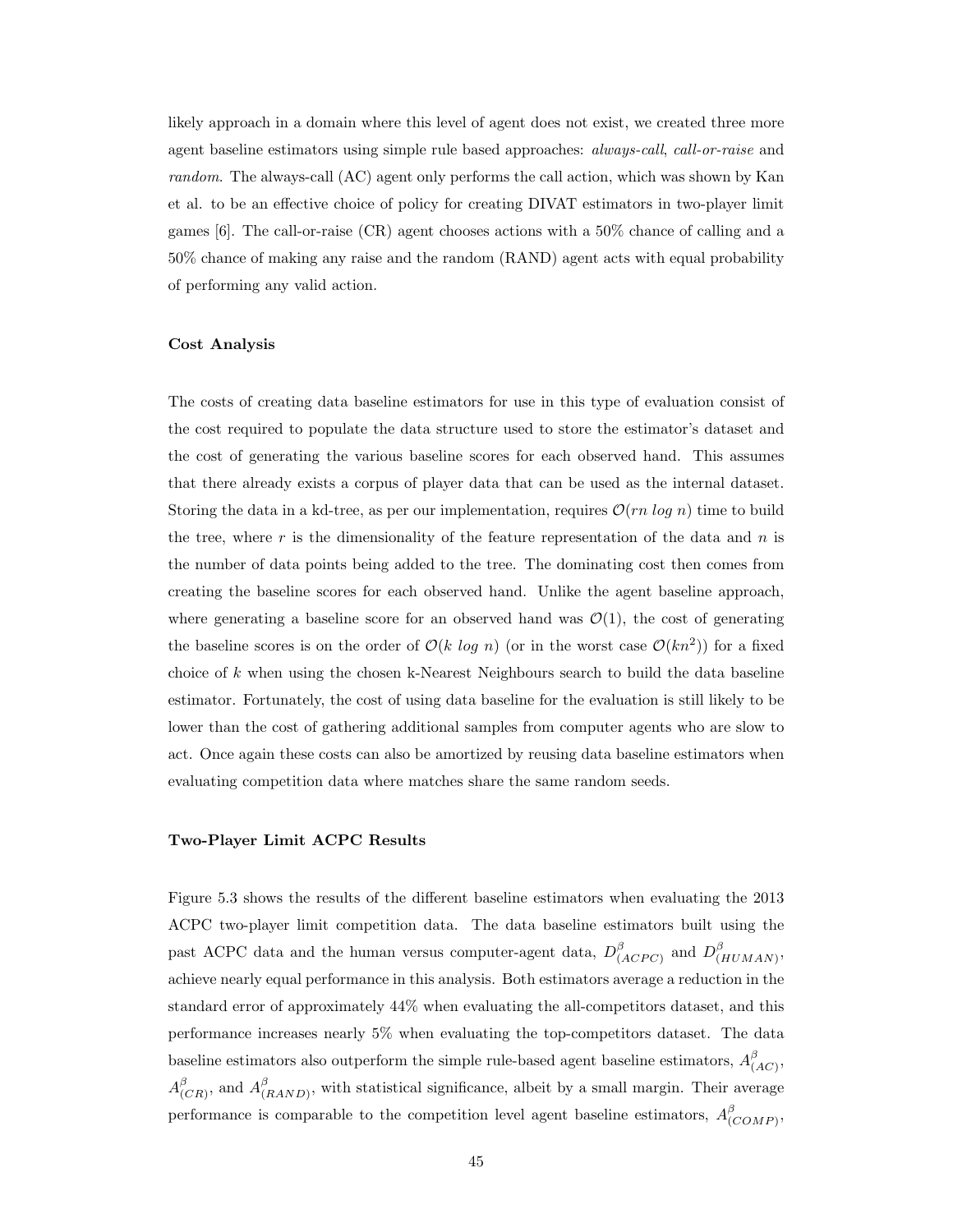with only a 5% difference separating the two techniques. The fact that the data baseline estimators built using human or ACPC data have almost identical performance in this domain suggest that there is an advantage to using a tailored dataset when evaluating agents, since the human dataset contained nearly 2.5 times as many entries as the ACPC dataset. This analysis also suggests that the data baseline estimators are less sensitive to the types of players being evaluated than agent baseline estimators, due to the significantly smaller drop in performance between the top-competitor and all-competitor evaluations.



Figure 5.3: 2013 ACPC Two-Player Limit Average Estimator Performance

#### Three-Player Limit ACPC Results

Consistent with the two-player limit ACPC evaluation, Figure 5.4 shows that the estimators built using the data baseline approach perform better than all of the simple rule based agent baseline estimators with 95% confidence. Also consistent with the two-player limit ACPC evaluation is the 5% gap between the average performance of the competitive agent baseline and data baseline estimators when evaluating the all-competitors dataset for this competition. The average performance of the data baseline estimators on the top-competitors dataset is nearly identical to their performance on the all-competitors dataset, whereas the estimators created with the agent baseline approach suffer nearly a 5% drop in average performance between the two evaluation datasets. This further suggest that the performance of data baseline estimators is not sensitive to the varying skill of the agents being evaluated.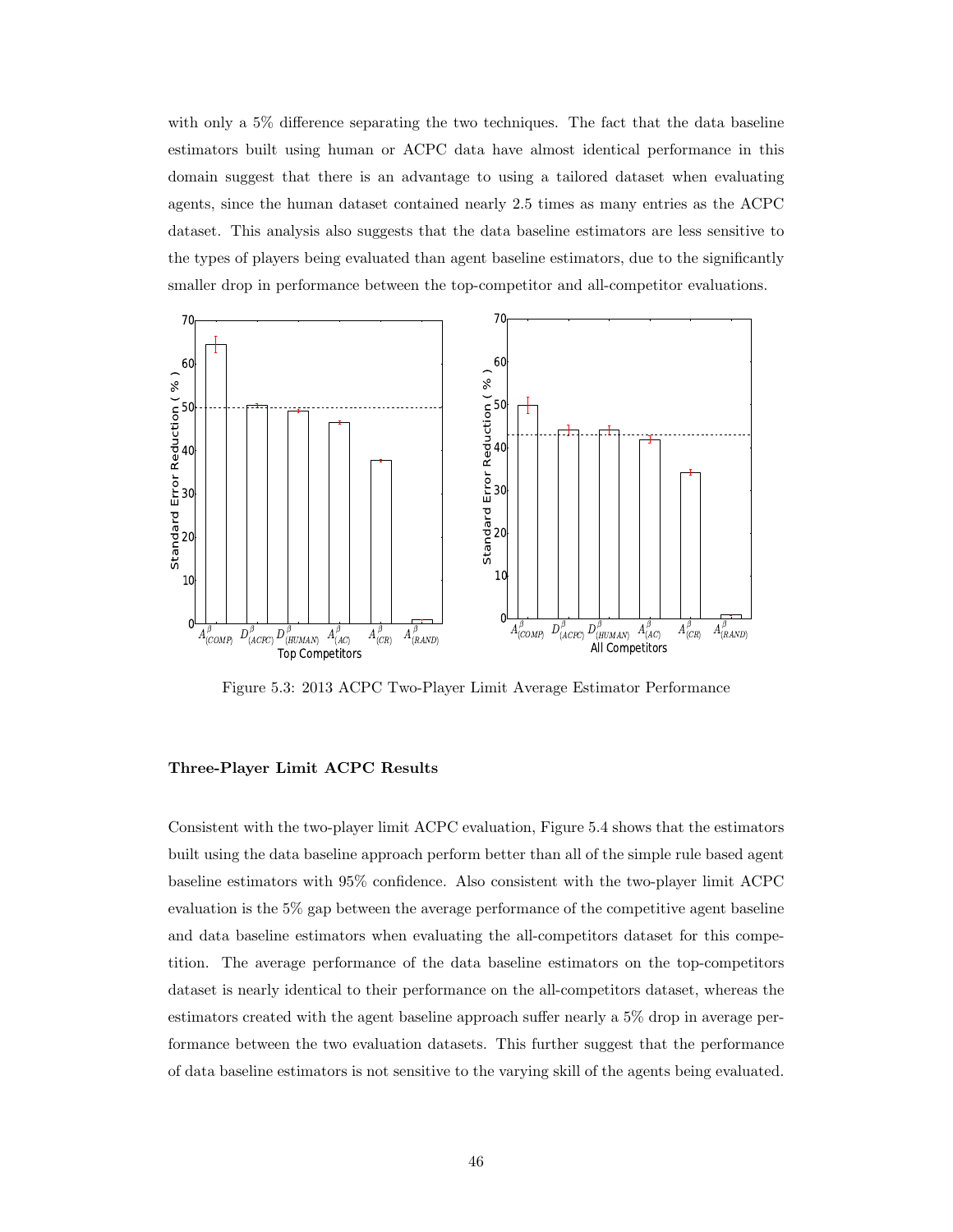

Figure 5.4: 2013 ACPC Three-Player Limit Average Estimator Performance

#### Two-Player No-Limit ACPC Results

The results for the evaluation of the 2013 ACPC two-player no-limit matches are presented in Figure 5.5. The average performance of the data baseline estimators are once again slightly better than all three of the rule-based agent baseline estimators with 95% confidence. When evaluating the all-competitors dataset, the estimators created using the data baseline approach are able to achieve an average reduction in the standard error of approximately 9%, which is still only 5% lower than that of the competition grade agent baseline estimators on the same data. It is worth noting that the lower overall performance of all of the estimators for this domain is consistent with the results seen in the agent baseline analysis from Chapter 4. Not obvious from the presentation of these results was the presence of two abysmal agents in the competition, who each lost almost the maximum possible amount in every match. The inclusion of these agents in the analysis helps to explain some of the drop in average performance between the top-competitor and all-competitors datasets. Once again however, the data baseline estimator suffers much less of a performance drop between the two evaluation scenarios, reinforcing their robustness when evaluating agents with varying levels of skill.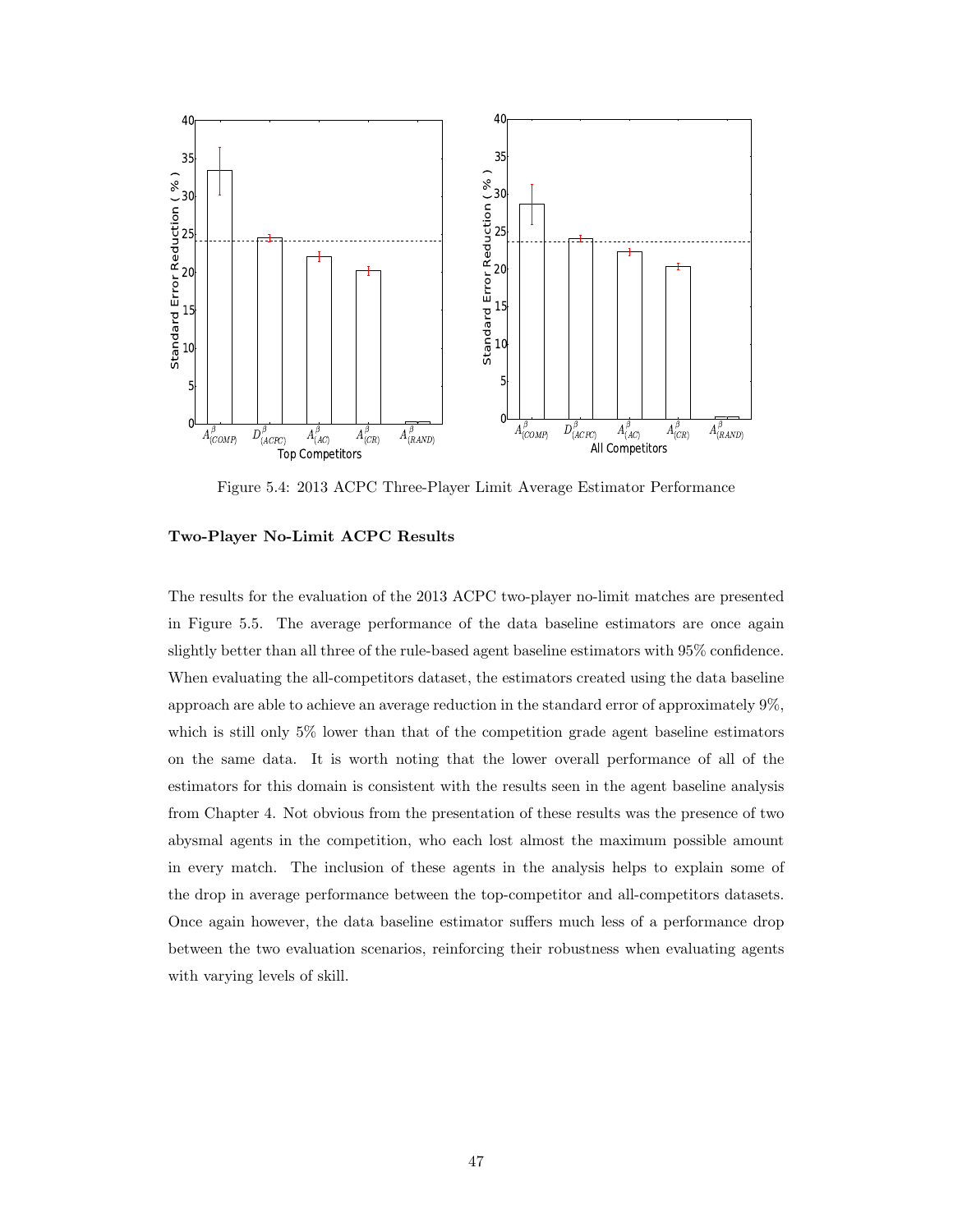

Figure 5.5: 2013 ACPC Two-Player No-Limit Average Estimator Performance

#### 5.5.2 Human Texas Hold 'em Poker

#### Experimental Design

For the task of evaluating human play, the data baseline approach was evaluated using data gathered from four human versus computer-agent poker matches and one human versus human poker tournament. In the human versus computer-agent setting, data baseline estimators were used to evaluate the human players in four different matches, each match consisting of a different human player competing against a top-level computer agent in the one thousand hands of two-player no-limit Texas hold 'em. Two different data baseline estimators for this evaluation were created, one using a dataset of thirty thousand hands of human versus computer-agent play and the other using the past ACPC data. Both of these estimators were then compared to agent baseline estimators built using the same agent from the two-player no-limit ACPC analysis.

The human versus human analysis was executed using data from a competition held by the International Federation of Poker in 2011 [13]. This competition was a six-player no-limit duplicate poker tournament similar in format to the competitions in the ACPC. Due to the complexity of running their duplicate tournament, only 144 total unique hands were played by the competitors. Unfortunately, since data in this domain is highly guarded by both poker players and poker companies due to privacy concerns, we were forced to use this small amount of data for both evaluation and building the estimator. This was done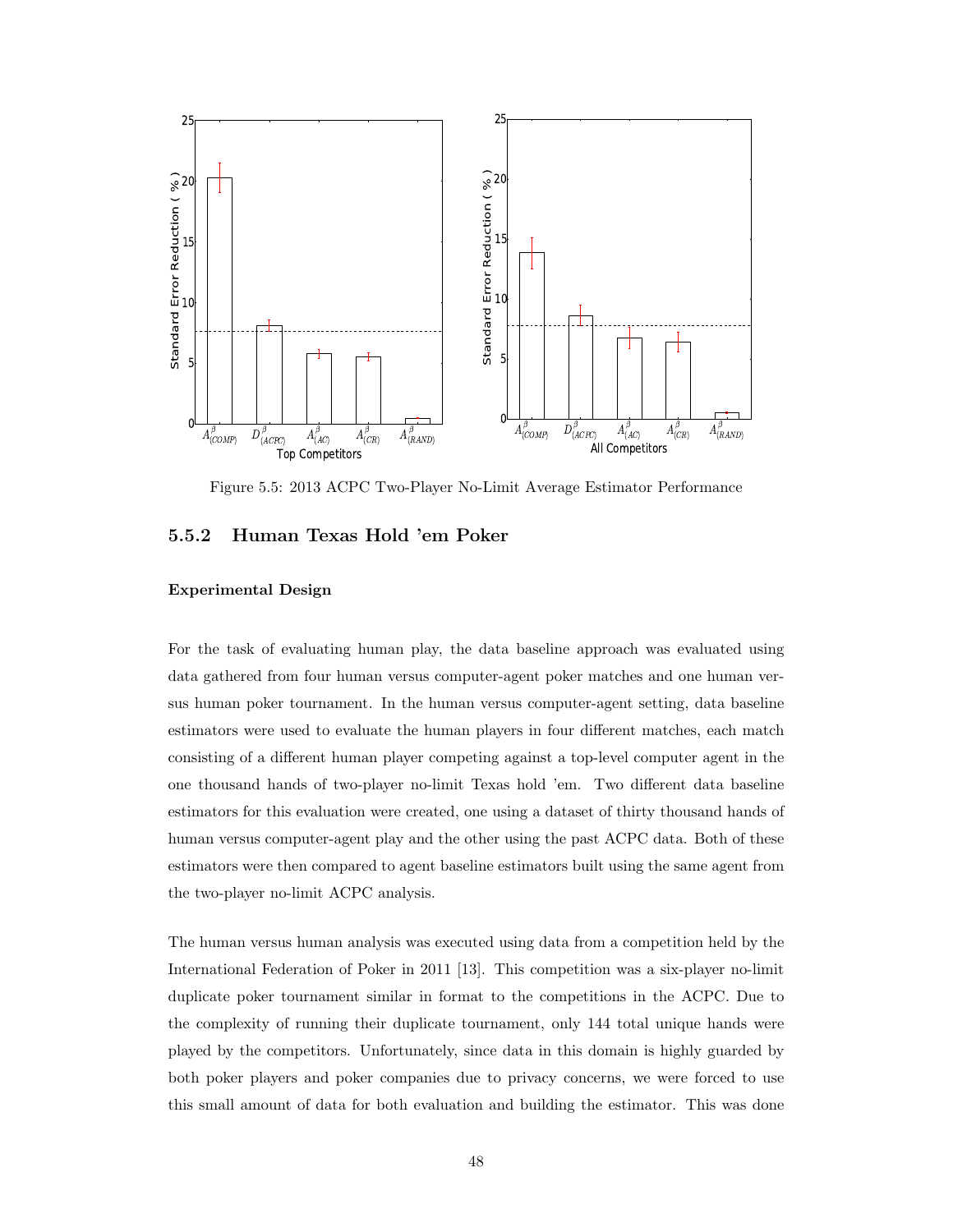using leave-one-out cross-validation on each of the six matches on the existing data. Two different data baseline estimators were created using the remaining data by either including or excluding the duplicate entries from the other matches. Including the duplicate entries in the validation helps to give an idea of what an estimator in this domain would be capable of, if it was built with a more sufficiently sized dataset. We compared the performance of the two data baseline estimators to an agent baseline estimator created using a simple always-call rule-based agent.

#### Cost Analysis

The experimentation involving human play used the exact same implementation choices that were made in the ACPC experiments and thus the costs associated with the evaluation are exactly the same as those in Section 5.5.1. The fact that gathering human samples can be orders of magnitudes slower than sampling computer agents, the overall costs associated with creating data baseline estimators have even less of an impact on the total evaluation cost for this type of domain.

#### Two-Player No-Limit Human versus Computer-Agent Results

Table 5.1 shows the performance of the data baseline and agent baseline estimators for the four different human versus computer-agent matches. In this domain, the data baseline estimators outperform the agent baseline estimators in three of the four matches as well as on average. Also suggested from these results is the presence of the same relationship between the size of the baseline estimator dataset and the quality of the data being used that was observed in the two-player limit ACPC analysis. Although the ACPC dataset is almost 100 times larger than the human versus computer-agent dataset, the data baseline estimators created with either dataset achieves similar performance in this domain. This result, combined with the performance versus dataset size analysis, reinforces the observation that using tailored datasets can increase overall performance in data baseline estimators.

#### Six-Player No-Limit Human versus Human Results

The cross-validation results for the six-player no-limit human tournament are shown in Table 5.2. Since a competition level agent from which to create an agent baseline estimator does not exist in this domain, we compared the data baseline estimator to an agent baseline estimator created using an always-call rule-based agent. Although the sample size is extremely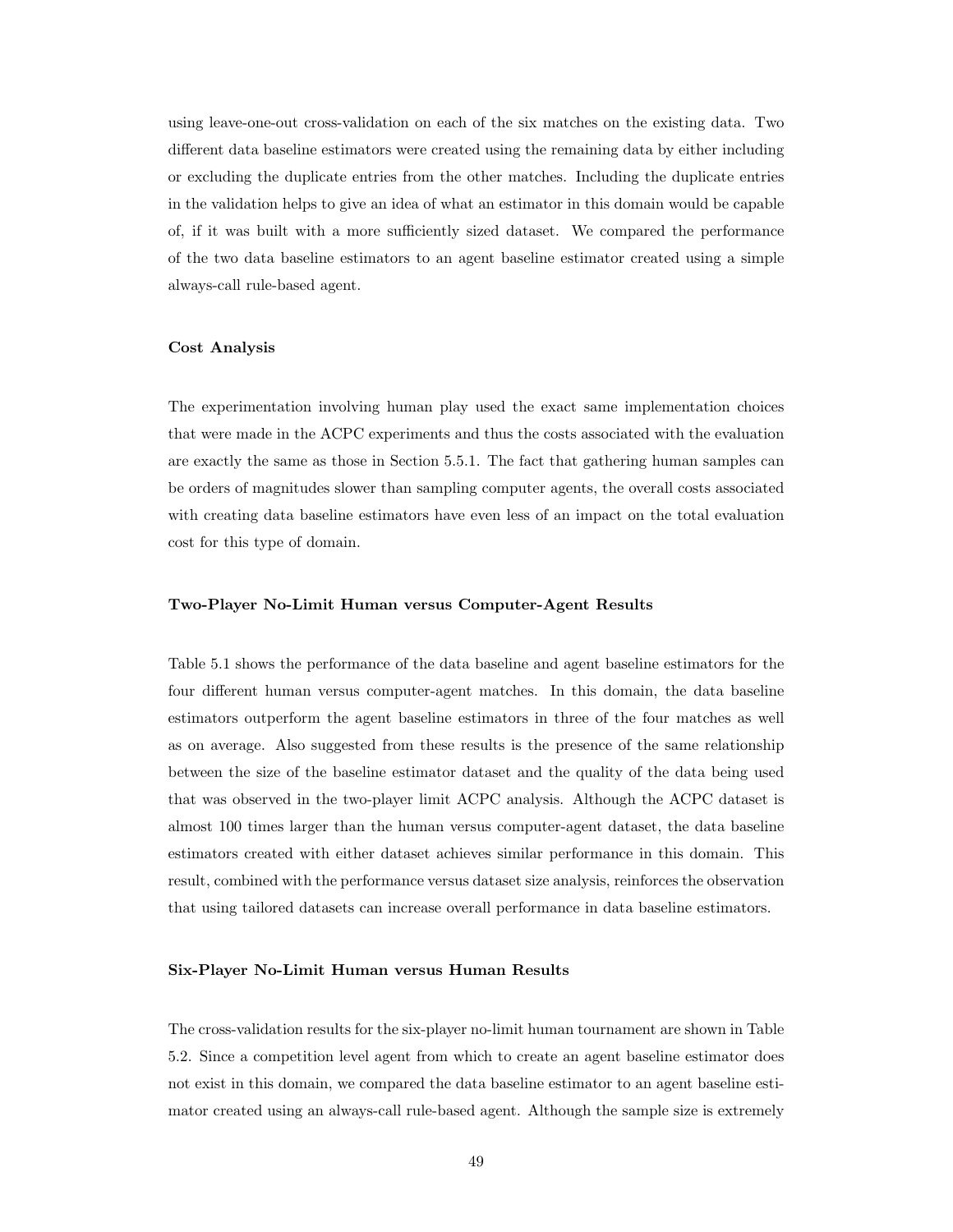|                      |      | Match Reduction $(\% )$ |       |       |       |  |  |  |
|----------------------|------|-------------------------|-------|-------|-------|--|--|--|
| Estimator            |      | 2                       | 3     |       | Avg   |  |  |  |
| $A^{\beta}_{(COMP)}$ | 1.37 | 10.91                   | 8.62  | 0.79  | 5.42  |  |  |  |
| (Human)              | 4.31 | 2.30                    | 16.43 | 15.25 | 9.57  |  |  |  |
| ACPC                 | 5.53 | 10.66                   | 15.71 | 10.61 | 10.63 |  |  |  |

Table 5.1: Two-Player No-Limit Human vs Computer-Agent Results (1000-Hand Matches)

small, the data baseline estimator created when leaving duplicate hands out of the dataset is able to achieve some reduction of the standard error. This performance is also better than that of the always-call agent baseline estimator in five of the six matches. The results are much better in the idealistic case where we include the duplicate hands in the data baseline estimator, gaining a substantial performance increase in five of the six matches. Although further experimentation with larger sample sizes is needed, the results indicate that data baseline estimators could be useful in these types of real world competitive human scenarios.

|                          |      | Match Avg Reduction $(\% )$ |      |       |      |      |      |  |  |
|--------------------------|------|-----------------------------|------|-------|------|------|------|--|--|
| Estimator                |      | $\mathfrak{D}$              | 3    | 4     | 5    | 6    | Avg  |  |  |
| (AC)                     | 2.60 | 0.54                        | 0.77 | 0.40  | 0.97 | 0.37 | 0.94 |  |  |
| $D^{\ell}$<br>$(No-Dup)$ | 1.17 | 0.76                        | 2.16 | 0.92  | 1.33 | 0.61 | 1.15 |  |  |
| $_{Dup}$                 | 7.40 | 5.18                        | 7.11 | 10.24 | 1.60 | 6.45 | 6.33 |  |  |

Table 5.2: Six-Player No-Limit Human Tournament (144-Hand Matches)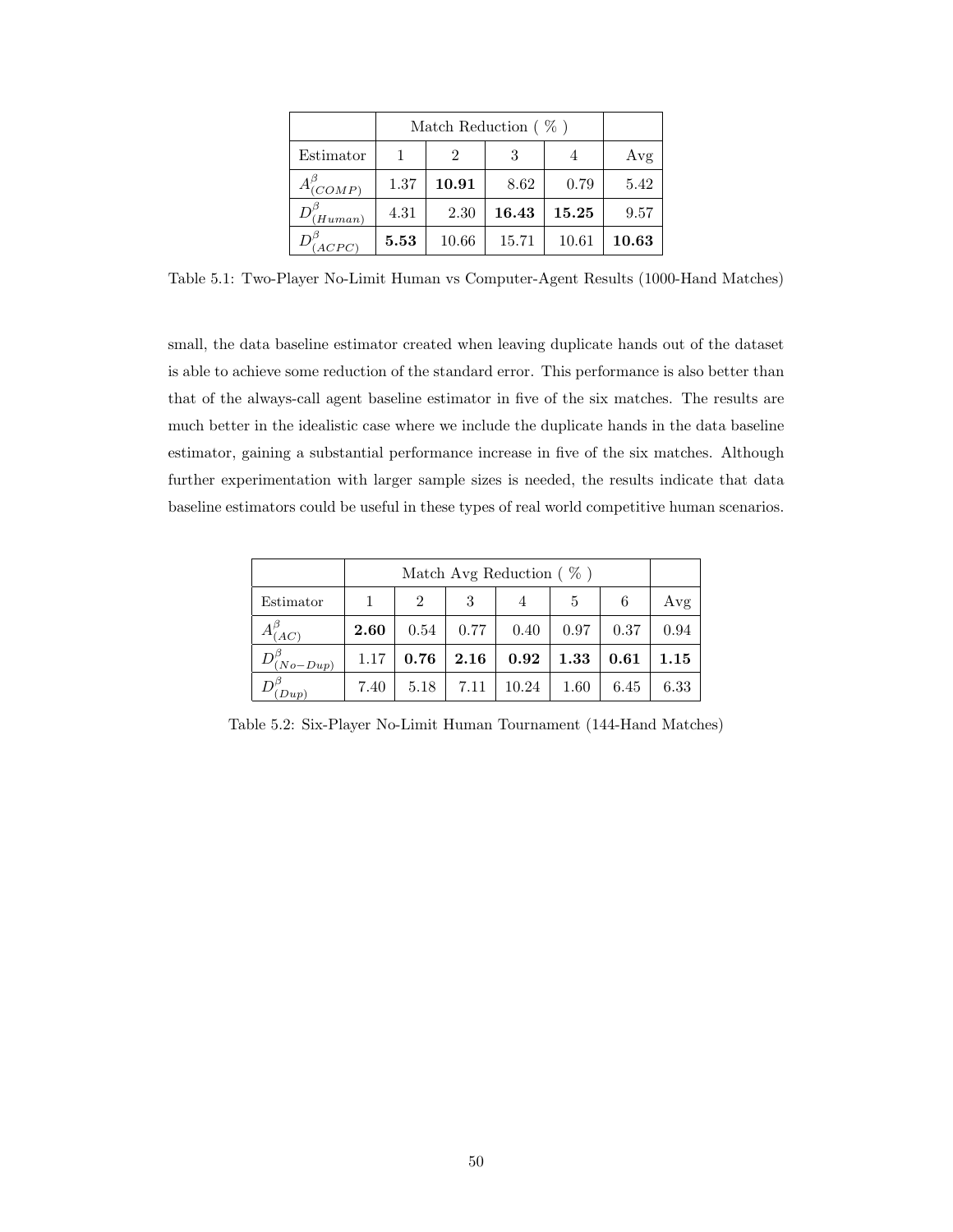## Chapter 6

# Conclusions

This work has demonstrated that the baseline approach to agent evaluation provides a simple method for creating efficient, unbiased estimators in highly stochastic multi-agent domains. Applications of this approach are easily implemented by merely choosing unbiased baseline scoring functions, two examples of which we have provided an in-depth analysis.

## 6.1 Agent Baseline

The agent baseline application of baseline estimators was shown to be a superior alternative to the duplicate approach currently used in the domain of Texas hold 'em computer poker. Not only is the agent baseline approach able to create unbiased estimators for computer poker domains, but for any zero-sum domain where there is a similarly skilled computer agent that can be used to create the necessary baseline scoring function, such as the Trading Agent Ad Auction Competition. The agent baseline approach is also particularly useful for evaluating computer-agent versus human scenarios where, unlike the duplicate approach, individual skill assessments can be made. While it is conceivable that there are situations where creating a duplicate estimator would be advantageous over agent baseline estimators, such as situations where a the agents being evaluated behave drastically different than the baseline agent, this scenario did not occur in any of the evaluation performed in this work. Agent evaluation using agent baseline estimators should be a serious consideration for any computer agent competition, human versus computer-agent competition or even human versus human matches in domains where strong computer agents exist.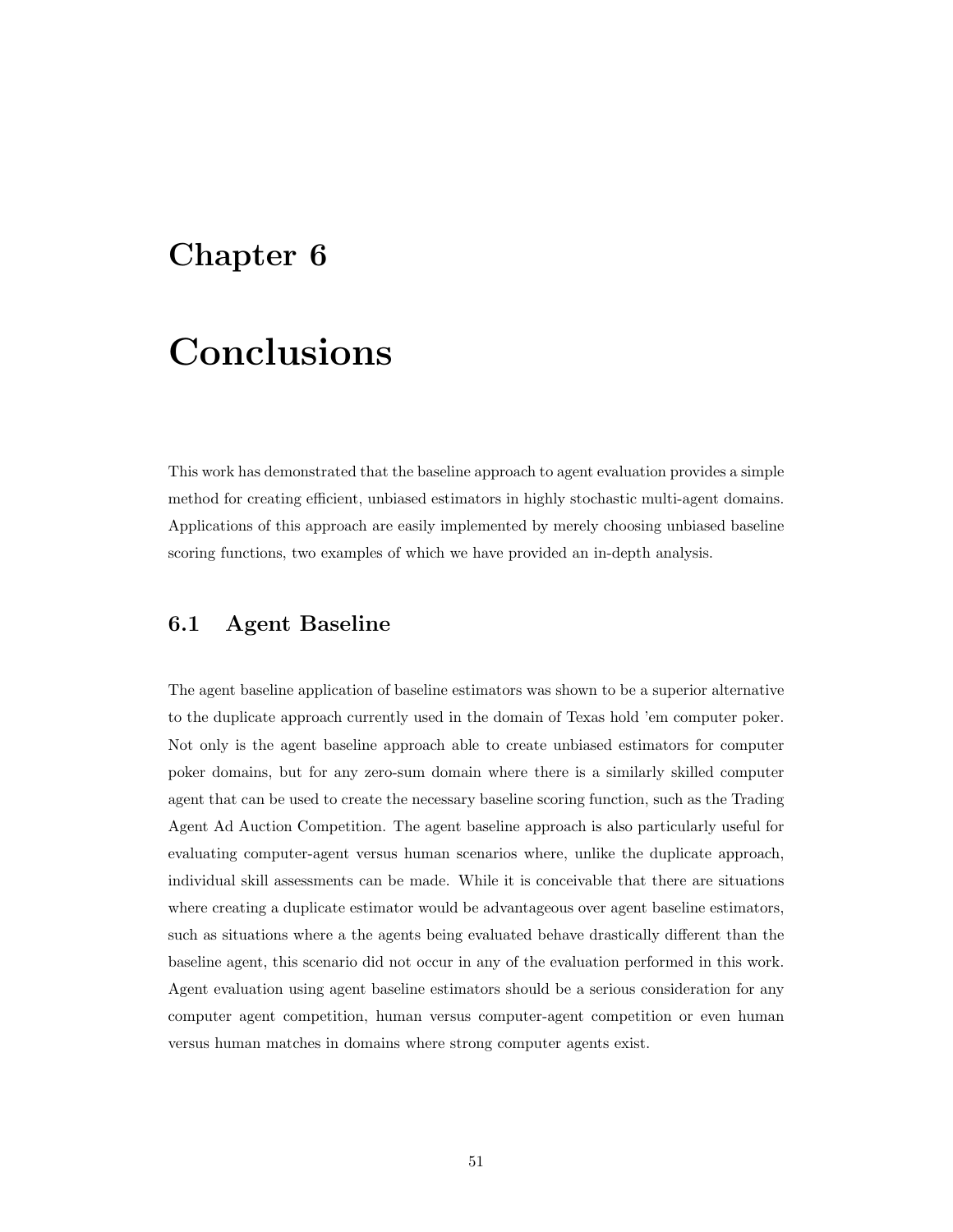## 6.2 Data Baseline

Creating baseline estimators using the data baseline approach addresses one major shortcoming of the agent baseline approach: the situation where there are simply no available competitive agents for the domain agent evaluation is being performed within. Data baseline estimators leverage existing player data to overcome this limitation with the intuition that for many domains, this data is much easier to obtain than competitive computer agents. By using player data to generate the baseline estimators, we have shown that creating efficient, unbiased estimators is possible for a much broader category of domains, and that the penalty in performance when compared to agent baseline estimators is minor. Data baseline estimators also outperform agent baseline estimators created with weak underlying baseline agents, and are well suited for creating tailored estimation based on both agent skill and style of play. This allows for efficient evaluation of a broader class of players. For domains where the agent baseline approach cannot be deployed, the data baseline approach should be strongly considered, especially if there is an abundance of player data for the domain.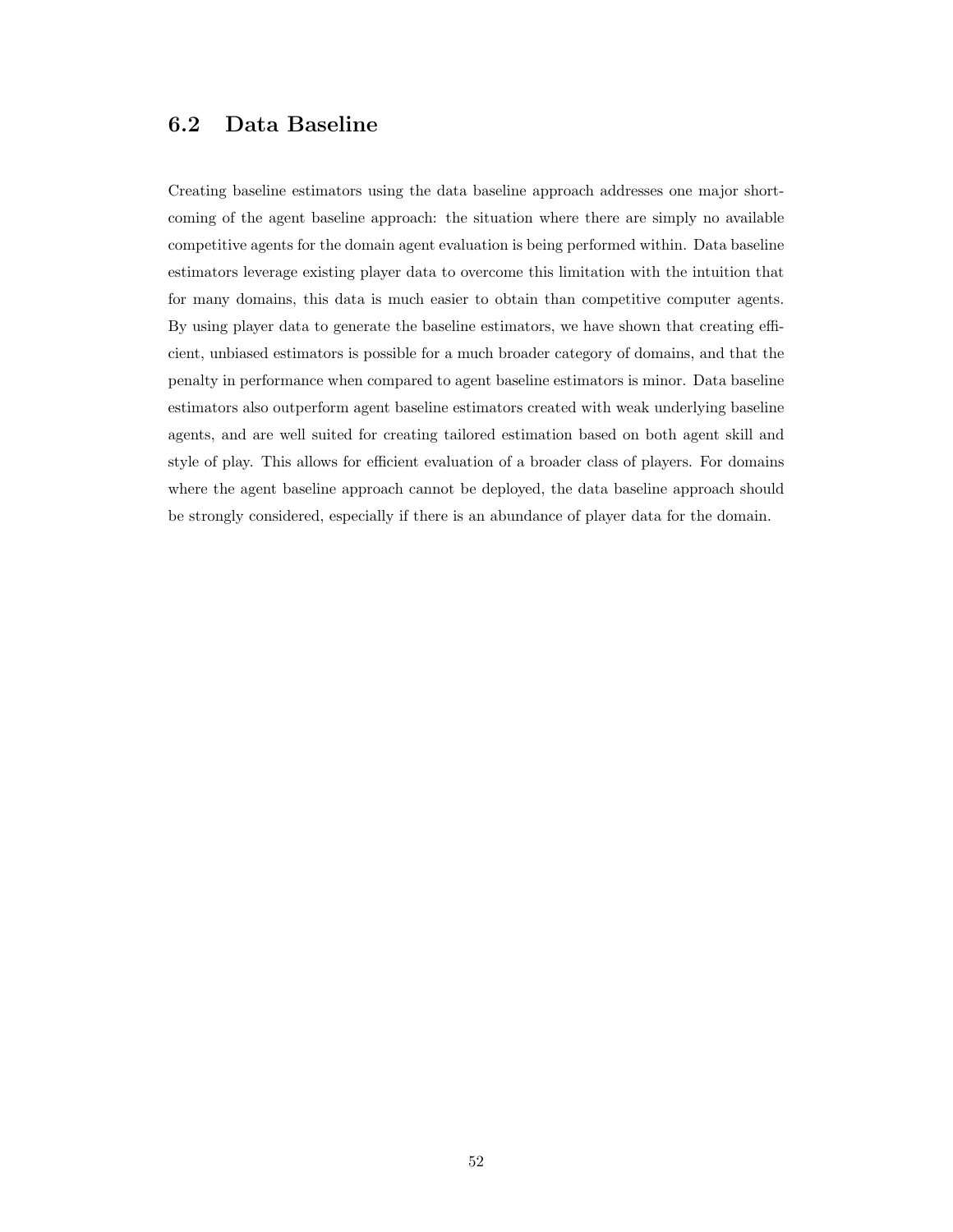# Bibliography

- [1] Annual Computer Poker Competition. http://www.computerpokercompetition.org.
- [2] Peter Auer, N Cesa-Bianchi, and P Fischer. Finite-time Analysis of the Multi-Armed Bandit Problem. Machine learning, 47:235–256, 2002.
- [3] Roger R. Baldwin, Wilbert E. Centey, Maisel Hebert, and James P. McDermott. The Optimum Strategy in Blackjack. Journal of the American Statistical Association, 51(275):429–439, 1956.
- [4] Nolan Bard, Michael Johanson, Neil Burch, and Michael Bowling. Online implicit agent modelling. In Proceedings of the 2013 International Conference on Autonomous Agents and Multi-Agent Systems, pages 255–262. International Foundation for Autonomous Agents and Multiagent Systems, 2013.
- [5] Jon Louis Bentley. Multidimensional Binary Search Trees Used for Associative Searching. Communications of the ACM, 18(9):509–517, September 1975.
- [6] Darse Billings and Morgan Kan. A Tool for the Direct Assessment of Poker Decisions. The International Computer Games Association Journal,, 29(3):119–142, 2006.
- [7] Michael Bowling, Michael Johanson, Neil Burch, and Duane Szafron. Strategy Evaluation in Extensive Games with Importance Sampling. In Proceedings of the 25th Annual International Conference on Machine Learning (ICML), 2008.
- [8] Cameron Browne, Edward Powley, Daniel Whitehouse, Simon Lucas, Peter I Cowling, Philipp Rohlfshagen, Stephen Tavener, Diego Perez, Spyridon Samothrakis, and Simon Colton. A Survey of Monte Carlo Tree Search Methods. IEEE Transactions on Computational Intelligence and AI in Games, 4(1):1–49, 2012.
- [9] T.H. Cormen. Introduction to Algorithms. Mit Press, 2009.
- [10] John Dahl. Rounders. Miramax Films, 1998.
- [11] Joshua Davidson, Christopher Archibald, and Michael Bowling. Baseline: Practical Control Variates for Agent Evaluation in Zero-Sum Domains. In AAMAS '13 Proceedings of the 2013 International Conference on Autonomous Agents and Multi-Agent Systems, pages 1005–1012, 2013.
- [12] Paul Glasserman. Monte Carlo Methods in Financial Engineering. Springer, 2003.
- [13] International Federation of Poker. http://www.pokerfed.org/.
- [14] Michael Johanson, Neil Burch, Richard Valenzano, and Michael Bowling. Evaluating State-Space Abstractions in Extensive-Form Games. In Proceedings of the Twelfth International Conference on Autonomous Agents and Multi-Agent Systems (AAMAS), pages 271–278, 2013.
- [15] Levente Kocsis and C Szepesvári. Bandit Based Monte-Carlo Planning. In The 17th European Conference on Machine Learning: ECML 2006, pages 282–293, 2006.
- [16] MJ Osborne and Ariel Rubinstein. A Course in Game Theory. MIT Press, 1994.
- [17] Gerald Tesauro. Programming Backgammon Using Self-Teaching Neural Nets. Artificial Intelligence, 134(1-2):181–199, January 2002.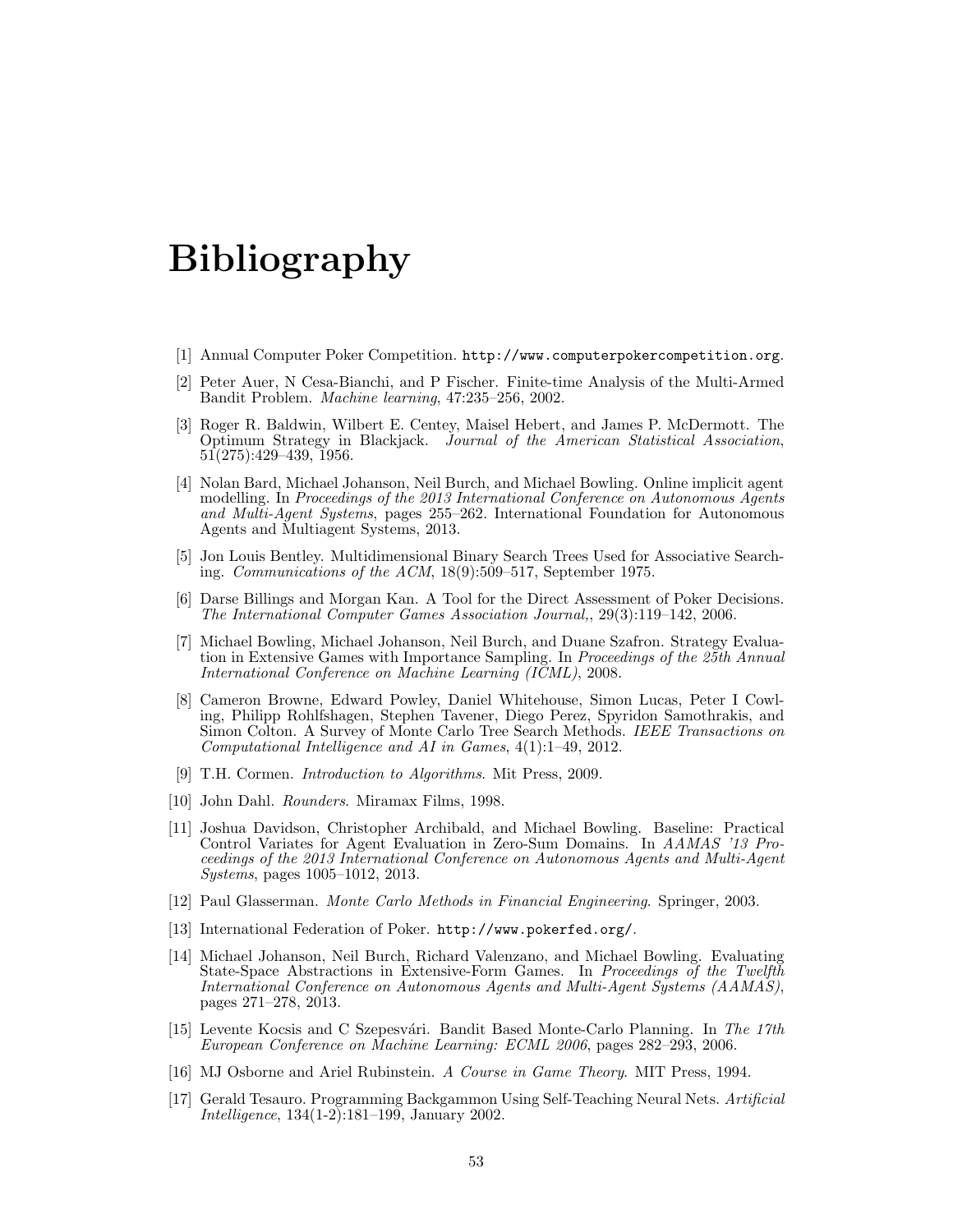- [18] Gerald Tesauro and GR Galperin. On-line Policy Improvement Using Monte-Carlo Search. In Advances in Neural Information Processing Systems 9, NIPS, 1996.
- [19] The Second Man-Machine Poker Competition. http://webdocs.cs.ualberta.ca/ ~games/poker/man-machine/Press/PR-05-10-2008/.
- [20] The World Series of Poker. http://www.wsop.com/.
- [21] A. C. Thomas. Variance Decomposition and Replication In Scrabble: When Can You Blame Your Tiles? ArXiv e-prints, July 2011.
- [22] Trading Agent Competition Ad Auctions. http://aa.tradingagents.org/.
- [23] Joel Veness, Marc Lanctot, and Michael Bowling. Variance Reduction in Monte-Carlo Tree Search. Advances in Neural Information Processing Systems 24, pages 1836–1844, 2011.
- [24] Martha White and Michael Bowling. Learning a Value Analysis Tool for Agent Evaluation. Proceedings of the Twenty-First International Joint Conference on Artificial Intelligence (IJCAI), pages 1976 – 1981, 2009.
- [25] D Wolfe. Distinguishing Gamblers from Investors at the Blackjack Table. In Computers and Games  $200\overline{2}$ , LNCS  $2883$ , pages 1–10. Springer-Verlag,  $2002$ .
- [26] World Bridge Federation. http://www.worldbridge.org/home.asp.
- [27] Martin Zinkevich, Michael Bowling, and Nolan Bard. Optimal Unbiased Estimators for Evaluating Agent Performance. In Proceedings of the Twenty-First National Conference on Artificial Intelligence (AAAI), pages 573–578, 2006.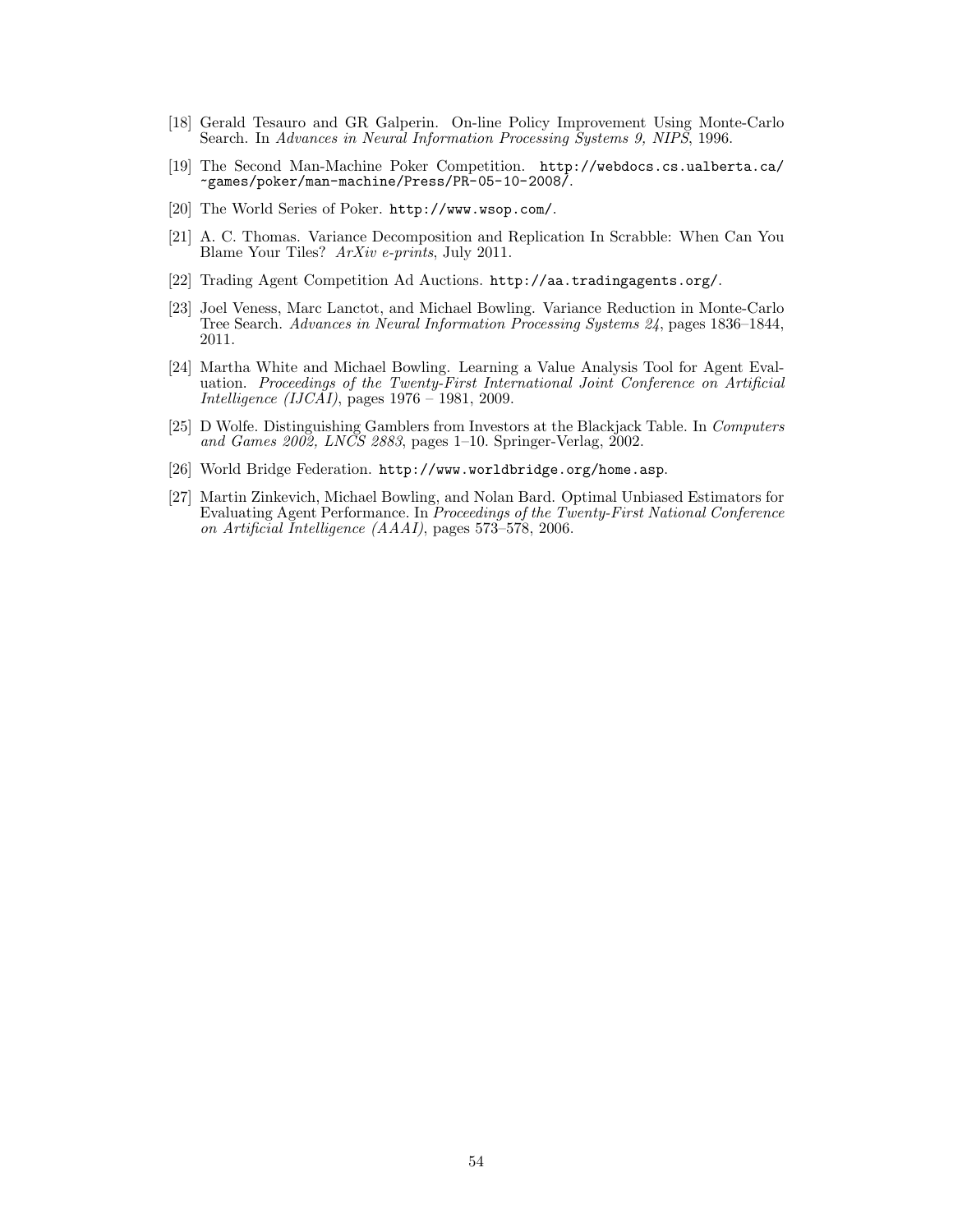# Appendix A

# 2013 ACPC Baseline Full Results

## A.1 Two Player Limit

| Match Name                | $MCSE$    | DUP SE     | $A^\beta$ SE | $D^{\beta}$ SE | DUP % | $A^\beta$ % | $D^{\beta}$ % |  |  |
|---------------------------|-----------|------------|--------------|----------------|-------|-------------|---------------|--|--|
| HITSZ/chump1              | 13.26     | 7.96       | 8.81         | 8.81           | 40.0  | 33.61       | 33.58         |  |  |
| HITSZ/chump12             | 9.73      | 5.86       | 6.21         | 6.61           | 39.76 | 36.15       | 32.07         |  |  |
| HITSZ/hyperborean_iro     | 9.92      | 5.04       | 4.89         | 5.09           | 49.16 | 50.7        | 48.71         |  |  |
| HITSZ/hyperborean_tbr     | $10.42\,$ | 5.34       | 5.51         | 5.6            | 48.76 | 47.16       | 46.22         |  |  |
| HITSZ/liacc               | 15.88     | 7.56       | 9.23         | 8.93           | 52.39 | 41.86       | 43.75         |  |  |
| HITSZ/littlerock          | 9.85      | 5.01       | 4.97         | 5.15           | 49.09 | 49.56       | 47.7          |  |  |
| HITSZ/marv                | 9.57      | 4.72       | 4.52         | 4.81           | 50.68 | 52.75       | 49.75         |  |  |
| HITSZ/neopokerlab         | 9.91      | 5.1        | 4.97         | 5.12           | 48.58 | 49.83       | 48.36         |  |  |
| HITSZ/propokertools       | 9.92      | 5.0        | 5.03         | 5.19           | 49.64 | 49.25       | 47.7          |  |  |
| HITSZ/slugathorus         | 13.6      | 9.02       | 9.33         | 9.13           | 33.71 | 31.42       | 32.85         |  |  |
| HITSZ/unamur_iro          | 9.63      | $\bf 5.26$ | 5.4          | 5.38           | 45.33 | 43.93       | 44.1          |  |  |
| HITSZ/unamur_tbr          | 10.28     | 5.44       | 5.87         | 5.74           | 47.05 | 42.88       | 44.13         |  |  |
| HITSZ/zbot                | 10.02     | 5.09       | 5.0          | 5.16           | 49.16 | 50.13       | 48.46         |  |  |
| chump1/chump12            | 11.32     | 7.32       | 6.88         | 7.22           | 35.34 | 39.22       | 36.28         |  |  |
| feste_iro/HITSZ           | 10.02     | 4.98       | 5.43         | 5.51           | 50.26 | 45.79       | 44.99         |  |  |
| feste_iro/hyperborean_iro | 9.2       | 4.13       | 3.72         | 4.18           | 55.1  | 59.5        | 54.57         |  |  |
| feste_iro/liacc           | 14.9      | 8.42       | 8.51         | 8.24           | 43.53 | 42.9        | 44.74         |  |  |
| feste_iro/littlerock      | 9.51      | 4.21       | 4.1          | 4.42           | 55.72 | 56.94       | 53.58         |  |  |
| $feste\_iro/marv$         | 10.19     | 4.31       | 4.01         | 4.46           | 57.71 | 60.67       | 56.25         |  |  |
| feste_iro/neopokerlab     | 10.28     | 4.66       | 4.32         | 4.74           | 54.64 | 57.96       | $53.93\,$     |  |  |
| feste_iro/propokertools   | 10.32     | 4.52       | 4.45         | 4.77           | 56.2  | 56.85       | 53.74         |  |  |
| feste_iro/slugathorus     | 12.57     | 8.04       | 8.04         | 7.99           | 36.03 | 36.03       | 36.42         |  |  |
| continued on next page    |           |            |              |                |       |             |               |  |  |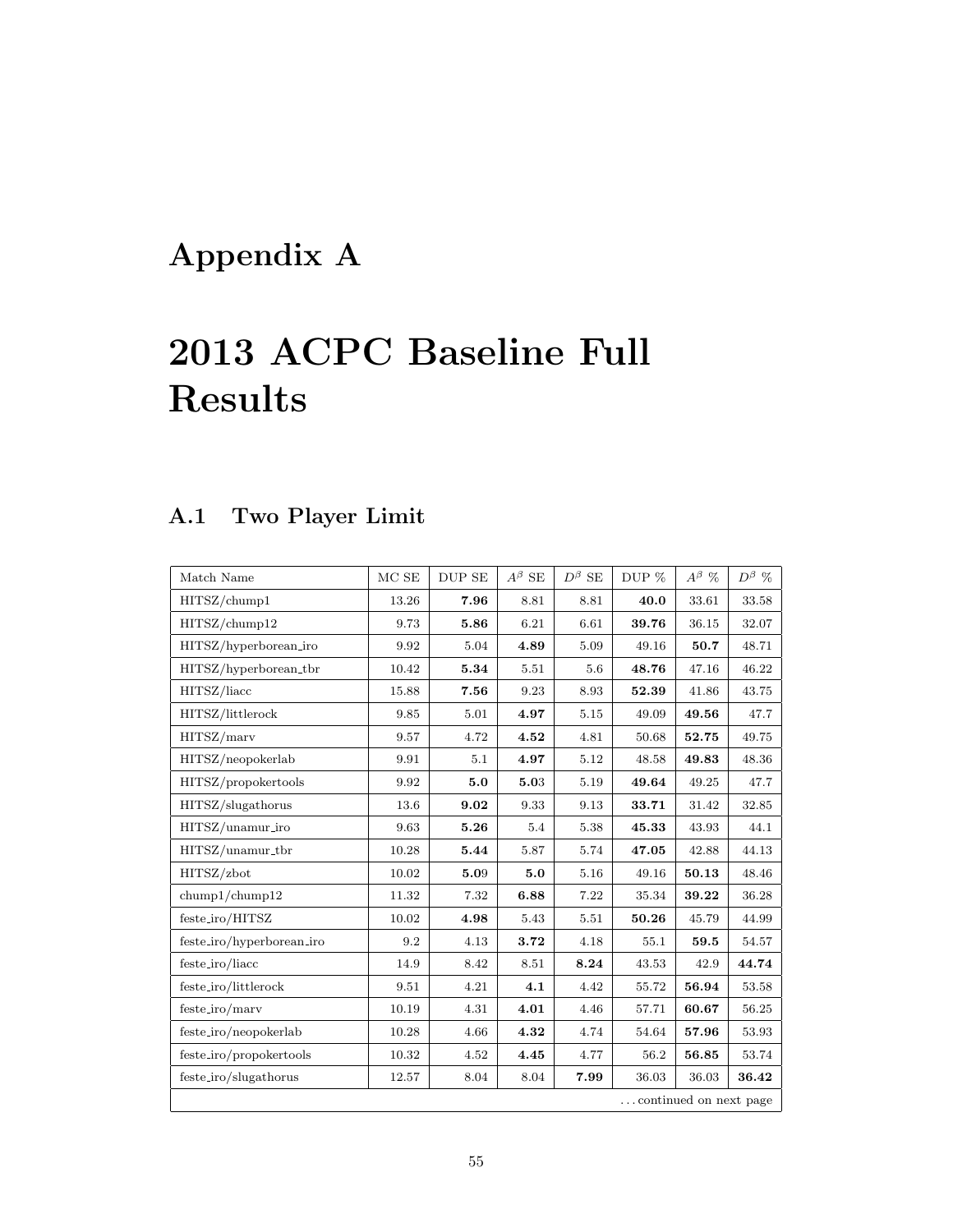| Match Name                    | $MCSE$    | DUP SE   | $A^\beta$ SE        | $D^{\beta}$ SE | DUP $\%$               | $A^{\beta}$ % | $D^{\beta}$ % |
|-------------------------------|-----------|----------|---------------------|----------------|------------------------|---------------|---------------|
| $feste\_iro/unamur\_iro$      | 9.26      | 4.52     | 4.62                | 4.68           | 51.2                   | 50.18         | 49.46         |
| $feste\_iro/zbot$             | 10.32     | 4.68     | 4.38                | 4.77           | 54.7                   | 57.54         | 53.84         |
| feste_tbr/HITSZ               | 10.22     | 4.97     | 5.68                | 5.76           | 51.32                  | 44.44         | 43.62         |
| $feste_tbr/chump1$            | 12.29     | 6.98     | 7.58                | 7.52           | 43.23                  | 38.32         | 38.82         |
| $feste_tbr/chump12$           | 9.36      | $5.72\,$ | 4.71                | 5.59           | 38.88                  | 49.68         | 40.28         |
| feste_tbr/hyperborean_tbr     | 9.73      | 4.41     | 4.5                 | 4.56           | 54.69                  | 53.73         | 53.15         |
| feste_tbr/liacc               | 15.32     | 7.74     | 8.45                | 7.91           | 49.44                  | 44.82         | 48.35         |
| feste_tbr/littlerock          | 9.36      | 4.21     | 4.11                | 4.35           | 55.03                  | 56.07         | 53.51         |
| $feste\_tbr/maxv$             | 10.31     | 4.44     | 4.19                | 4.55           | 56.93                  | 59.39         | 55.86         |
| feste_tbr/neopokerlab         | 10.43     | 4.82     | 4.52                | 4.85           | 53.82                  | 56.66         | $53.52\,$     |
| feste_tbr/propokertools       | 10.46     | 4.66     | 4.6                 | 4.87           | 55.44                  | 56.01         | 53.43         |
| feste_tbr/slugathorus         | 14.41     | 9.04     | 9.28                | 9.06           | 37.25                  | 35.63         | 37.12         |
| feste_tbr/unamur_tbr          | 9.87      | 4.8      | $5.16\,$            | 5.05           | 51.39                  | 47.71         | 48.77         |
| $feste_tbr/zbot$              | 10.48     | 4.8      | $\bf 4.55$          | 4.86           | 54.18                  | 56.57         | 53.64         |
| hyperborean_iro/liacc         | 14.04     | 8.28     | 7.94                | 7.91           | 41.03                  | 43.44         | 43.64         |
| hyperborean_iro/littlerock    | 9.42      | $3.56\,$ | 3.26                | 4.16           | 62.25                  | $\bf65.33$    | 55.77         |
| hyperborean_iro/marv          | 9.41      | 3.06     | 2.74                | 3.9            | 67.48                  | 70.9          | 58.55         |
| hyperborean_iro/neopokerlab   | 10.22     | $3.5\,$  | 3.28                | 4.43           | 65.76                  | 67.94         | 56.68         |
| hyperborean_iro/propokertools | 10.22     | 3.79     | 3.55                | 4.5            | 62.88                  | 65.29         | 55.94         |
| hyperborean_iro/slugathorus   | 12.35     | 7.91     | 7.66                | 7.83           | 35.97                  | 37.98         | 36.63         |
| hyperborean_iro/unamur_iro    | 9.16      | 4.39     | 4.09                | 4.47           | 52.09                  | 55.39         | 51.2          |
| hyperborean_iro/zbot          | 6.49      | 2.33     | 2.15                | 2.84           | 64.03                  | 66.78         | 56.2          |
| hyperborean_tbr/chump1        | 12.31     | 7.45     | 7.41                | 7.46           | 39.48                  | 39.81         | 39.39         |
| hyperborean_tbr/chump12       | 9.3       | 5.81     | 4.36                | 5.51           | 37.54                  | 53.16         | 40.78         |
| hyperborean_tbr/liacc         | 14.58     | 8.26     | 8.45                | 8.09           | 43.32                  | 42.06         | 44.49         |
| hyperborean_tbr/littlerock    | 9.8       | 4.17     | 4.07                | 4.46           | 57.47                  | 58.5          | 54.46         |
| hyperborean_tbr/marv          | 10.51     | $4.05\,$ | $\bf 3.96$          | 4.49           | 61.43                  | 62.29         | 57.3          |
| hyperborean_tbr/neopokerlab   | $10.64\,$ | $4.35\,$ | 4.28                | 4.78           | 59.15                  | 59.82         | 55.12         |
| hyperborean_tbr/propokertools | 10.63     | 4.49     | 4.42                | 4.81           | 57.79                  | 58.45         | 54.73         |
| hyperborean_tbr/slugathorus   | 12.78     | 8.18     | 8.11                | 8.09           | 36.01                  | $36.58\,$     | $\bf 36.69$   |
| hyperborean_tbr/unamur_tbr    | 9.89      | 4.66     | 4.97                | 4.93           | 52.92                  | 49.77         | 50.2          |
| hyperborean_tbr/zbot          | 10.64     | 4.37     | $\boldsymbol{4.33}$ | 4.8            | 58.93                  | 59.34         | 54.91         |
| liacc/chump1                  | 17.6      | 9.46     | 11.13               | 11.0           | 46.23                  | 36.74         | 37.47         |
| liacc/chump12                 | 13.02     | 8.74     | $\bf 7.13$          | 8.2            | 32.89                  | 45.24         | 37.03         |
| liacc/littlerock              | 14.17     | 8.42     | 8.14                | 8.06           | 40.58                  | 42.6          | 43.17         |
| liacc/marv                    | 13.14     | 6.54     | 6.4                 | 6.25           | 50.18                  | 51.25         | 52.43         |
| liacc/neopokerlab             | 14.02     | 8.47     | 8.23                | 8.15           | 39.58                  | 41.3          | 41.86         |
| liacc/propokertools           | 14.3      | $8.59\,$ | 8.31                | 8.24           | 39.91                  | 41.86         | 42.35         |
| liacc/slugathorus             | 19.28     | 11.28    | 12.31               | 11.89          | 41.51                  | 36.14         | 38.31         |
| liacc/unamur_iro              | 13.92     | 8.06     | 8.34                | 8.13           | 42.05                  | 40.06         | 41.57         |
| $liacc/unamur_tbr$            | 14.31     | 7.63     | 8.3                 | 7.93           | 46.67                  | 42.02         | 44.58         |
| liacc/zbot                    | 14.21     | 8.44     | 8.16                | 8.08           | 40.6                   | 42.59         | 43.14         |
|                               |           |          |                     |                | continued on next page |               |               |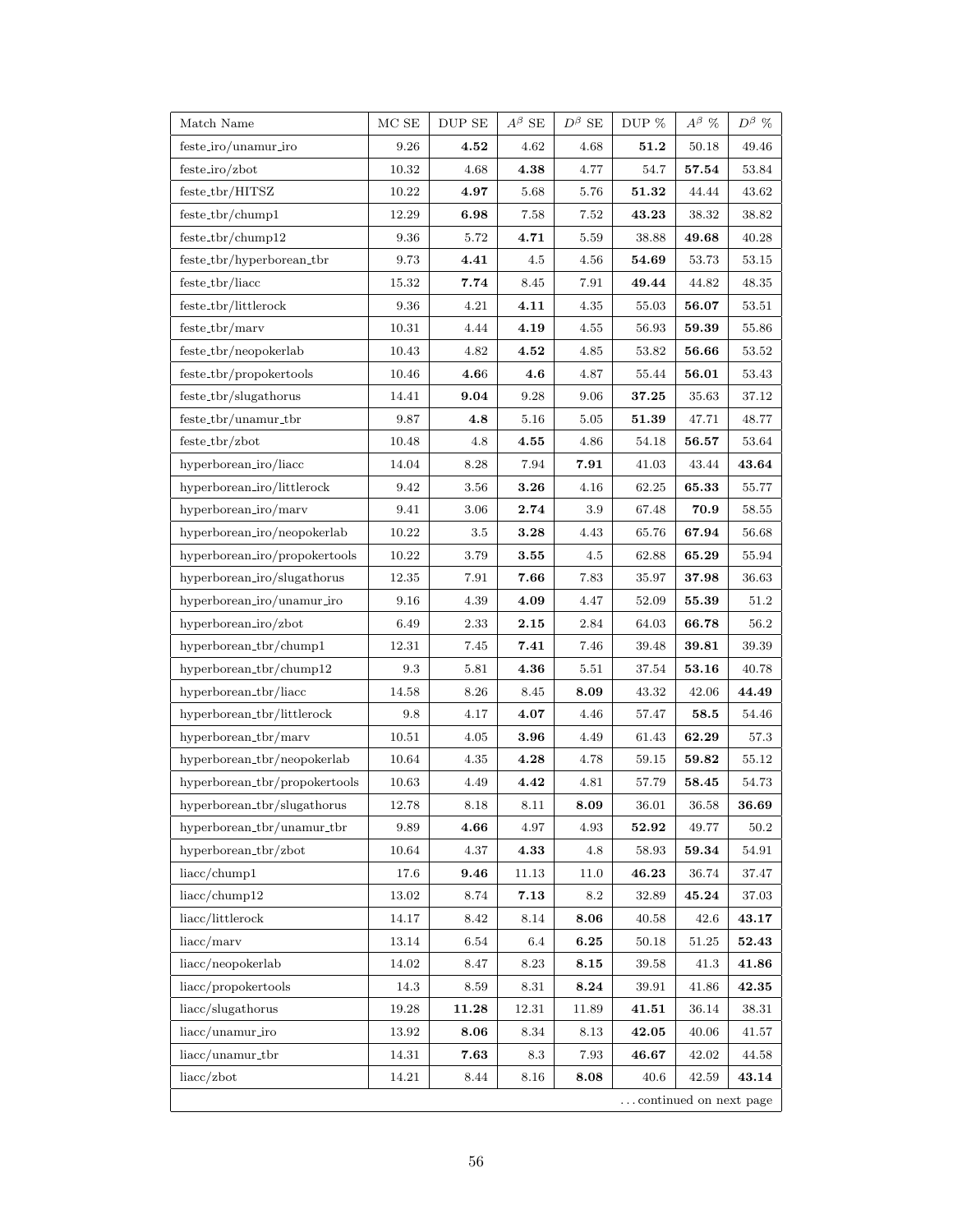| Match Name                   | $MCSE$ | DUP SE              | $A^\beta$ SE | $D^{\beta}$ SE | DUP %        | $A^{\beta}$ % | $D^{\beta}$ % |
|------------------------------|--------|---------------------|--------------|----------------|--------------|---------------|---------------|
| littlerock/chump1            | 11.52  | 7.0                 | 6.87         | 6.95           | 39.27        | 40.32         | 39.67         |
| littlerock/chump12           | 8.61   | 5.3                 | 3.82         | 5.1            | 38.43        | 55.66         | 40.81         |
| littlerock/marv              | 10.11  | 3.5                 | 3.42         | 4.3            | 65.4         | 66.23         | 57.47         |
| littlerock/neopokerlab       | 10.23  | 3.89                | 3.74         | 4.55           | 62.0         | 63.43         | 55.48         |
| littlerock/propokertools     | 10.25  | 3.95                | 3.94         | 4.63           | 61.48        | 61.57         | 54.77         |
| littlerock/slugathorus       | 12.37  | 7.89                | 7.72         | 7.83           | 36.2         | 37.58         | 36.68         |
| littlerock/unamur_iro        | 9.17   | 4.44                | 4.25         | 4.52           | 51.6         | 53.63         | $50.71\,$     |
| littlerock/unamur_tbr        | 9.86   | 4.79                | 4.73         | 4.88           | 51.43        | 52.06         | 50.5          |
| littlerock/zbot              | 10.26  | 4.01                | 3.87         | 4.62           | 60.95        | 62.29         | 54.97         |
| $\text{marv}/\text{chump1}$  | 11.08  | 6.38                | 6.25         | 6.31           | 42.44        | 43.58         | 43.01         |
| $\text{marv}/\text{chump12}$ | 8.57   | 5.21                | 3.54         | 4.97           | 39.27        | 58.65         | 42.03         |
| $\frac{mary}{neopokerlab}$   | 10.14  | 3.35                | 3.22         | 4.25           | 66.96        | 68.2          | 58.09         |
| $\max$ /propokertools        | 10.13  | 3.51                | 3.45         | 4.3            | 65.37        | 65.94         | 57.52         |
| $\frac{maxv}{s}$ lugathorus  | 12.03  | 7.13                | 6.91         | 7.05           | 40.71        | 42.55         | 41.38         |
| marv/unamur_iro              | 10.15  | 4.6                 | 4.32         | 4.73           | 54.7         | 57.41         | 53.42         |
| marv/unamur_tbr              | 10.47  | 4.72                | 4.6          | 4.86           | 54.87        | 56.07         | 53.55         |
| $\frac{mav}{zbot}$           | 10.15  | 3.45                | 3.34         | 4.3            | 66.03        | 67.11         | 57.68         |
| neopokerlab/chump1           | 15.85  | 9.66                | 9.43         | 9.51           | 39.05        | 40.52         | 39.97         |
| neopokerlab/chump12          | 11.89  | 7.37                | 5.21         | 7.02           | 38.02        | 56.2          | 40.92         |
| neopokerlab/propokertools    | 10.25  | 3.92                | $\bf 3.8$    | 4.59           | 61.77        | 62.96         | 55.18         |
| neopokerlab/slugathorus      | 12.32  | 7.96                | 7.76         | 7.88           | 35.37        | 36.99         | 36.07         |
| neopokerlab/unamur_iro       | 10.21  | 4.89                | 4.64         | 5.0            | 52.14        | 54.55         | 51.07         |
| neopokerlab/unamur_tbr       | 10.52  | 5.04                | 4.99         | $5.2\,$        | 52.05        | 52.58         | 50.53         |
| neopokerlab/zbot             | 10.27  | 3.73                | 3.67         | 4.57           | 63.7         | 64.22         | 55.53         |
| propokertools/chump1         | 11.52  | 6.95                | 6.9          | 6.98           | 39.65        | 40.13         | 39.43         |
| propokertools/chump12        | 8.64   | 5.34                | 3.82         | 5.11           | 38.15        | 55.81         | 40.78         |
| propokertools/slugathorus    | 12.42  | 7.96                | 7.79         | 7.9            | 35.94        | 37.25         | 36.44         |
| propokertools/unamur_iro     | 10.25  | 4.91                | 4.74         | 5.04           | 52.1         | 53.77         | 50.89         |
| propokertools/unamur_tbr     | 10.59  | 5.13                | 5.09         | 5.27           | 51.51        | 51.89         | 50.24         |
| propokertools/zbot           | 10.27  | 4.01                | $\bf 3.88$   | 4.61           | $60.98\,$    | 62.21         | 55.1          |
| slugathorus/chump1           | 15.45  | 10.44               | 11.08        | 11.15          | 32.38        | 28.23         | 27.8          |
| slugathorus/chump12          | 11.34  | 8.04                | 7.27         | 7.79           | 29.05        | 35.89         | 31.26         |
| slugathorus/unamur_iro       | 10.85  | $\boldsymbol{6.92}$ | 7.07         | 7.05           | $\bf{36.23}$ | 34.82         | 35.01         |
| slugathorus/unamur_tbr       | 12.91  | 8.2                 | 8.47         | 8.36           | 36.49        | 34.36         | 35.23         |
| slugathorus/zbot             | 12.47  | 7.96                | 7.77         | 7.88           | 36.15        | 37.69         | 36.8          |
| $unamur_iro/zbot$            | 10.28  | 4.94                | 4.73         | 5.07           | 51.96        | 53.99         | 50.65         |
| unamur_tbr/chump1            | 11.46  | $\boldsymbol{6.98}$ | 7.31         | 7.33           | 39.12        | 36.22         | 36.01         |
| $unamur_tbr/chump12$         | 8.99   | 5.71                | 4.78         | 5.46           | 36.51        | 46.85         | 39.3          |
| $unamur_tbr/zbot$            | 10.62  | 5.08                | 5.07         | 5.27           | 52.16        | 52.29         | 50.43         |
| zbot/chump1                  | 11.64  | 7.06                | 6.87         | 6.95           | 39.4         | 41.03         | 40.28         |
| zbot/chump12                 | 8.66   | 5.37                | 3.82         | 5.15           | 37.99        | 55.9          | 40.57         |

Table A.1: 2013 Two-Player Limit ACPC Full Results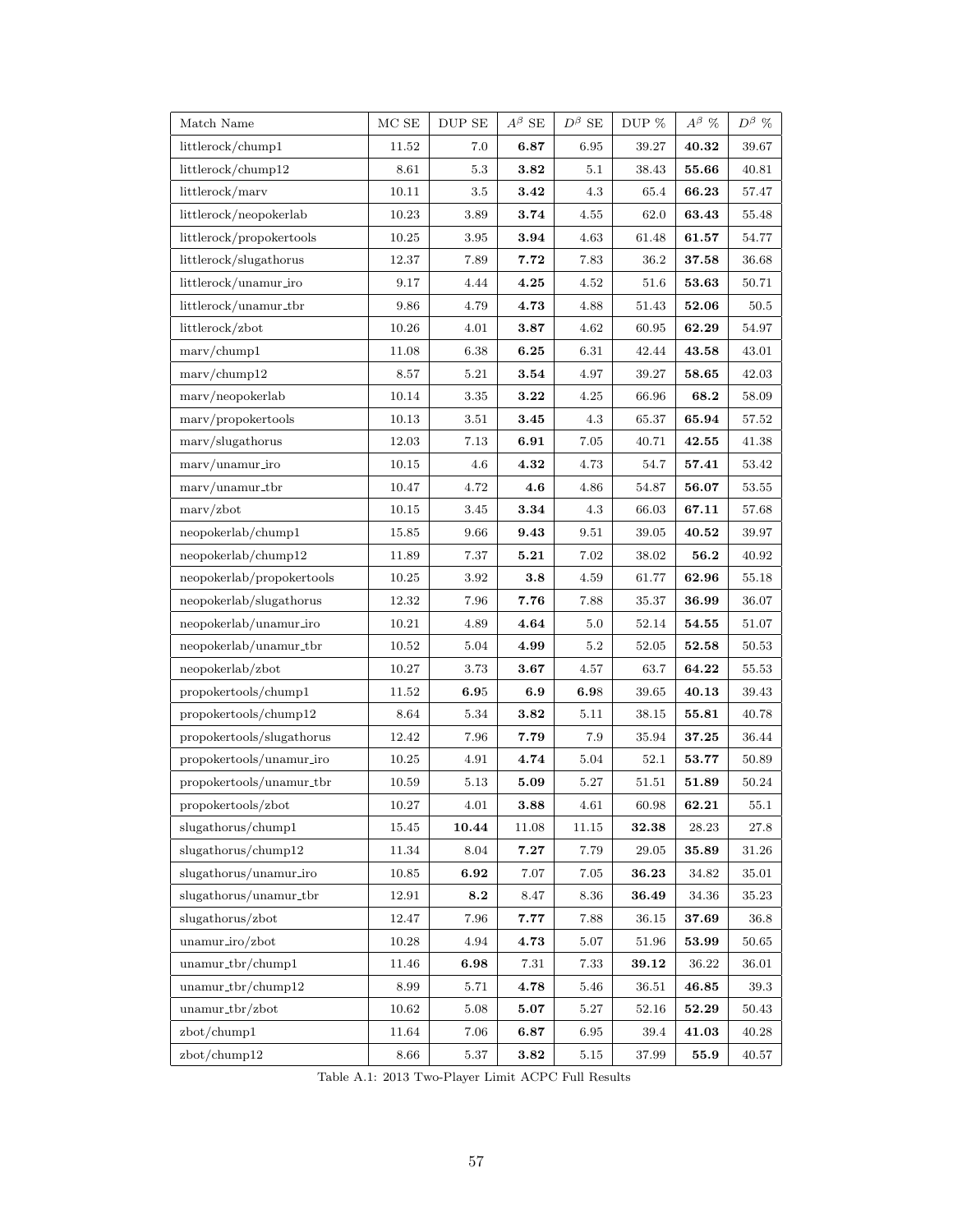| Match Name                    | $MCSE$    | DUP SE | $A^\beta$ SE | $D^{\beta}$ SE | DUP %     | $A^\beta$ % | $D^{\beta}$ % |
|-------------------------------|-----------|--------|--------------|----------------|-----------|-------------|---------------|
| HITSZ/hyper_iro/kempfer       | 21.72     | 16.44  | 16.6         | 16.53          | 24.5      | 23.52       | 23.82         |
| $HITSZ/hyper_tbr/kenpfer$     | 23.55     | 16.98  | 18.14        | 17.85          | 27.79     | 22.86       | 24.05         |
| HITSZ/liacc/hyper_iro         | 35.7      | 25.8   | 27.91        | 27.14          | 26.65     | 21.84       | 23.8          |
| HITSZ/liacc/hyper_tbr         | 38.07     | 26.69  | 29.43        | 28.47          | 29.42     | 22.71       | 25.14         |
| HITSZ/liacc/kempfer           | 35.16     | 24.08  | 28.5         | 27.41          | 30.45     | 18.69       | 21.67         |
| HITSZ/liacc/littlerock        | 35.34     | 25.63  | $27.86\,$    | 27.12          | 26.2      | 21.12       | 23.01         |
| HITSZ/littlerock/hyper_iro    | 22.58     | 16.33  | 15.88        | 16.19          | 28.31     | 29.77       | 28.33         |
| HITSZ/littlerock/hyper_tbr    | 24.51     | 17.37  | 17.5         | 17.6           | 29.47     | 28.68       | 28.19         |
| HITSZ/littlerock/kempfer      | 21.54     | 16.2   | 16.65        | 16.5           | 25.02     | 22.7        | 23.37         |
| $liacc/hyper\_iro/kempfer$    | 25.72     | 20.92  | 19.44        | 19.46          | 18.96     | 24.29       | 24.23         |
| $liacc/hyper_tbr/kenpfer$     | $27.25\,$ | 21.13  | 20.47        | $\bf 20.33$    | 22.43     | 24.71       | 25.22         |
| liacc/littlerock/hyper_iro    | 26.41     | 21.36  | 18.01        | 18.46          | 20.3      | 31.93       | 30.13         |
| liacc/littlerock/hyper_tbr    | 27.75     | 21.41  | 19.0         | 19.2           | 23.59     | 31.62       | 30.8          |
| liacc/littlerock/kempfer      | 25.45     | 20.85  | 19.34        | 19.34          | 18.49     | 23.9        | 23.89         |
| littlerock/hyper_iro/kempfer  | 17.85     | 11.41  | 10.93        | 11.98          | 35.84     | 38.64       | 32.79         |
| littlerock/hyper_tbr/kempfer  | 18.8      | 12.18  | 11.87        | 12.72          | 34.92     | 36.78       | 32.27         |
| neopoker/HITSZ/hyper_iro      | 22.51     | 16.42  | 16.03        | 16.24          | 27.65     | 28.88       | 27.89         |
| neopoker/HITSZ/hyper_tbr      | 24.61     | 17.53  | 17.77        | 17.75          | 29.06     | 27.84       | 27.87         |
| neopoker/HITSZ/kempfer        | 21.17     | 15.87  | 16.38        | 16.24          | 25.27     | 22.64       | 23.27         |
| neopoker/HITSZ/liacc          | 35.7      | 25.89  | 28.43        | 27.48          | 26.24     | 20.28       | 22.8          |
| neopoker/HITSZ/littlerock     | 22.16     | 16.32  | 15.95        | 16.12          | 26.95     | 28.09       | 27.23         |
| neopoker/hyper_iro/kempfer    | 17.38     | 11.7   | 10.98        | 11.91          | $32.55\,$ | 36.75       | 31.42         |
| neopoker/hyper_tbr/kempfer    | 18.54     | 12.69  | 12.22        | 12.89          | 31.54     | 34.04       | 30.45         |
| neopoker/liacc/hyper_iro      | 26.43     | 22.07  | 18.98        | 19.15          | 17.52     | 28.26       | 27.55         |
| neopoker/liacc/hyper_tbr      | 27.74     | 22.29  | 19.99        | 19.96          | 20.3      | 27.93       | 27.98         |
| neopoker/liacc/kempfer        | $25.95\,$ | 21.59  | 20.25        | 20.19          | 17.27     | 21.9        | 22.11         |
| neopoker/liacc/littlerock     | 26.3      | 22.25  | 19.18        | 19.31          | 16.51     | 27.12       | 26.56         |
| neopoker/littlerock/hyper_iro | 13.04     | 7.16   | 6.56         | 7.99           | 45.05     | 49.64       | 38.68         |
| neopoker/littlerock/hyper_tbr | 19.23     | 11.04  | 10.32        | 11.84          | 42.59     | 46.35       | 38.4          |
| neopoker/littlerock/kempfer   | 17.36     | 11.7   | 11.23        | 12.07          | 32.54     | 35.25       | 30.47         |

## A.2 Three Player Limit

Table A.2: 2013 Three-Player Limit ACPC Full Results

## A.3 Two Player No-Limit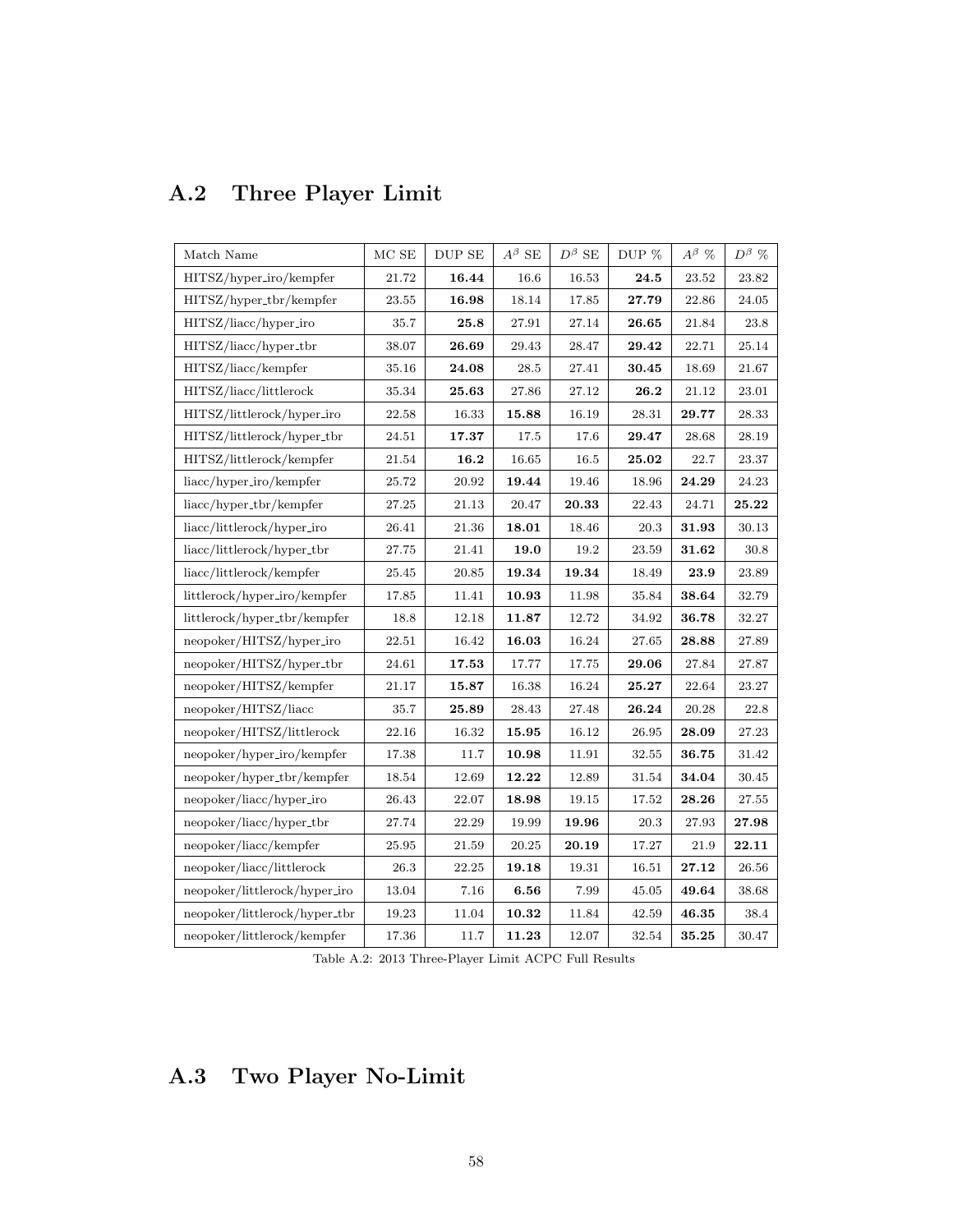| Match Name                              | MCSE   | DUP SE | $A^\beta$ SE | $D^{\beta}$ SE | DUP % | $A^{\beta}$ % | $D^\beta$ % |  |
|-----------------------------------------|--------|--------|--------------|----------------|-------|---------------|-------------|--|
| HITSZ/Sartre                            | 31.9   | 30.97  | 31.32        | 31.06          | 2.92  | 1.8           | 2.63        |  |
| HITSZ/entropy                           | 41.92  | 36.73  | 38.39        | 36.8           | 12.37 | 8.42          | 12.21       |  |
| HITSZ/hugh                              | 22.06  | 15.7   | 19.38        | 17.99          | 28.82 | 12.14         | 18.47       |  |
| HITSZ/hyperborean_iro                   | 33.4   | 30.61  | 31.3         | 30.74          | 8.35  | 6.28          | 7.96        |  |
| HITSZ/hyperborean_tbr                   | 86.78  | 77.5   | 82.97        | 80.96          | 10.7  | 4.4           | 6.7         |  |
| HITSZ/kempfer                           | 35.41  | 24.86  | 30.72        | 27.9           | 29.78 | 13.22         | 21.2        |  |
| HITSZ/koypetition                       | 20.06  | 17.01  | 17.95        | 17.29          | 15.2  | 10.53         | 13.81       |  |
| HITSZ/liacc                             | 228.45 | 139.88 | 212.17       | 199.17         | 38.77 | 7.13          | 12.82       |  |
| HITSZ/littlerock                        | 27.42  | 25.71  | 26.28        | 25.97          | 6.24  | 4.16          | 5.31        |  |
| HITSZ/neopokerlab                       | 35.26  | 25.31  | 30.17        | 28.03          | 28.22 | 14.45         | 20.5        |  |
| HITSZ/nyx                               | 22.16  | 19.66  | 20.55        | 20.07          | 11.27 | 7.26          | 9.43        |  |
| HITSZ/slumbot                           | 26.69  | 24.14  | 24.96        | 24.49          | 9.57  | 6.49          | 8.25        |  |
| HITSZ/tartanian6                        | 47.85  | 44.0   | 45.13        | 44.2           | 8.05  | 5.69          | 7.63        |  |
| Sartre/entropy                          | 37.92  | 31.35  | 31.93        | 32.65          | 17.33 | 15.79         | 13.91       |  |
| Sartre/hugh                             | 34.81  | 30.07  | 29.47        | 30.39          | 13.62 | 15.35         | 12.7        |  |
| Sartre/hyperborean_iro                  | 29.79  | 24.18  | 24.36        | 25.3           | 18.84 | 18.24         | 15.07       |  |
| Sartre/hyperborean_tbr                  | 53.17  | 48.18  | 48.64        | 48.51          | 9.4   | 8.53          | 8.76        |  |
| Sartre/kempfer                          | 46.42  | 40.61  | $\bf 40.57$  | 40.66          | 12.52 | 12.6          | 12.4        |  |
| Sartre/koypetition                      | 44.44  | 35.91  | 35.42        | 37.52          | 19.2  | 20.3          | 15.57       |  |
| Sartre/liacc                            | 84.07  | 78.78  | 81.58        | 81.37          | 6.29  | 2.96          | 3.22        |  |
| Sartre/littlerock                       | 26.26  | 22.33  | 22.34        | 23.2           | 14.94 | 14.92         | 11.64       |  |
| Sartre/neopokerlab                      | 42.4   | 33.76  | 34.69        | 35.95          | 20.38 | 18.19         | 15.21       |  |
| Sartre/nyx                              | 26.82  | 21.18  | 21.51        | 22.71          | 21.02 | 19.79         | 15.32       |  |
| Sartre/slumbot                          | 23.53  | 19.3   | 19.37        | $20.2\,$       | 17.96 | 17.68         | 14.14       |  |
| Sartre/tartanian6                       | 43.34  | 35.39  | $36.25\,$    | 37.21          | 18.33 | 16.34         | 14.14       |  |
| entropy/hugh                            | 30.9   | 27.2   | 27.33        | 28.36          | 11.97 | 11.53         | 8.22        |  |
| entropy/hyperborean_iro                 | 34.36  | 28.81  | $\bf 28.51$  | 30.45          | 16.14 | 17.01         | 11.38       |  |
| entropy/hyperborean_tbr                 | 50.5   | 43.96  | 46.08        | 46.25          | 12.94 | 8.76          | 8.41        |  |
| $\frac{1}{2}$ entropy/kempfer           | 56.08  | 49.31  | 48.66        | 50.67          | 12.08 | 13.24         | 9.65        |  |
| $\mathrm{entropy}/\mathrm{koypetition}$ | 51.1   | 42.36  | 42.64        | 45.22          | 17.1  | 16.56         | 11.52       |  |
| entropy/liacc                           | 71.08  | 68.47  | 69.66        | 69.6           | 3.67  | 1.99          | 2.08        |  |
| entropy/littlerock                      | 32.75  | 28.2   | 27.99        | 29.19          | 13.9  | 14.54         | 10.88       |  |
| $entropy/neopoker$ lab                  | 41.58  | 36.7   | 36.38        | 37.92          | 11.73 | 12.52         | 8.81        |  |
| entropy/nyx                             | 33.2   | 27.89  | 27.79        | 29.12          | 15.99 | 16.28         | 12.26       |  |
| entropy/slumbot                         | 29.68  | 25.03  | 24.46        | 26.16          | 15.67 | 17.61         | 11.86       |  |
| $\frac{entropy}{tartanian6}$            | 50.67  | 42.72  | 42.87        | 44.56          | 15.68 | 15.38         | 12.06       |  |
| hugh/hyperborean_iro                    | 34.32  | 29.26  | 28.11        | 29.96          | 14.74 | 18.1          | 12.71       |  |
| hugh/hyperborean_tbr                    | 38.84  | 34.5   | 33.23        | 34.66          | 11.17 | 14.43         | 10.75       |  |
| hugh/kempfer                            | 56.77  | 47.96  | 48.98        | 51.03          | 15.53 | 13.72         | 10.11       |  |
| hugh/koypetition                        | 61.01  | 51.32  | 50.73        | 53.1           | 15.88 | 16.85         | 12.97       |  |
| $hugh/$ liacc                           | 118.07 | 110.7  | 115.76       | 115.13         | 6.24  | 1.96          | 2.49        |  |
| hugh/littlerock                         | 36.37  | 31.58  | 30.99        | 32.35          | 13.19 | 14.81         | 11.07       |  |
| continued on next page                  |        |        |              |                |       |               |             |  |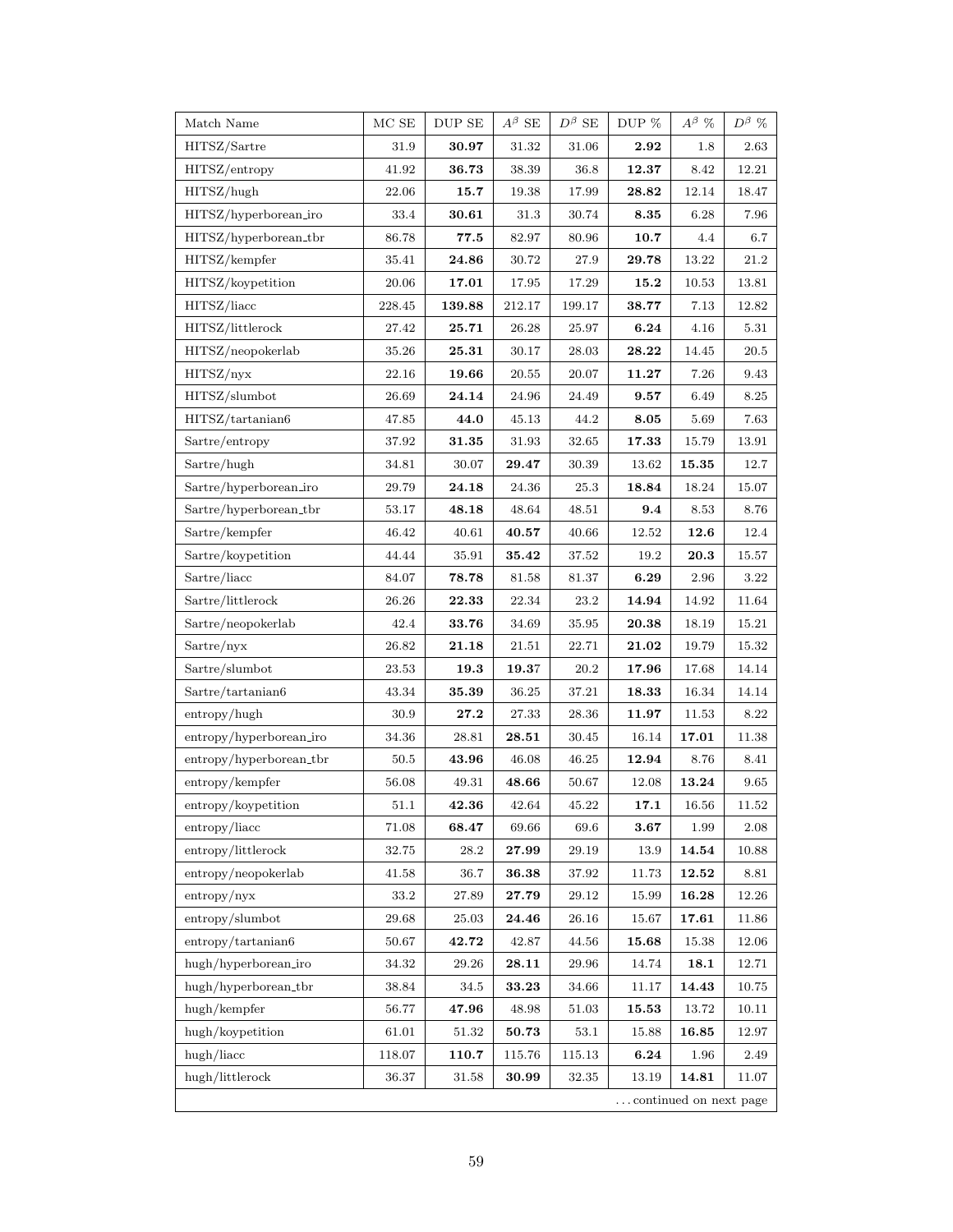| Match Name                       | $MCSE$    | DUP SE       | $A^\beta$ SE                                                | $D^{\beta}$ SE | DUP $\%$ | $A^{\beta}$ %        | $D^{\beta}$ % |  |
|----------------------------------|-----------|--------------|-------------------------------------------------------------|----------------|----------|----------------------|---------------|--|
| hugh/neopokerlab                 | 51.43     | 44.45        | 44.61                                                       | 46.76          | 13.57    | 13.25                | 9.08          |  |
| $\frac{\text{hugh}}{\text{nyx}}$ | 31.95     | 27.73        | $\boldsymbol{26.55}$                                        | 28.31          | 13.21    | 16.92                | 11.4          |  |
| hugh/slumbot                     | 27.99     | 24.59        | 23.19                                                       | 24.94          | 12.13    | 17.15                | 10.91         |  |
| hugh/tartanian6                  | 54.0      | 46.23        | 45.14                                                       | 46.74          | 14.38    | 16.41                | 13.45         |  |
| hyperborean_iro/kempfer          | 41.44     | 35.4         | 34.23                                                       | 36.1           | 14.56    | 17.39                | 12.87         |  |
| hyperborean_iro/koypetition      | 50.26     | 41.27        | 40.19                                                       | 43.37          | 17.88    | 20.04                | 13.71         |  |
| hyperborean_iro/liacc            | 56.28     | 54.4         | 54.98                                                       | 55.16          | 3.34     | 2.31                 | 1.98          |  |
| hyperborean_iro/littlerock       | 26.77     | 22.03        | 21.87                                                       | 23.5           | 17.7     | 18.29                | 12.21         |  |
| hyperborean_iro/neopokerlab      | 44.44     | 37.15        | 36.0                                                        | 38.52          | 16.41    | 18.98                | 13.31         |  |
| hyperborean_iro/nyx              | 27.63     | 22.13        | 22.14                                                       | 24.01          | 19.91    | 19.86                | 13.08         |  |
| hyperborean_iro/slumbot          | 11.44     | 8.94         | 8.85                                                        | 9.75           | 21.87    | $\boldsymbol{22.68}$ | 14.8          |  |
| hyperborean_iro/tartanian6       | 46.58     | 35.95        | 36.96                                                       | 39.06          | 22.82    | 20.66                | 16.14         |  |
| hyperborean_tbr/kempfer          | 86.9      | 75.61        | 76.39                                                       | 75.97          | 12.99    | 12.09                | 12.58         |  |
| hyperborean_tbr/koypetition      | 51.61     | 43.73        | 42.8                                                        | 45.09          | 15.27    | 17.08                | 12.64         |  |
| hyperborean_tbr/liacc            | 69.8      | 65.86        | 68.17                                                       | 68.16          | 5.65     | 2.33                 | 2.35          |  |
| hyperborean_tbr/littlerock       | 34.82     | 30.14        | 29.81                                                       | 31.07          | 13.42    | 14.39                | 10.75         |  |
| hyperborean_tbr/neopokerlab      | 54.62     | 45.54        | 46.44                                                       | 47.89          | 16.63    | 14.98                | 12.32         |  |
| hyperborean_tbr/nyx              | 37.81     | $\bf{31.03}$ | 31.49                                                       | 33.24          | 17.93    | 16.73                | 12.1          |  |
| hyperborean_tbr/slumbot          | 34.55     | 28.24        | $\boldsymbol{28.02}$                                        | 30.33          | 18.27    | 18.89                | 12.21         |  |
| hyperborean_tbr/tartanian6       | $50.22\,$ | 41.08        | 42.22                                                       | 43.58          | 18.21    | 15.93                | 13.22         |  |
| kempfer/koypetition              | 74.23     | 61.89        | 62.16                                                       | 64.0           | 16.63    | 16.27                | 13.79         |  |
| kempfer/liacc                    | 132.17    | 120.57       | 127.32                                                      | 126.35         | 8.78     | 3.67                 | 4.4           |  |
| kempfer/littlerock               | 31.68     | 28.33        | 26.41                                                       | 28.29          | 10.58    | 16.61                | 10.69         |  |
| kempfer/neopokerlab              | 49.96     | 43.93        | 41.0                                                        | 44.26          | 12.08    | 17.93                | 11.4          |  |
| $k$ empfer/nyx                   | 37.8      | 32.23        | 31.16                                                       | 32.84          | 14.74    | 17.57                | 13.12         |  |
| kempfer/slumbot                  | 33.9      | 29.44        | 28.06                                                       | 29.83          | 13.15    | 17.21                | 11.98         |  |
| $k$ empfer/tartanian6            | 64.82     | 54.73        | 54.31                                                       | 55.47          | 15.57    | 16.22                | 14.43         |  |
| koypetition/liacc                | 116.74    | 113.05       | 113.83                                                      | 113.9          | 3.16     | 2.49                 | 2.44          |  |
| koypetition/littlerock           | 47.57     | 38.14        | 37.97                                                       | 40.97          | 19.83    | 20.19                | 13.87         |  |
| $\,$ koypetition/neopokerlab     | 50.12     | 41.1         | 40.1                                                        | $42.96\,$      | 18.0     | 19.99                | 14.28         |  |
| koypetition/nyx                  | 45.17     | 35.7         | 35.21                                                       | 38.3           | 20.97    | 22.06                | 15.21         |  |
| koypetition/slumbot              | 46.59     | 37.02        | 35.9                                                        | 39.53          | 20.54    | 22.95                | 15.16         |  |
| koypetition/tartanian6           | 48.18     | 38.14        | 37.5                                                        | 40.26          | 20.85    | 22.16                | 16.45         |  |
| liacc/littlerock                 | 58.82     | 57.46        | ${\bf 57.45}$                                               | 57.66          | 2.31     | 2.33                 | 1.97          |  |
| liacc/neopokerlab                | 89.71     | 84.31        | 87.85                                                       | 87.72          | 6.03     | 2.07                 | 2.22          |  |
| liacc/nyx                        | 55.92     | 54.46        | 54.34                                                       | 54.63          | 2.62     | $\boldsymbol{2.83}$  | 2.31          |  |
| liacc/slumbot                    | 49.18     | 48.03        | 48.04                                                       | 48.24          | 2.34     | 2.32                 | 1.91          |  |
| liacc/tartanian 6                | 71.77     | 69.31        | 70.34                                                       | 70.5           | 3.44     | 2.0                  | 1.77          |  |
| littlerock/neopokerlab           | 38.71     | 31.84        | $\textcolor{red}{\textbf{31.68}}\textcolor{white}{\bullet}$ | 33.97          | 17.75    | 18.16                | 12.24         |  |
| littlerock/nyx                   | 25.87     | 20.91        | 21.41                                                       | 22.8           | 19.17    | 17.23                | 11.86         |  |
| littlerock/slumbot               | 22.52     | 18.42        | 18.2                                                        | 19.73          | 18.24    | 19.2                 | 12.41         |  |
| littlerock/tartanian6            | 38.7      | $30.58\,$    | 31.39                                                       | 33.13          | 20.99    | 18.9                 | 14.39         |  |
| continued on next page           |           |              |                                                             |                |          |                      |               |  |